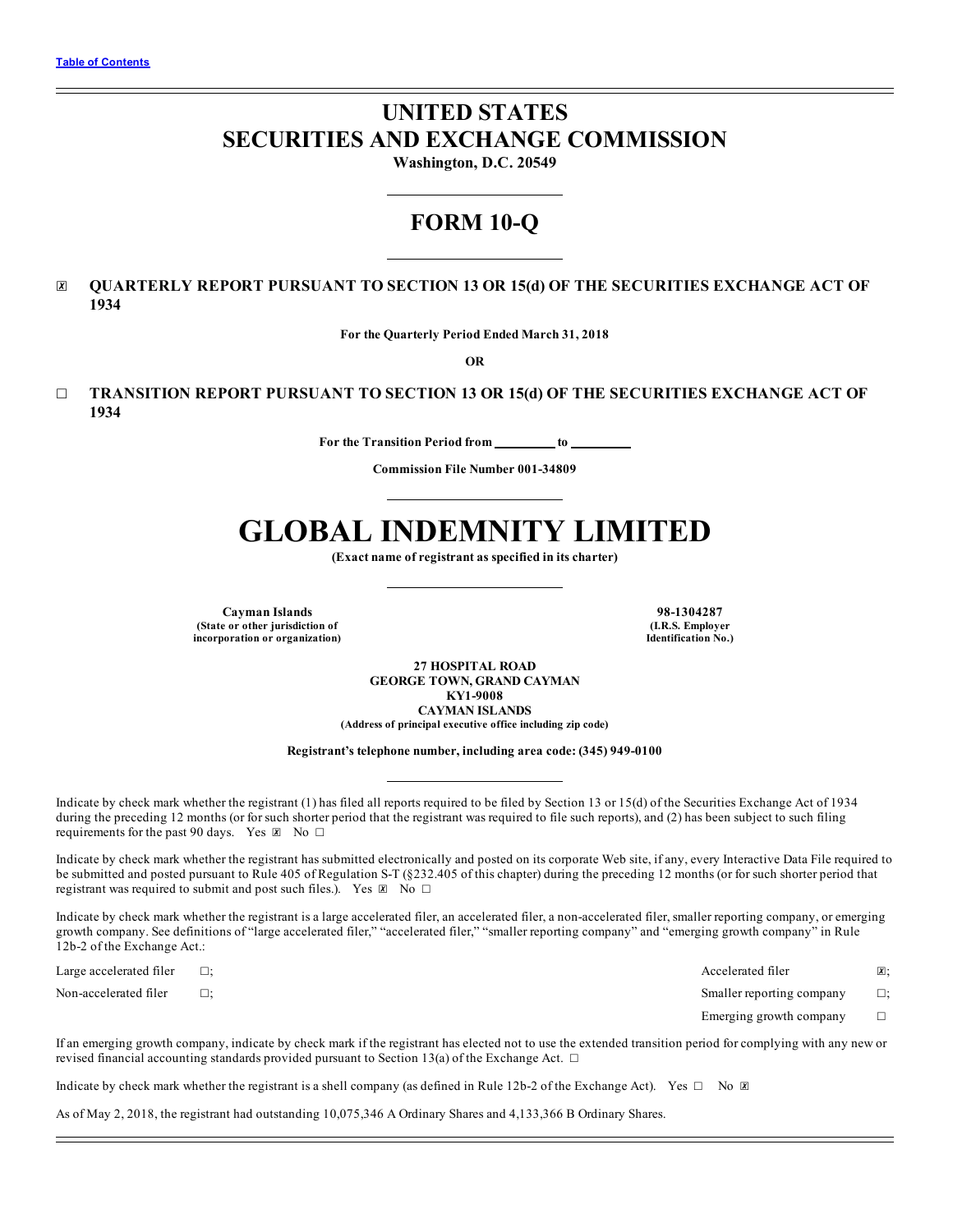# **TABLE OF CONTENTS**

# **PART I – FINANCIAL INFORMATION**

**Page**

<span id="page-1-0"></span>

| Item 1.  | Financial Statements:                                                                                                                   |                |
|----------|-----------------------------------------------------------------------------------------------------------------------------------------|----------------|
|          | <b>Consolidated Balance Sheets</b><br>As of March 31, 2018 (Unaudited) and December 31, 2017                                            | $\overline{2}$ |
|          | <b>Consolidated Statements of Operations</b><br>Ouarters Ended March 31, 2018 (Unaudited) and March 31, 2017 (Unaudited)                | 3              |
|          | <b>Consolidated Statements of Comprehensive Income</b><br>Ouarters Ended March 31, 2018 (Unaudited) and March 31, 2017 (Unaudited)      | $\overline{4}$ |
|          | Consolidated Statements of Changes in Shareholders' Equity<br>Ouarter Ended March 31, 2018 (Unaudited) and Year Ended December 31, 2017 | 5              |
|          | <b>Consolidated Statements of Cash Flows</b><br>Quarters Ended March 31, 2018 (Unaudited) and March 31, 2017 (Unaudited)                | 6              |
|          | Notes to Consolidated Financial Statements (Unaudited)                                                                                  | 7              |
| Item 2.  | Management's Discussion and Analysis of Financial Condition and Results of Operations                                                   | 34             |
| Item 3.  | Quantitative and Qualitative Disclosures about Market Risk                                                                              | 51             |
| Item 4.  | <b>Controls and Procedures</b>                                                                                                          | 52             |
|          | <b>PART II - OTHER INFORMATION</b>                                                                                                      |                |
| Item 1.  | <b>Legal Proceedings</b>                                                                                                                | 52             |
| Item 1A. | <b>Risk Factors</b>                                                                                                                     | 52             |
| Item 2.  | Unregistered Sales of Equity Securities and Use of Proceeds                                                                             | 52             |
| Item 3.  | <b>Defaults Upon Senior Securities</b>                                                                                                  | 52             |
| Item 4.  | <b>Mine Safety Disclosures</b>                                                                                                          | 53             |
| Item 5.  | Other Information                                                                                                                       | 53             |
| Item 6.  | Exhibits                                                                                                                                | 53             |

1

**[Signature](#page-54-0)** 54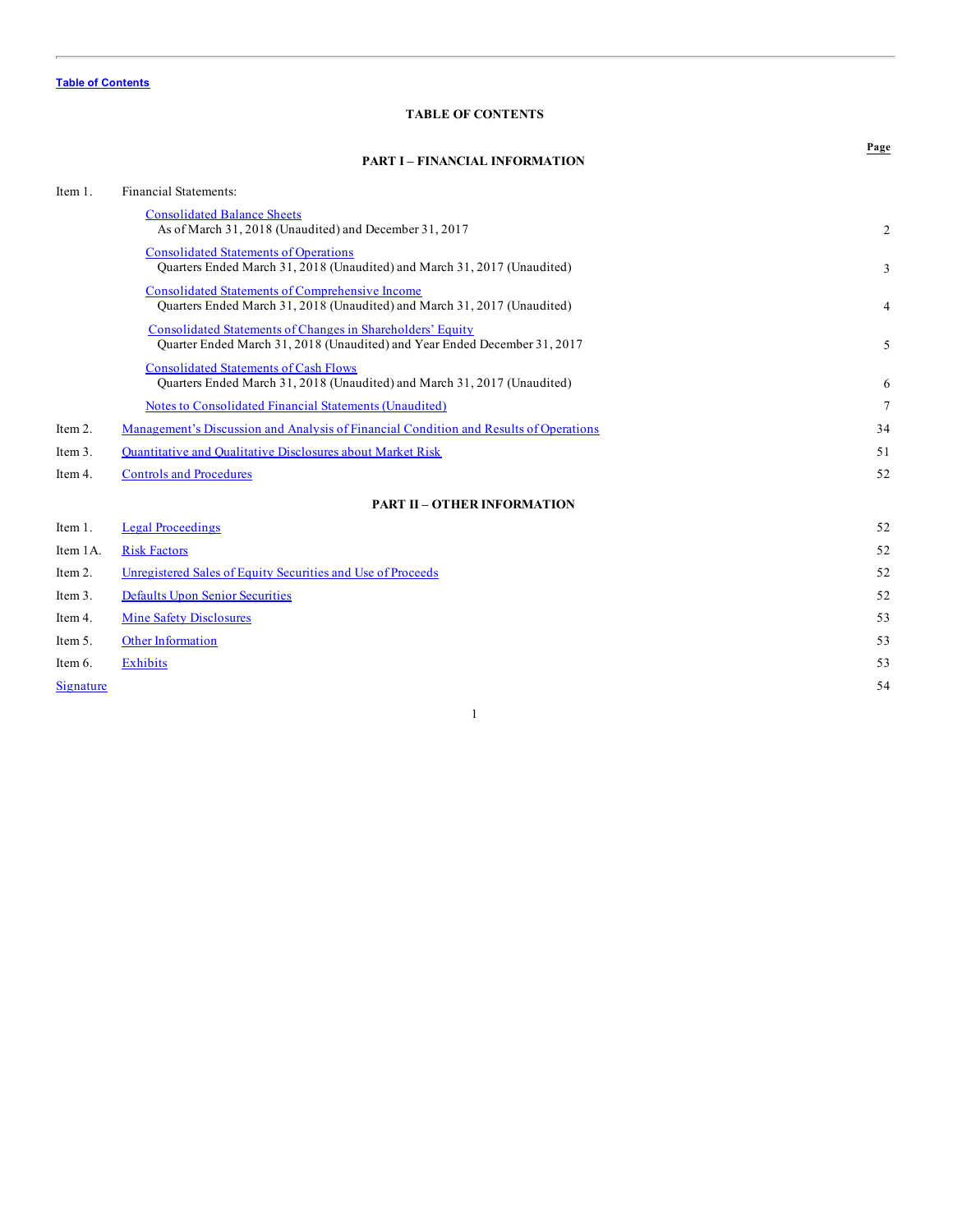# **PART I – FINANCIAL INFORMATION**

# <span id="page-2-0"></span>**Item 1. Financial Statements**

# **GLOBAL INDEMNITY LIMITED**

# **Consolidated Balance Sheets**

(In thousands, except share amounts)

|                                                                                                                                                                                                             | (Unaudited)<br><b>March 31, 2018</b> |              | December 31, 2017 |
|-------------------------------------------------------------------------------------------------------------------------------------------------------------------------------------------------------------|--------------------------------------|--------------|-------------------|
| <b>ASSETS</b>                                                                                                                                                                                               |                                      |              |                   |
| Fixed maturities:                                                                                                                                                                                           |                                      |              |                   |
| Available for sale, at fair value (amortized cost: \$1,281,954 and \$1,243,144)                                                                                                                             | \$<br>1,262,996                      | $\mathbb{S}$ | 1,241,437         |
| Equity securities:                                                                                                                                                                                          |                                      |              |                   |
| At fair value (cost: \$133,911 and \$124,915)                                                                                                                                                               | 133,911                              |              | 140,229           |
| Other invested assets                                                                                                                                                                                       | 82,159                               |              | 77,820            |
| Total investments                                                                                                                                                                                           | 1,479,066                            |              | 1,459,486         |
| Cash and cash equivalents                                                                                                                                                                                   | 73.522                               |              | 74.414            |
| Premiums receivable, net                                                                                                                                                                                    | 77,274                               |              | 84,386            |
| Reinsurance receivables, net                                                                                                                                                                                | 97,647                               |              | 105,060           |
| Funds held by ceding insurers                                                                                                                                                                               | 49.096                               |              | 45,300            |
| Federal income taxes receivable                                                                                                                                                                             | 10,157                               |              | 10,332            |
| Deferred federal income taxes                                                                                                                                                                               | 30,502                               |              | 26,196            |
| Deferred acquisition costs                                                                                                                                                                                  | 61,425                               |              | 61,647            |
| Intangible assets                                                                                                                                                                                           | 22,417                               |              | 22,549            |
| Goodwill                                                                                                                                                                                                    | 6,521                                |              | 6,521             |
| Prepaid reinsurance premiums                                                                                                                                                                                | 24,642                               |              | 28,851            |
| Receivable for securities sold                                                                                                                                                                              | $\overline{\phantom{m}}$             |              | 1,543             |
| Other assets                                                                                                                                                                                                | 31,445                               |              | 75,384            |
| Total assets                                                                                                                                                                                                | \$<br>1,963,714                      | $\mathbb{S}$ | 2,001,669         |
| <b>LIABILITIES AND SHAREHOLDERS' EQUITY</b>                                                                                                                                                                 |                                      |              |                   |
| <b>Liabilities:</b>                                                                                                                                                                                         |                                      |              |                   |
| Unpaid losses and loss adjustment expenses                                                                                                                                                                  | \$<br>615,125                        | \$           | 634,664           |
| Unearned premiums                                                                                                                                                                                           | 281,062                              |              | 285,397           |
| Ceded balances payable                                                                                                                                                                                      | 11,928                               |              | 10,851            |
| Payable for securities purchased                                                                                                                                                                            | 10,729                               |              |                   |
| Contingent commissions                                                                                                                                                                                      | 3,892                                |              | 7,984             |
| <b>Debt</b>                                                                                                                                                                                                 | 286,567                              |              | 294,713           |
| Other liabilities                                                                                                                                                                                           | 50,659                               |              | 49,666            |
| Total liabilities                                                                                                                                                                                           | \$<br>1,259,962                      |              | 1,283,275         |
| Commitments and contingencies (Note 9)                                                                                                                                                                      |                                      |              |                   |
| Shareholders' equity:                                                                                                                                                                                       |                                      |              |                   |
| Ordinary shares, \$0,0001 par value, 900,000,000 ordinary shares authorized; A ordinary shares issued:<br>10,150,130 and 10,102,927 respectively; A ordinary shares outstanding: 10,075,346 and 10,073,376, |                                      |              |                   |
| respectively; B ordinary shares issued and outstanding: 4,133,366 and 4,133,366, respectively                                                                                                               | $\overline{2}$                       |              |                   |
| Additional paid-in capital                                                                                                                                                                                  | 435.066                              |              | 434,730           |
| Accumulated other comprehensive income, net of taxes                                                                                                                                                        | (16, 531)                            |              | 8,983             |
| Retained earnings                                                                                                                                                                                           | 288,187                              |              | 275,838           |
| A ordinary shares in treasury, at cost: 74,784 and 29,551 shares, respectively                                                                                                                              | (2,972)                              |              | (1, 159)          |
| Total shareholders' equity                                                                                                                                                                                  | 703,752                              |              | 718,394           |
| Total liabilities and shareholders' equity                                                                                                                                                                  | 1,963,714                            | \$           | 2,001,669         |

See accompanying notes to consolidated financial statements.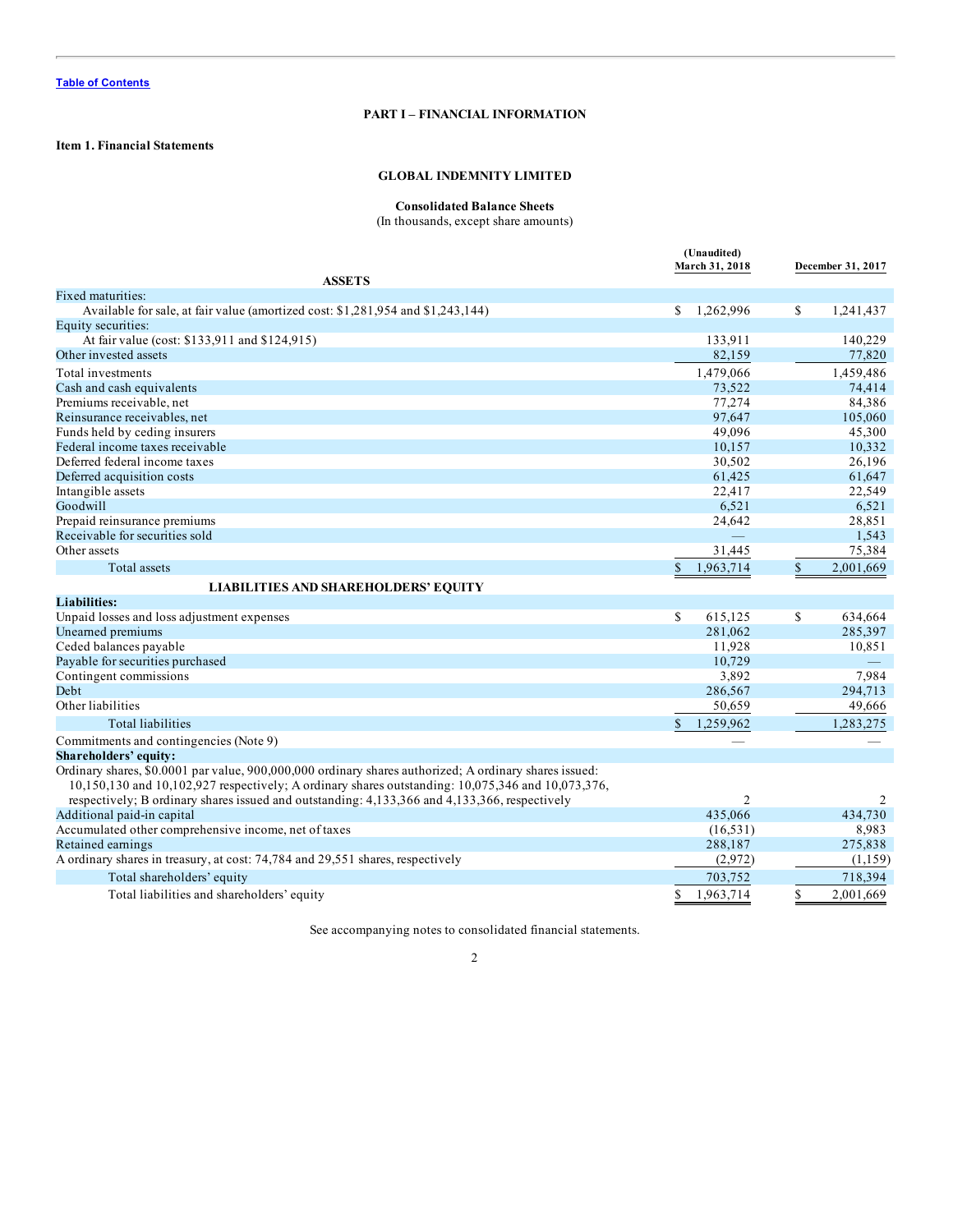# **Consolidated Statements of Operations**

(In thousands, except shares and per share data)

<span id="page-3-0"></span>

|                                                       | (Unaudited)                     |                      |
|-------------------------------------------------------|---------------------------------|----------------------|
|                                                       | <b>Ouarters Ended March 31,</b> |                      |
|                                                       | 2018                            | 2017                 |
| <b>Revenues:</b>                                      |                                 |                      |
| Gross premiums written                                | \$<br>124,247                   | \$<br>123,751        |
| Net premiums written                                  | 107,870<br>S                    | \$<br>111,506        |
| Net premiums earned                                   | \$<br>108,002                   | \$<br>113,126        |
| Net investment income                                 | 11,404                          | 8,644                |
| Net realized investment gains (losses):               |                                 |                      |
| Other than temporary impairment losses on investments |                                 | (110)                |
| Other net realized investment gains (losses)          | (316)                           | 885                  |
| Total net realized investment gains (losses)          | (316)                           | 775                  |
| Other income                                          | 554                             | 1,368                |
| Total revenues                                        | 119,644                         | 123,913              |
| <b>Losses and Expenses:</b>                           |                                 |                      |
| Net losses and loss adjustment expenses               | 56,072                          | 62,561               |
| Acquisition costs and other underwriting expenses     | 45,003                          | 46,551               |
| Corporate and other operating expenses                | 9,260                           | 3,054                |
| Interest expense                                      | 4,861                           | 2,467                |
| Income before income taxes                            | 4,448                           | 9,280                |
| Income tax benefit                                    | (1,253)                         | (3,002)              |
| Net income                                            | 5,701<br>S                      | 12,282<br>\$         |
| Per share data:                                       |                                 |                      |
| Net income                                            |                                 |                      |
| <b>Basic</b>                                          | 0.41                            | \$<br>0.71           |
| Diluted                                               | 0.40                            | $\mathbb{S}$<br>0.70 |
| Weighted-average number of shares outstanding         |                                 |                      |
| <b>Basic</b>                                          | 14,055,022                      | 17,316,015           |
| Diluted                                               | 14,285,837                      | 17,646,080           |
| Cash dividends declared per share                     | \$<br>0.25                      | \$                   |

See accompanying notes to consolidated financial statements.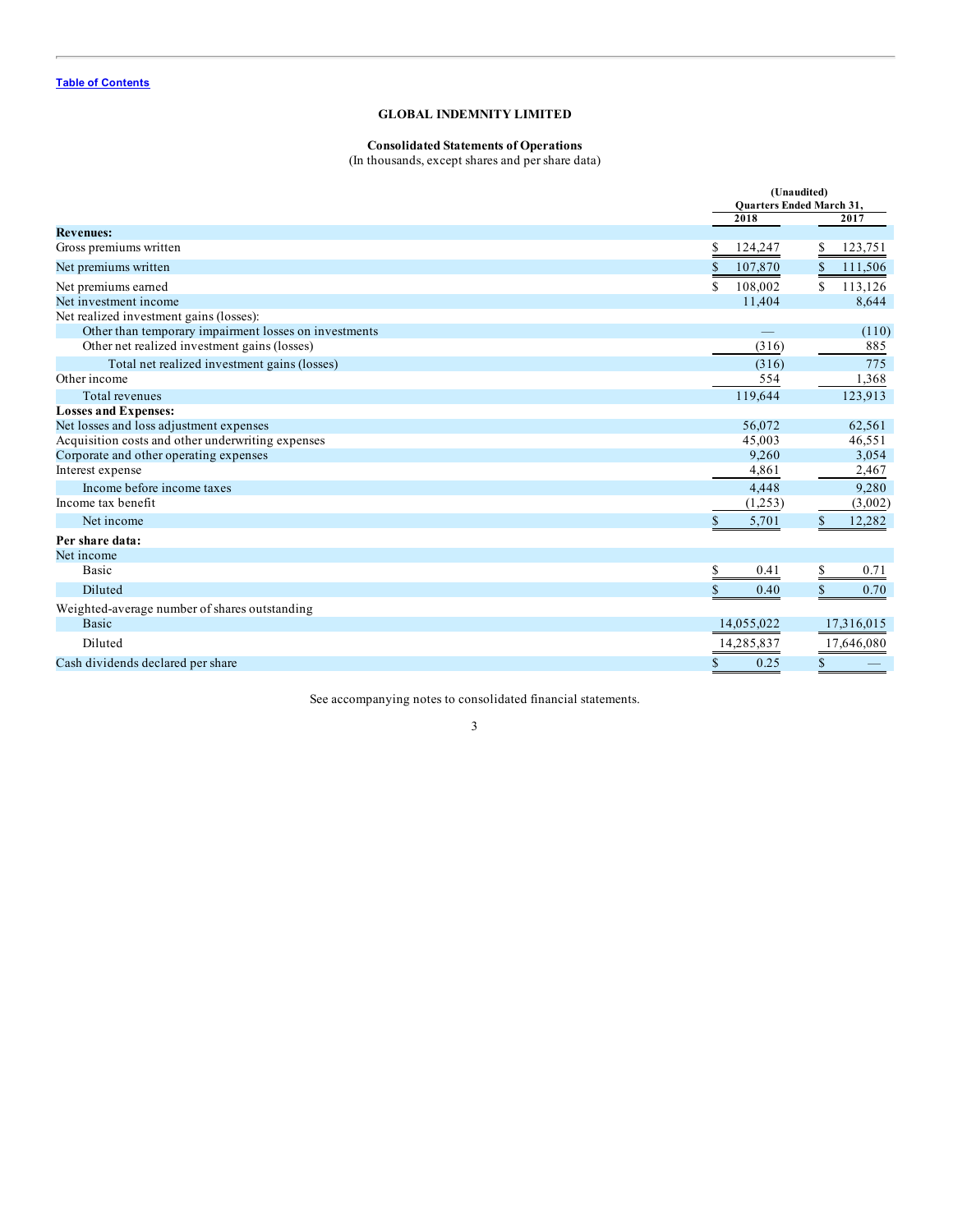# **Consolidated Statements of Comprehensive Income**

(In thousands)

<span id="page-4-0"></span>

|                                                                                                     | (Unaudited)<br><b>Ouarters Ended March 31,</b> |        |
|-----------------------------------------------------------------------------------------------------|------------------------------------------------|--------|
|                                                                                                     | 2018                                           | 2017   |
| Net income                                                                                          | 5,701                                          | 12,282 |
| Other comprehensive income (loss), net of tax:                                                      |                                                |        |
| Unrealized holding gains (losses)                                                                   | (15, 188)                                      | 5,178  |
| Portion of other-than-temporary impairment losses recognized in other comprehensive income (losses) |                                                |        |
| Reclassification adjustment for gains included in net income                                        | 75                                             | (406)  |
| Unrealized foreign currency translation gains (losses)                                              | (372)                                          | 178    |
| Other comprehensive income, net of tax                                                              | (15, 486)                                      | 4,950  |
| Comprehensive income (loss), net of tax                                                             | (9,785)                                        | 17,232 |

See accompanying notes to consolidated financial statements.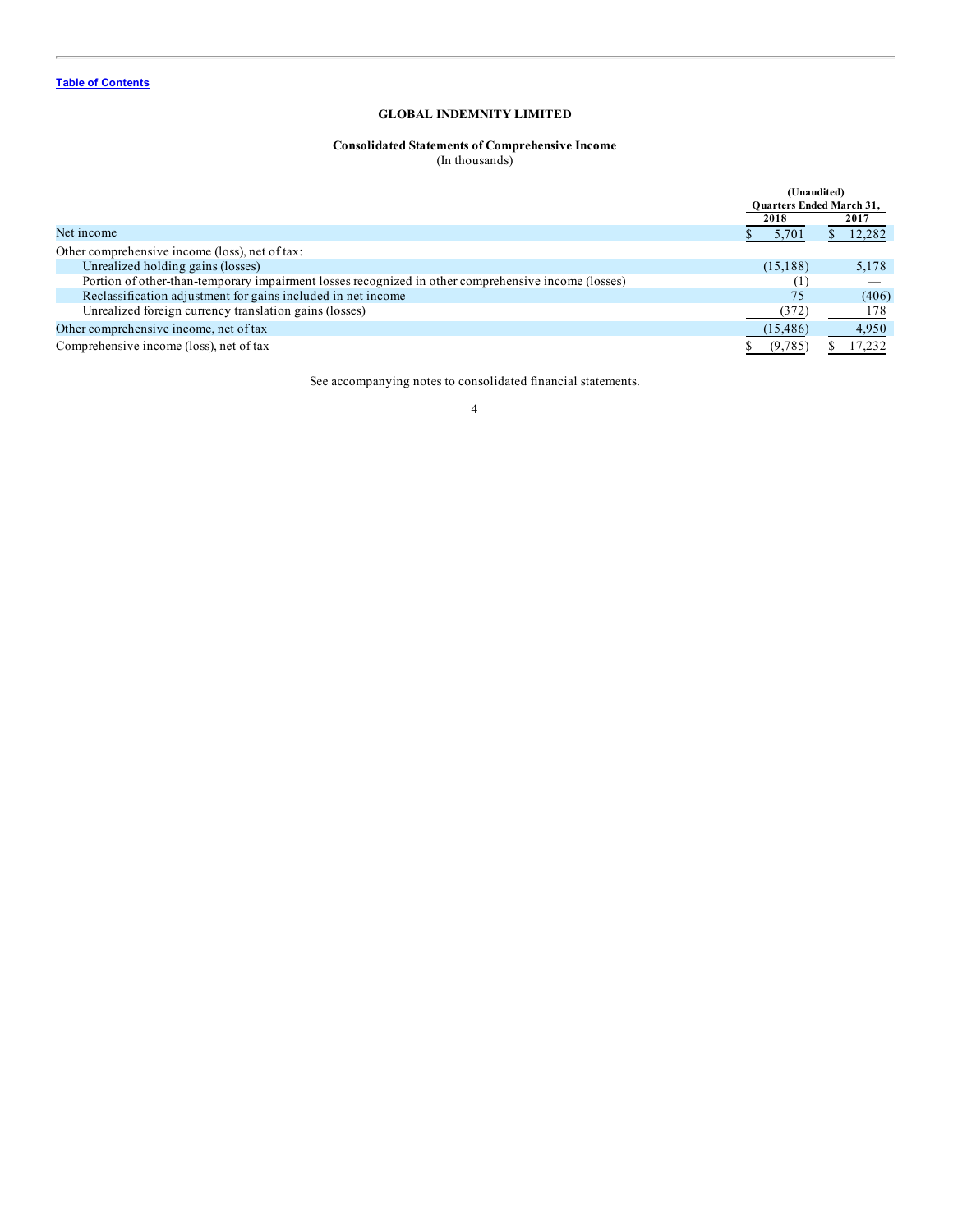# **Consolidated Statements of Changes in Shareholders' Equity**

(In thousands, except share amounts)

<span id="page-5-0"></span>

|                                                                                           |              | (Unaudited)<br><b>Quarter Ended</b><br>March 31, 2018 |              | <b>Year Ended</b><br>December 31, 2017 |
|-------------------------------------------------------------------------------------------|--------------|-------------------------------------------------------|--------------|----------------------------------------|
| Number of A ordinary shares issued:                                                       |              |                                                       |              |                                        |
| Number at beginning of period                                                             |              | 10,102,927                                            |              | 13,436,548                             |
| Ordinary shares issued under share incentive plans                                        |              | 38,061                                                |              | 2,204                                  |
| Ordinary shares issued to directors                                                       |              | 9,142                                                 |              | 27,121                                 |
| Ordinary shares redeemed                                                                  |              |                                                       |              | (3,397,031)                            |
| Adjustment for shares redeemed indirectly owned by subsidiary                             |              |                                                       |              | 34,085                                 |
| Number at end of period                                                                   |              | 10,150,130                                            |              | 10,102,927                             |
| Number of B ordinary shares issued:                                                       |              |                                                       |              |                                        |
| Number at beginning and end of period                                                     |              | 4,133,366                                             |              | 4,133,366                              |
| Par value of A ordinary shares:                                                           |              |                                                       |              |                                        |
| Number at beginning and end of period                                                     | \$           | 1                                                     | \$           |                                        |
| Par value of B ordinary shares:                                                           |              |                                                       |              |                                        |
| Balance at beginning and end of period                                                    | \$           | 1                                                     | \$           | $\mathbf{1}$                           |
| Additional paid-in capital:                                                               |              |                                                       |              |                                        |
| Balance at beginning of period                                                            | $\mathbb{S}$ | 434,730                                               | $\mathbb{S}$ | 430,283                                |
| Adjustment for shares redeemed indirectly owned by subsidiary                             |              |                                                       |              | 706                                    |
| Share compensation plans                                                                  |              | 336                                                   |              | 3,741                                  |
| Balance at end of period                                                                  | \$           | 435,066                                               | \$           | 434,730                                |
| Accumulated other comprehensive income, net of deferred income tax:                       |              |                                                       |              |                                        |
| Balance at beginning of period                                                            | \$           | 8,983                                                 | \$           | (618)                                  |
| Other comprehensive income (loss):                                                        |              |                                                       |              |                                        |
| Change in unrealized holding gains (losses)                                               |              | (15, 113)                                             |              | 8,829                                  |
| Change in other than temporary impairment losses recognized in other comprehensive income |              | (1)                                                   |              | (3)                                    |
| Unrealized foreign currency translation gains                                             |              | (372)                                                 |              | 775                                    |
| Other comprehensive income (loss)                                                         |              | (15, 486)                                             |              | 9,601                                  |
| Cumulative effect adjustment resulting from adoption of new accounting guidance           |              | (10,028)                                              |              |                                        |
| Balance at end of period                                                                  | \$           | (16, 531)                                             | \$           | 8,983                                  |
| <b>Retained earnings:</b>                                                                 |              |                                                       |              |                                        |
| Balance at beginning of period                                                            | $\mathbb{S}$ | 275,838                                               | \$           | 368,284                                |
| Cumulative effect adjustment resulting from adoption of new accounting guidance           |              | 10,198                                                |              |                                        |
| Ordinary shares redeemed                                                                  |              | ÷                                                     |              | (83, 015)                              |
| Adjustment for gain on shares redeemed indirectly owned by subsidiary                     |              |                                                       |              | 120                                    |
| Net income (loss)                                                                         |              | 5,701                                                 |              | (9,551)                                |
| Dividends to shareholders (\$0.25 per share)                                              |              | (3,550)                                               |              |                                        |
| Balance at end of period                                                                  | \$           | 288,187                                               | \$           | 275,838                                |
| <b>Number of treasury shares:</b>                                                         |              |                                                       |              |                                        |
| Number at beginning of period                                                             |              | 29,551                                                |              |                                        |
| A ordinary shares purchased                                                               |              | 45,233                                                |              | 29,551                                 |
| Number at end of period                                                                   |              | 74,784                                                |              | 29,551                                 |
| Treasury shares, at cost:                                                                 |              |                                                       |              |                                        |
| Balance at beginning of period                                                            | $\mathbb{S}$ | (1,159)                                               | $\mathbb{S}$ |                                        |
| A ordinary shares purchased, at cost                                                      |              | (1, 813)                                              |              | (1,159)                                |
| Balance at end of period                                                                  | \$           | (2,972)                                               | \$           | (1, 159)                               |
| Total shareholders' equity                                                                | \$           | 703,752                                               | \$           | 718,394                                |
|                                                                                           |              |                                                       |              |                                        |

See accompanying notes to consolidated financial statements.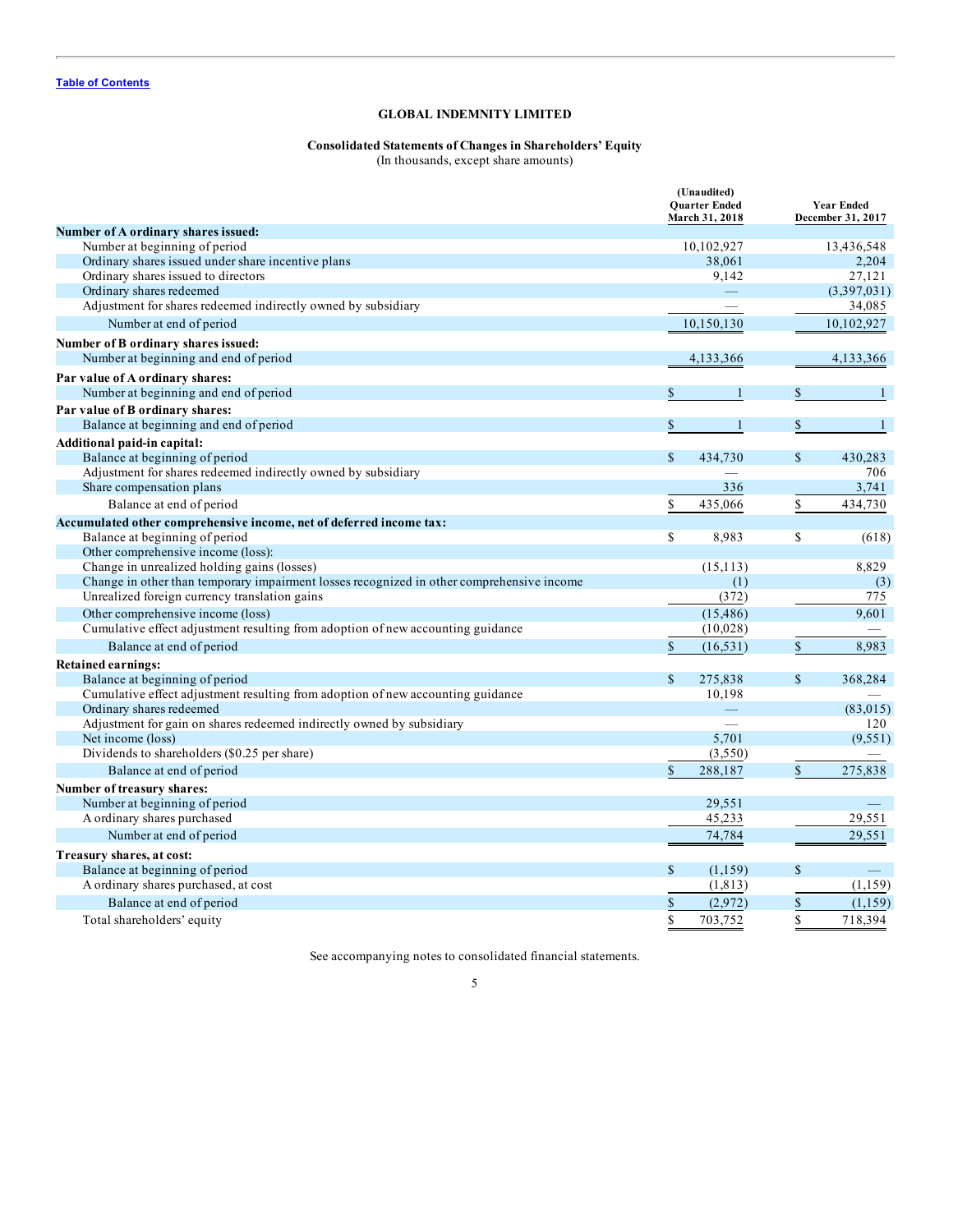# **Consolidated Statements of Cash Flows**

(In thousands)

<span id="page-6-0"></span>

| 2018<br>2017<br>Cash flows from operating activities:<br>$\mathbb{S}$<br>Net income<br>\$<br>5,701<br>12,282<br>Adjustments to reconcile net income to net cash used for operating activities:<br>Amortization and depreciation<br>1,791<br>1,553<br>Amortization of debt issuance costs<br>34<br>66<br>336<br>Restricted stock and stock option expense<br>1,121<br>Deferred federal income taxes<br>(1,998)<br>(3,098)<br>Amortization of bond premium and discount, net<br>1,543<br>2,451<br>Net realized investment gains (losses)<br>316<br>(775)<br>Changes in:<br>Premiums receivable, net<br>7.112<br>11,367<br>Reinsurance receivables, net<br>7,413<br>37,342<br>Funds held by ceding insurers<br>(4,168)<br>(18,651)<br>Unpaid losses and loss adjustment expenses<br>(19, 539)<br>(28, 954)<br>Unearned premiums<br>(4, 335)<br>(11,100)<br>Ceded balances payable<br>1,077<br>(7, 125)<br>Other assets and liabilities, net<br>45,398<br>(13, 435)<br>Contingent commissions<br>(4,092)<br>(5,901)<br>Federal income tax receivable/payable<br>175<br>-1<br>Deferred acquisition costs, net<br>222<br>(189)<br>Prepaid reinsurance premiums<br>4,209<br>9,475<br>41,227<br>Net cash provided by (used for) operating activities<br>(13,602)<br>Cash flows from investing activities:<br>Proceeds from sale of fixed maturities<br>47,148<br>139,350<br>Proceeds from sale of equity securities<br>9.283<br>5,626<br>Proceeds from maturity of fixed maturities<br>18,281<br>14,418<br>Proceeds from limited partnerships<br>2,711<br>1,908<br>Amounts received in connection with derivatives<br>114<br>5,490<br>Purchases of fixed maturities<br>(219, 345)<br>(93,603)<br>Purchases of equity securities<br>(7,340)<br>(8,176)<br>Purchases of other invested assets<br>(7,050)<br>Acquisition of business<br>(3,515)<br>Net cash used for investing activities<br>(28, 595)<br>(66, 105)<br>Cash flows from financing activities: |
|---------------------------------------------------------------------------------------------------------------------------------------------------------------------------------------------------------------------------------------------------------------------------------------------------------------------------------------------------------------------------------------------------------------------------------------------------------------------------------------------------------------------------------------------------------------------------------------------------------------------------------------------------------------------------------------------------------------------------------------------------------------------------------------------------------------------------------------------------------------------------------------------------------------------------------------------------------------------------------------------------------------------------------------------------------------------------------------------------------------------------------------------------------------------------------------------------------------------------------------------------------------------------------------------------------------------------------------------------------------------------------------------------------------------------------------------------------------------------------------------------------------------------------------------------------------------------------------------------------------------------------------------------------------------------------------------------------------------------------------------------------------------------------------------------------------------------------------------------------------------------------------------------------------------------------------------------|
|                                                                                                                                                                                                                                                                                                                                                                                                                                                                                                                                                                                                                                                                                                                                                                                                                                                                                                                                                                                                                                                                                                                                                                                                                                                                                                                                                                                                                                                                                                                                                                                                                                                                                                                                                                                                                                                                                                                                                   |
|                                                                                                                                                                                                                                                                                                                                                                                                                                                                                                                                                                                                                                                                                                                                                                                                                                                                                                                                                                                                                                                                                                                                                                                                                                                                                                                                                                                                                                                                                                                                                                                                                                                                                                                                                                                                                                                                                                                                                   |
|                                                                                                                                                                                                                                                                                                                                                                                                                                                                                                                                                                                                                                                                                                                                                                                                                                                                                                                                                                                                                                                                                                                                                                                                                                                                                                                                                                                                                                                                                                                                                                                                                                                                                                                                                                                                                                                                                                                                                   |
|                                                                                                                                                                                                                                                                                                                                                                                                                                                                                                                                                                                                                                                                                                                                                                                                                                                                                                                                                                                                                                                                                                                                                                                                                                                                                                                                                                                                                                                                                                                                                                                                                                                                                                                                                                                                                                                                                                                                                   |
|                                                                                                                                                                                                                                                                                                                                                                                                                                                                                                                                                                                                                                                                                                                                                                                                                                                                                                                                                                                                                                                                                                                                                                                                                                                                                                                                                                                                                                                                                                                                                                                                                                                                                                                                                                                                                                                                                                                                                   |
|                                                                                                                                                                                                                                                                                                                                                                                                                                                                                                                                                                                                                                                                                                                                                                                                                                                                                                                                                                                                                                                                                                                                                                                                                                                                                                                                                                                                                                                                                                                                                                                                                                                                                                                                                                                                                                                                                                                                                   |
|                                                                                                                                                                                                                                                                                                                                                                                                                                                                                                                                                                                                                                                                                                                                                                                                                                                                                                                                                                                                                                                                                                                                                                                                                                                                                                                                                                                                                                                                                                                                                                                                                                                                                                                                                                                                                                                                                                                                                   |
|                                                                                                                                                                                                                                                                                                                                                                                                                                                                                                                                                                                                                                                                                                                                                                                                                                                                                                                                                                                                                                                                                                                                                                                                                                                                                                                                                                                                                                                                                                                                                                                                                                                                                                                                                                                                                                                                                                                                                   |
|                                                                                                                                                                                                                                                                                                                                                                                                                                                                                                                                                                                                                                                                                                                                                                                                                                                                                                                                                                                                                                                                                                                                                                                                                                                                                                                                                                                                                                                                                                                                                                                                                                                                                                                                                                                                                                                                                                                                                   |
|                                                                                                                                                                                                                                                                                                                                                                                                                                                                                                                                                                                                                                                                                                                                                                                                                                                                                                                                                                                                                                                                                                                                                                                                                                                                                                                                                                                                                                                                                                                                                                                                                                                                                                                                                                                                                                                                                                                                                   |
|                                                                                                                                                                                                                                                                                                                                                                                                                                                                                                                                                                                                                                                                                                                                                                                                                                                                                                                                                                                                                                                                                                                                                                                                                                                                                                                                                                                                                                                                                                                                                                                                                                                                                                                                                                                                                                                                                                                                                   |
|                                                                                                                                                                                                                                                                                                                                                                                                                                                                                                                                                                                                                                                                                                                                                                                                                                                                                                                                                                                                                                                                                                                                                                                                                                                                                                                                                                                                                                                                                                                                                                                                                                                                                                                                                                                                                                                                                                                                                   |
|                                                                                                                                                                                                                                                                                                                                                                                                                                                                                                                                                                                                                                                                                                                                                                                                                                                                                                                                                                                                                                                                                                                                                                                                                                                                                                                                                                                                                                                                                                                                                                                                                                                                                                                                                                                                                                                                                                                                                   |
|                                                                                                                                                                                                                                                                                                                                                                                                                                                                                                                                                                                                                                                                                                                                                                                                                                                                                                                                                                                                                                                                                                                                                                                                                                                                                                                                                                                                                                                                                                                                                                                                                                                                                                                                                                                                                                                                                                                                                   |
|                                                                                                                                                                                                                                                                                                                                                                                                                                                                                                                                                                                                                                                                                                                                                                                                                                                                                                                                                                                                                                                                                                                                                                                                                                                                                                                                                                                                                                                                                                                                                                                                                                                                                                                                                                                                                                                                                                                                                   |
|                                                                                                                                                                                                                                                                                                                                                                                                                                                                                                                                                                                                                                                                                                                                                                                                                                                                                                                                                                                                                                                                                                                                                                                                                                                                                                                                                                                                                                                                                                                                                                                                                                                                                                                                                                                                                                                                                                                                                   |
|                                                                                                                                                                                                                                                                                                                                                                                                                                                                                                                                                                                                                                                                                                                                                                                                                                                                                                                                                                                                                                                                                                                                                                                                                                                                                                                                                                                                                                                                                                                                                                                                                                                                                                                                                                                                                                                                                                                                                   |
|                                                                                                                                                                                                                                                                                                                                                                                                                                                                                                                                                                                                                                                                                                                                                                                                                                                                                                                                                                                                                                                                                                                                                                                                                                                                                                                                                                                                                                                                                                                                                                                                                                                                                                                                                                                                                                                                                                                                                   |
|                                                                                                                                                                                                                                                                                                                                                                                                                                                                                                                                                                                                                                                                                                                                                                                                                                                                                                                                                                                                                                                                                                                                                                                                                                                                                                                                                                                                                                                                                                                                                                                                                                                                                                                                                                                                                                                                                                                                                   |
|                                                                                                                                                                                                                                                                                                                                                                                                                                                                                                                                                                                                                                                                                                                                                                                                                                                                                                                                                                                                                                                                                                                                                                                                                                                                                                                                                                                                                                                                                                                                                                                                                                                                                                                                                                                                                                                                                                                                                   |
|                                                                                                                                                                                                                                                                                                                                                                                                                                                                                                                                                                                                                                                                                                                                                                                                                                                                                                                                                                                                                                                                                                                                                                                                                                                                                                                                                                                                                                                                                                                                                                                                                                                                                                                                                                                                                                                                                                                                                   |
|                                                                                                                                                                                                                                                                                                                                                                                                                                                                                                                                                                                                                                                                                                                                                                                                                                                                                                                                                                                                                                                                                                                                                                                                                                                                                                                                                                                                                                                                                                                                                                                                                                                                                                                                                                                                                                                                                                                                                   |
|                                                                                                                                                                                                                                                                                                                                                                                                                                                                                                                                                                                                                                                                                                                                                                                                                                                                                                                                                                                                                                                                                                                                                                                                                                                                                                                                                                                                                                                                                                                                                                                                                                                                                                                                                                                                                                                                                                                                                   |
|                                                                                                                                                                                                                                                                                                                                                                                                                                                                                                                                                                                                                                                                                                                                                                                                                                                                                                                                                                                                                                                                                                                                                                                                                                                                                                                                                                                                                                                                                                                                                                                                                                                                                                                                                                                                                                                                                                                                                   |
|                                                                                                                                                                                                                                                                                                                                                                                                                                                                                                                                                                                                                                                                                                                                                                                                                                                                                                                                                                                                                                                                                                                                                                                                                                                                                                                                                                                                                                                                                                                                                                                                                                                                                                                                                                                                                                                                                                                                                   |
|                                                                                                                                                                                                                                                                                                                                                                                                                                                                                                                                                                                                                                                                                                                                                                                                                                                                                                                                                                                                                                                                                                                                                                                                                                                                                                                                                                                                                                                                                                                                                                                                                                                                                                                                                                                                                                                                                                                                                   |
|                                                                                                                                                                                                                                                                                                                                                                                                                                                                                                                                                                                                                                                                                                                                                                                                                                                                                                                                                                                                                                                                                                                                                                                                                                                                                                                                                                                                                                                                                                                                                                                                                                                                                                                                                                                                                                                                                                                                                   |
|                                                                                                                                                                                                                                                                                                                                                                                                                                                                                                                                                                                                                                                                                                                                                                                                                                                                                                                                                                                                                                                                                                                                                                                                                                                                                                                                                                                                                                                                                                                                                                                                                                                                                                                                                                                                                                                                                                                                                   |
|                                                                                                                                                                                                                                                                                                                                                                                                                                                                                                                                                                                                                                                                                                                                                                                                                                                                                                                                                                                                                                                                                                                                                                                                                                                                                                                                                                                                                                                                                                                                                                                                                                                                                                                                                                                                                                                                                                                                                   |
|                                                                                                                                                                                                                                                                                                                                                                                                                                                                                                                                                                                                                                                                                                                                                                                                                                                                                                                                                                                                                                                                                                                                                                                                                                                                                                                                                                                                                                                                                                                                                                                                                                                                                                                                                                                                                                                                                                                                                   |
|                                                                                                                                                                                                                                                                                                                                                                                                                                                                                                                                                                                                                                                                                                                                                                                                                                                                                                                                                                                                                                                                                                                                                                                                                                                                                                                                                                                                                                                                                                                                                                                                                                                                                                                                                                                                                                                                                                                                                   |
|                                                                                                                                                                                                                                                                                                                                                                                                                                                                                                                                                                                                                                                                                                                                                                                                                                                                                                                                                                                                                                                                                                                                                                                                                                                                                                                                                                                                                                                                                                                                                                                                                                                                                                                                                                                                                                                                                                                                                   |
|                                                                                                                                                                                                                                                                                                                                                                                                                                                                                                                                                                                                                                                                                                                                                                                                                                                                                                                                                                                                                                                                                                                                                                                                                                                                                                                                                                                                                                                                                                                                                                                                                                                                                                                                                                                                                                                                                                                                                   |
|                                                                                                                                                                                                                                                                                                                                                                                                                                                                                                                                                                                                                                                                                                                                                                                                                                                                                                                                                                                                                                                                                                                                                                                                                                                                                                                                                                                                                                                                                                                                                                                                                                                                                                                                                                                                                                                                                                                                                   |
| Net borrowings (repayments) under margin borrowing facility<br>7,497<br>(8,212)                                                                                                                                                                                                                                                                                                                                                                                                                                                                                                                                                                                                                                                                                                                                                                                                                                                                                                                                                                                                                                                                                                                                                                                                                                                                                                                                                                                                                                                                                                                                                                                                                                                                                                                                                                                                                                                                   |
| Proceeds from issuance of subordinated notes<br>130,000                                                                                                                                                                                                                                                                                                                                                                                                                                                                                                                                                                                                                                                                                                                                                                                                                                                                                                                                                                                                                                                                                                                                                                                                                                                                                                                                                                                                                                                                                                                                                                                                                                                                                                                                                                                                                                                                                           |
| Debt issuance cost<br>(4,220)                                                                                                                                                                                                                                                                                                                                                                                                                                                                                                                                                                                                                                                                                                                                                                                                                                                                                                                                                                                                                                                                                                                                                                                                                                                                                                                                                                                                                                                                                                                                                                                                                                                                                                                                                                                                                                                                                                                     |
| Dividends paid to shareholders<br>(3, 499)                                                                                                                                                                                                                                                                                                                                                                                                                                                                                                                                                                                                                                                                                                                                                                                                                                                                                                                                                                                                                                                                                                                                                                                                                                                                                                                                                                                                                                                                                                                                                                                                                                                                                                                                                                                                                                                                                                        |
| Purchase of A ordinary shares<br>(1, 813)<br>(1, 137)                                                                                                                                                                                                                                                                                                                                                                                                                                                                                                                                                                                                                                                                                                                                                                                                                                                                                                                                                                                                                                                                                                                                                                                                                                                                                                                                                                                                                                                                                                                                                                                                                                                                                                                                                                                                                                                                                             |
| 132,140<br>Net cash provided by (used for) financing activities<br>(13, 524)                                                                                                                                                                                                                                                                                                                                                                                                                                                                                                                                                                                                                                                                                                                                                                                                                                                                                                                                                                                                                                                                                                                                                                                                                                                                                                                                                                                                                                                                                                                                                                                                                                                                                                                                                                                                                                                                      |
| (892)<br>52,433<br>Net change in cash and cash equivalents                                                                                                                                                                                                                                                                                                                                                                                                                                                                                                                                                                                                                                                                                                                                                                                                                                                                                                                                                                                                                                                                                                                                                                                                                                                                                                                                                                                                                                                                                                                                                                                                                                                                                                                                                                                                                                                                                        |
| Cash and cash equivalents at beginning of period<br>74,414<br>75,110                                                                                                                                                                                                                                                                                                                                                                                                                                                                                                                                                                                                                                                                                                                                                                                                                                                                                                                                                                                                                                                                                                                                                                                                                                                                                                                                                                                                                                                                                                                                                                                                                                                                                                                                                                                                                                                                              |
| \$127,543<br>\$73,522<br>Cash and cash equivalents at end of period                                                                                                                                                                                                                                                                                                                                                                                                                                                                                                                                                                                                                                                                                                                                                                                                                                                                                                                                                                                                                                                                                                                                                                                                                                                                                                                                                                                                                                                                                                                                                                                                                                                                                                                                                                                                                                                                               |

See accompanying notes to consolidated financial statements.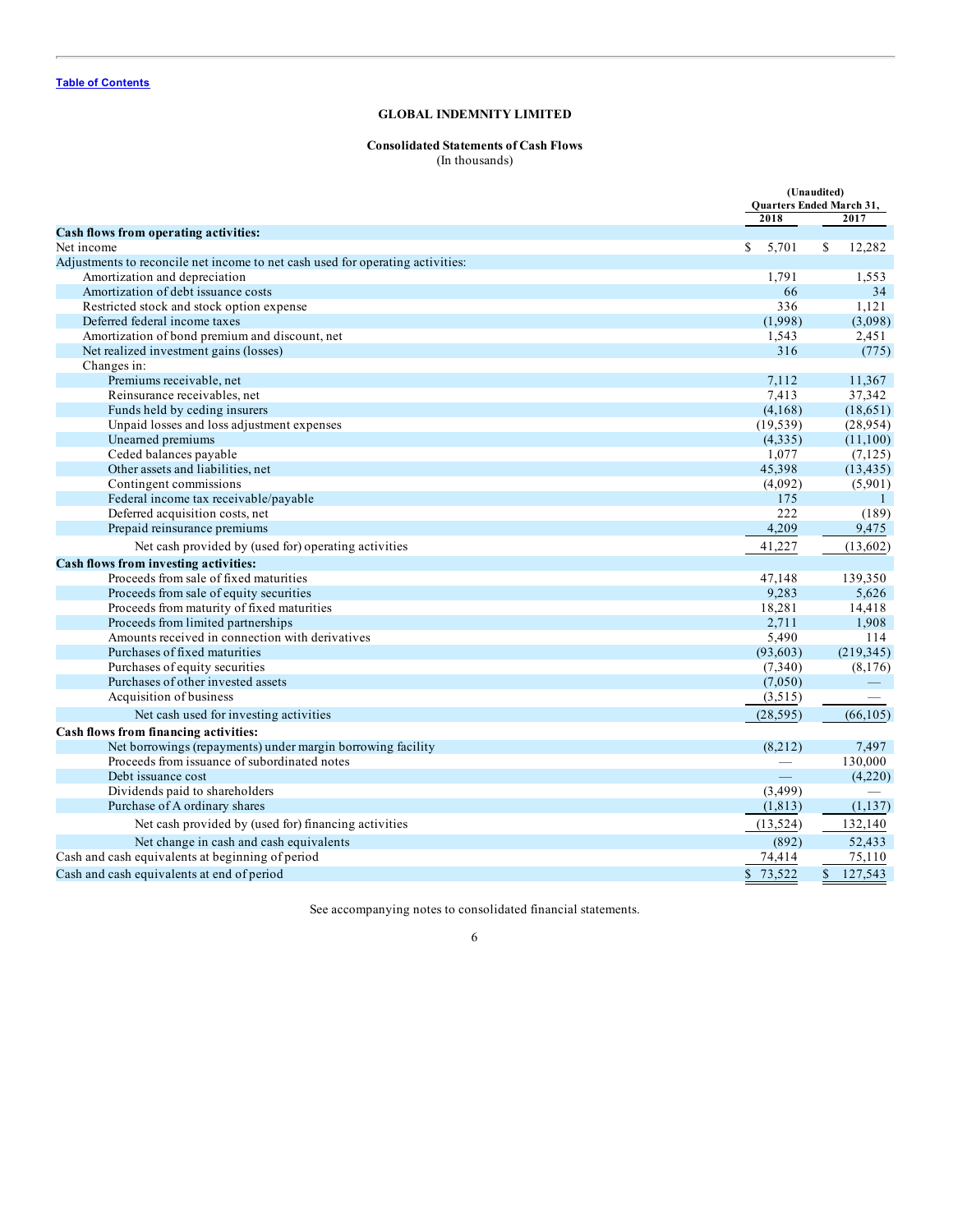# **NOTES TO CONSOLIDATED FINANCIAL STATEMENTS (Unaudited)**

# <span id="page-7-0"></span>**1. Principles of Consolidation and Basis of Presentation**

Global Indemnity Limited ("Global Indemnity" or "the Company") was incorporated on February 9, 2016 and is domiciled in the Cayman Islands. On November 7, 2016, Global Indemnity replaced Global Indemnity plc as the ultimate parent company as a result of a redomestication transaction. The Company's A ordinary shares are publicly traded on the NASDAQ Global Select Market under the ticker symbol GBLI. Please see Note 2 of the notes to the consolidated financial statements in Item 8 Part II of the Company's 2017 Annual Report on Form 10-K for more information on the Company's redomestication.

The Company manages its business through three business segments: Commercial Lines, Personal Lines, and Reinsurance Operations. The Company's Commercial Lines offers specialty property and casualty insurance products in the excess and surplus lines marketplace. The Company manages its Commercial Lines by differentiating them into four product classifications: Penn-America, which markets property and general liability products to small commercial businesses through a select network of wholesale general agents with specific binding authority; United National, which markets insurance products for targeted insured segments, including specialty products, such as property, general liability, and professional lines through program administrators with specific binding authority; Diamond State, which markets property, casualty, and professional lines products, which are developed by the Company's underwriting department by individuals with expertise in those lines of business, through wholesale brokers and also markets through program administrators having specific binding authority; and Vacant Express, which insures dwellings which are currently vacant, undergoing renovation, or are under construction and is distributed through aggregators, brokers, and retail agents. These product classifications comprise the Company's Commercial Lines business segment and are not considered individual business segments because each product has similar economic characteristics, distribution, and coverage. The Company's Personal Lines segment offers specialty personal lines and agricultural coverage through general and specialty agents with specific binding authority on an admitted basis. Collectively, the Company's U.S. insurance subsidiaries are licensed in all 50 states, the District of Columbia, Puerto Rico, and the U.S. Virgin Islands. The Commercial Lines and Personal Lines segments comprise the Company's U.S. Insurance Operations ('Insurance Operations"). The Company's Reinsurance Operations consist solely of the operations of its Bermuda-based wholly-owned subsidiary, Global Indemnity Reinsurance Company, Ltd. ("Global Indemnity Reinsurance"). Global Indemnity Reinsurance is a treaty reinsurer of specialty property and casualty insurance and reinsurance companies. The Company's Reinsurance Operations segment provides reinsurance solutions through brokers and primary writers including insurance and reinsurance companies.

The interim consolidated financial statements are unaudited, but have been prepared in conformity with United States of America generally accepted accounting principles ("GAAP"), which differs in certain respects from those principles followed in reports to insurance regulatory authorities. The preparation of consolidated financial statements in conformity with GAAP requires management to make estimates and assumptions that affect the reported amounts of assets and liabilities and disclosure of contingent assets and liabilities at the date of the consolidated financial statements and the reported amounts of revenues and expenses during the reporting period. Actual results could differ from those estimates.

The unaudited consolidated financial statements include all adjustments that are, in the opinion of management, of a normal recurring nature and are necessary for a fair statement of results for the interim periods. Results of operations for the quarters ended March 31, 2018 and 2017 are not necessarily indicative of the results of a full year. The accompanying notes to the unaudited consolidated financial statements should be read in conjunction with the notes to the consolidated financial statements contained in the Company's 2017 Annual Report on Form 10-K.

On January 1, 2018, the Company adopted new accounting guidance which requires equity investments, except for those accounted for under the equity method of accounting or those that result in consolidation of the investee, to be measured at fair value with the changes in fair value recognized in net income. Upon adoption, the Company recorded a cumulative effect adjustment, net of tax, of \$10.0 million which reduced accumulated other comprehensive income and increased retained earnings. During the quarter ended March 31, 2018, net realized investment gains (losses) included a loss of \$4.9 million related to the change in the fair value of equity investments in accordance with this new accounting guidance. In addition, under the new guidance, equity investments, are no longer classified into different categories as either trading or available for sale. Prior to the adoption of this new guidance, equity securities were previously classified as available for sale.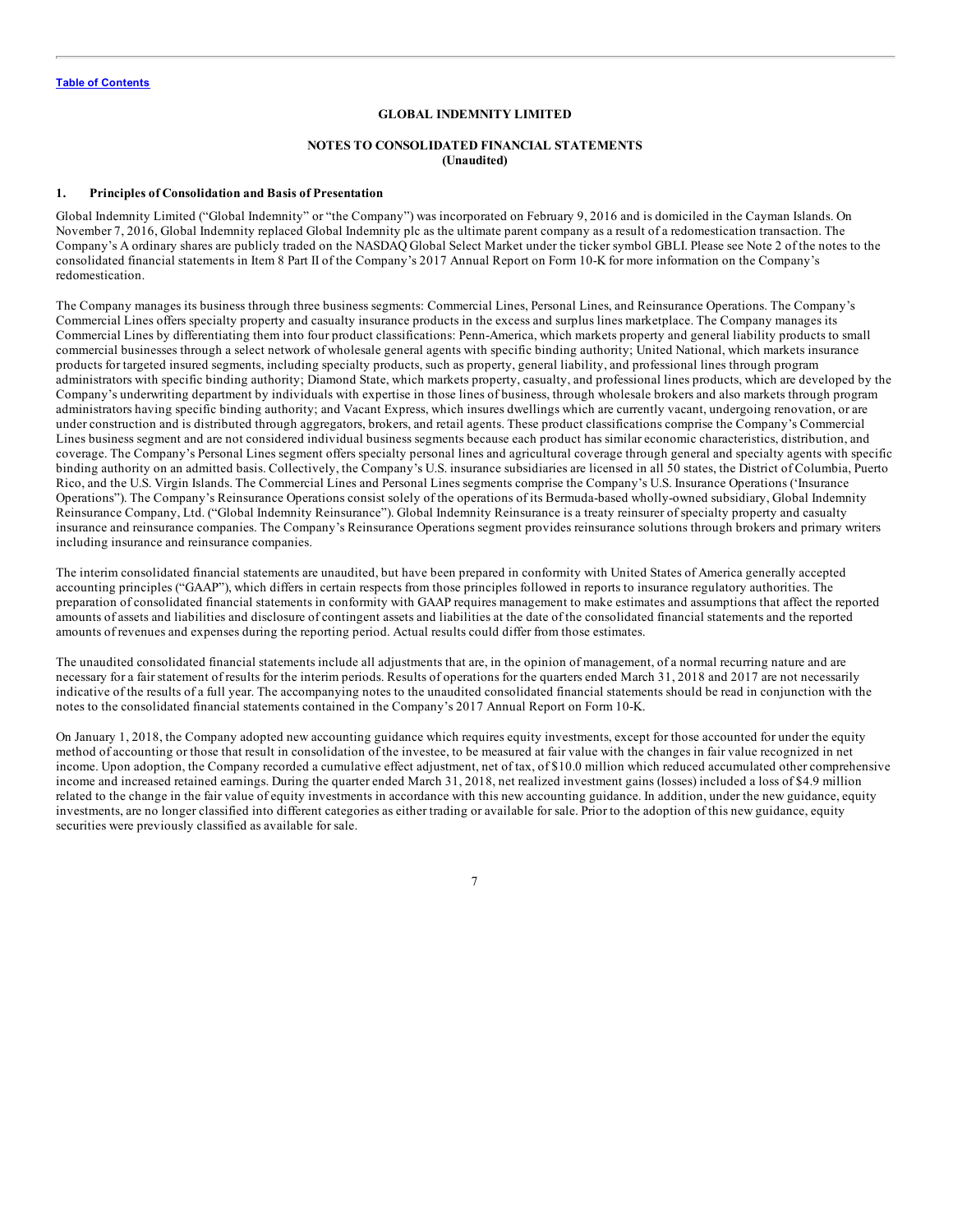# **NOTES TO CONSOLIDATED FINANCIAL STATEMENTS -** *(Continued)* **(Unaudited)**

On January 1, 2018, the Company adopted new accounting guidance regarding the classification of certain cash receipts and cash payments within the statement of cash flows. Upon adoption, the Company made a policy election to use the cumulative earnings approach for presenting distributions received from equity method investees. Under this approach, distributions up to the amount of cumulative equity in earnings recognized will be treated as returns on investment and presented in operating activities and those in excess of that amount will be treated as returns of investment and presented in the investing section. Prior to adoption, all distributions received from equity method investees were presented in the investing section of the consolidated statements of cash flows. The provisions of this accounting guidance were adopted on a retrospective basis. As a result, the consolidated statement of cash flows for the quarter ended March 31, 2017 that was included in the Form 10-Q for the quarterly period ended March 31, 2017 was restated. For the quarter ended March 31, 2017, net cash flows from operating activities was increased by \$1.7 million and net cash flows from investing activities" was reduced by \$1.7 million.

The consolidated financial statements include the accounts of Global Indemnity and its wholly owned subsidiaries. All intercompany balances and transactions have been eliminated in consolidation.

#### **2. Investments**

The amortized cost and estimated fair value of investments were as follows as of March 31, 2018 and December 31, 2017:

| (Dollars in thousands)<br>As of March 31, 2018   | Amortized<br>Cost | Gross<br>Unrealized<br>Gains | Gross<br>Unrealized<br>Losses | Estimated<br><b>Fair Value</b> | Other than<br>temporary<br>impairments<br>recognized<br>in AOCI $(1)$ |
|--------------------------------------------------|-------------------|------------------------------|-------------------------------|--------------------------------|-----------------------------------------------------------------------|
| Fixed maturities:                                |                   |                              |                               |                                |                                                                       |
| U.S. treasury and agency obligations             | \$<br>99,713      | $\mathbb{S}$<br>476          | (2,060)<br><sup>\$</sup>      | 98,129<br>\$.                  | <sup>\$</sup>                                                         |
| Obligations of states and political subdivisions | 95,708            | 304                          | (601)                         | 95,411                         |                                                                       |
| Mortgage-backed securities                       | 176,983           | 313                          | (3,511)                       | 173,785                        |                                                                       |
| Asset-backed securities                          | 203,834           | 115                          | (1,204)                       | 202,745                        | (1)                                                                   |
| Commercial mortgage-backed securities            | 151,337           | 58                           | (3,554)                       | 147,841                        |                                                                       |
| Corporate bonds                                  | 431,814           | 417                          | (7, 424)                      | 424,807                        |                                                                       |
| Foreign corporate bonds                          | 122,565           | 9                            | (2,296)                       | 120,278                        |                                                                       |
| Total fixed maturities                           | 1,281,954         | 1,692                        | (20,650)                      | 1,262,996                      | (1)                                                                   |
| Common stock                                     | 133,911           |                              |                               | 133,911                        |                                                                       |
| Other invested assets                            | 82,159            |                              |                               | 82,159                         |                                                                       |
| Total                                            | \$1,498,024       | 1,692                        | \$ (20,650)                   | \$1,479,066                    | (1)                                                                   |
|                                                  |                   |                              |                               |                                |                                                                       |

(1) Represents the total amount of other than temporary impairment losses relating to factors other than credit losses recognized in accumulated other comprehensive income ("AOCI").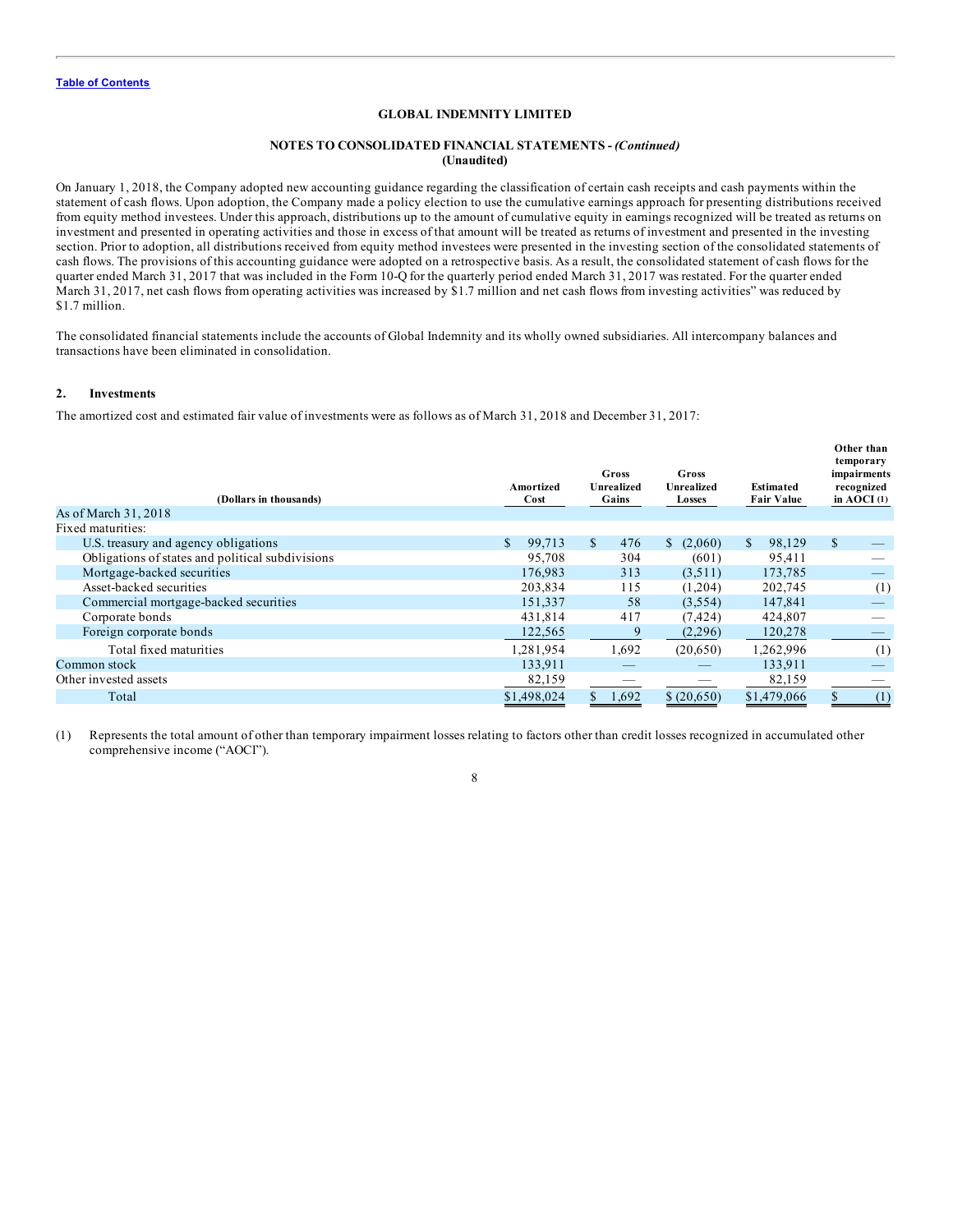# **NOTES TO CONSOLIDATED FINANCIAL STATEMENTS -** *(Continued)* **(Unaudited)**

| (Dollars in thousands)<br>As of December 31, 2017 | Amortized<br>Cost | Gross<br>Unrealized<br>Gains | Gross<br>Unrealized<br>Losses | Estimated<br><b>Fair Value</b> | Other than<br>temporary<br>impairments<br>recognized<br>in AOCI $(1)$ |
|---------------------------------------------------|-------------------|------------------------------|-------------------------------|--------------------------------|-----------------------------------------------------------------------|
| Fixed maturities:                                 |                   |                              |                               |                                |                                                                       |
| U.S. treasury and agency obligations              | \$105,311         | $\mathbb{S}$<br>562          | (1,193)<br>S.                 | 104.680<br>S.                  | \$.                                                                   |
| Obligations of states and political subdivisions  | 94.947            | 441                          | (274)                         | 95,114                         |                                                                       |
| Mortgage-backed securities                        | 150,237           | 404                          | (1,291)                       | 149,350                        |                                                                       |
| Asset-backed securities                           | 203,827           | 267                          | (393)                         | 203,701                        | (1)                                                                   |
| Commercial mortgage-backed securities             | 140.761           | 101                          | (1,067)                       | 139,795                        |                                                                       |
| Corporate bonds                                   | 422,486           | 2,295                        | (1,391)                       | 423,390                        |                                                                       |
| Foreign corporate bonds                           | 125,575           | 377                          | (545)                         | 125,407                        |                                                                       |
| Total fixed maturities                            | 1,243,144         | 4,447                        | (6, 154)                      | 1,241,437                      | (1)                                                                   |
| Common stock                                      | 124,915           | 18,574                       | (3,260)                       | 140,229                        |                                                                       |
| Other invested assets                             | 77,820            |                              |                               | 77,820                         |                                                                       |
| Total                                             | \$1,445,879       | \$23,021                     | \$ (9,414)                    | \$1,459,486                    | (1)                                                                   |

(1) Represents the total amount of other than temporary impairment losses relating to factors other than credit losses recognized in accumulated other comprehensive income ("AOCI").

Excluding U.S. treasuries and agency bonds, the Company did not hold any debt or equity investments in a single issuer that was in excess of 6% and 5% of shareholders' equity at March 31, 2018 and December 31, 2017, respectively.

The amortized cost and estimated fair value of the Company's fixed maturities portfolio classified as available for sale at March 31, 2018, by contractual maturity, are shown below. Actual maturities may differ from contractual maturities because borrowers may have the right to call or prepay obligations with or without call or prepayment penalties.

|                                        | Amortized   | <b>Estimated</b>  |
|----------------------------------------|-------------|-------------------|
| (Dollars in thousands)                 | Cost        | <b>Fair Value</b> |
| Due in one year or less                | 68,903<br>S | 68.736<br>S.      |
| Due in one year through five years     | 431.430     | 425,571           |
| Due in five years through ten years    | 240,272     | 235,140           |
| Due in ten years through fifteen years | 4.215       | 4.170             |
| Due after fifteen years                | 4.980       | 5,008             |
| Mortgage-backed securities             | 176,983     | 173,785           |
| Asset-backed securities                | 203,834     | 202,745           |
| Commercial mortgage-backed securities  | 151,337     | 147,841           |
| Total                                  | \$1,281,954 | \$1,262,996       |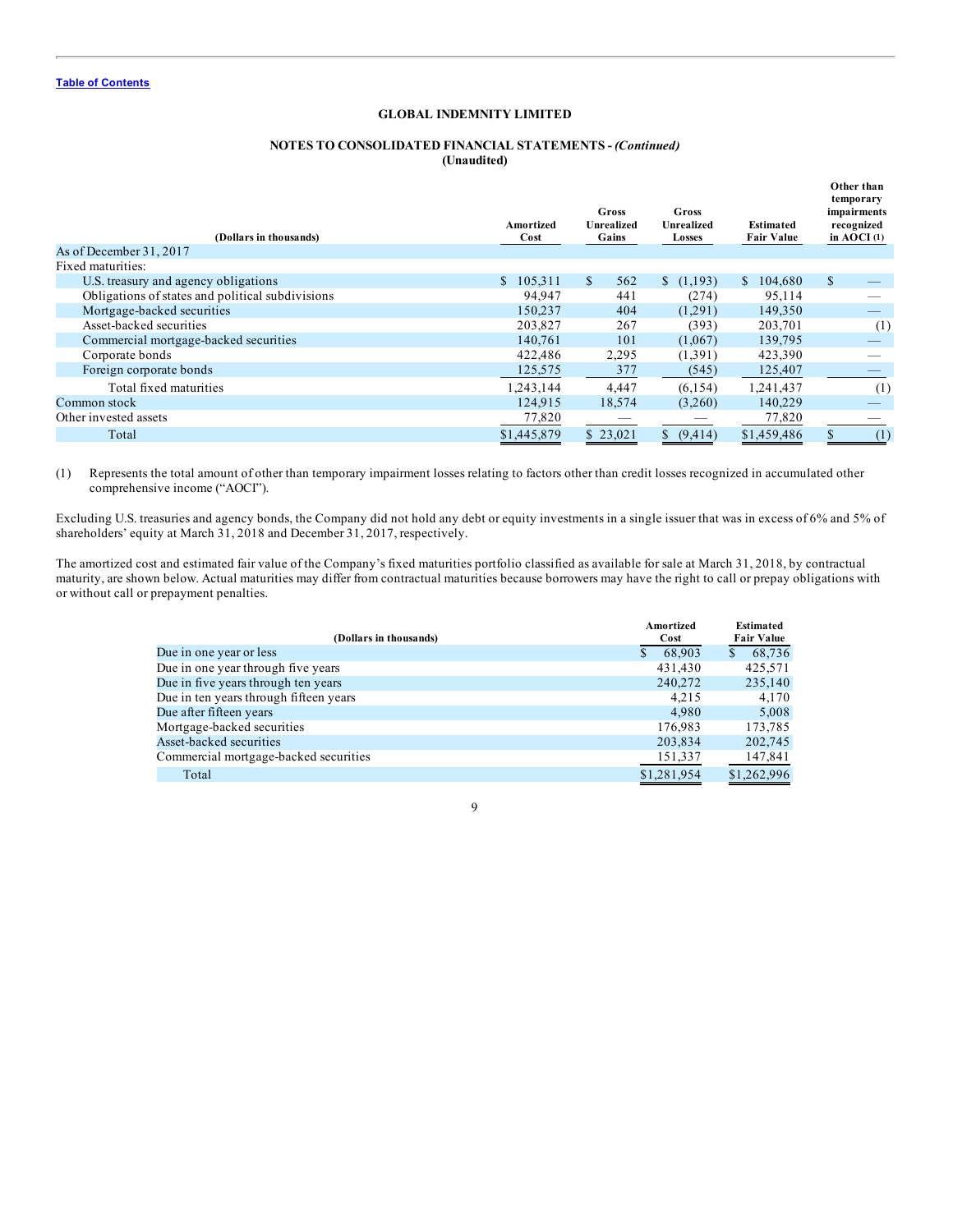# **NOTES TO CONSOLIDATED FINANCIAL STATEMENTS -** *(Continued)* **(Unaudited)**

The following table contains an analysis of the Company's fixed income securities with gross unrealized losses, categorized by the period that the securities were in a continuous loss position as of March 31, 2018. Due to new accounting guidance implemented in 2018 regarding the treatment of gains and losses on equity securities, common stock is no longer included in the table:

|                                                  |                   | Less than 12 months                  | 12 months or longer (1) |                               | Total             |                               |
|--------------------------------------------------|-------------------|--------------------------------------|-------------------------|-------------------------------|-------------------|-------------------------------|
| (Dollars in thousands)                           | <b>Fair Value</b> | Gross<br><b>Unrealized</b><br>Losses | <b>Fair Value</b>       | Gross<br>Unrealized<br>Losses | <b>Fair Value</b> | Gross<br>Unrealized<br>Losses |
| Fixed maturities:                                |                   |                                      |                         |                               |                   |                               |
| U.S. treasury and agency obligations             | \$69,992          | (1, 813)<br>S.                       | \$20,223                | \$<br>(247)                   | 90,215<br>S.      | (2,060)<br>S.                 |
| Obligations of states and political subdivisions | 46.524            | (454)                                | 7,711                   | (147)                         | 54,235            | (601)                         |
| Mortgage-backed securities                       | 165.295           | (3, 453)                             | 1,756                   | (58)                          | 167,051           | (3,511)                       |
| Asset-backed securities                          | 148,609           | (1,158)                              | 6,399                   | (46)                          | 155,008           | (1,204)                       |
| Commercial mortgage-backed securities            | 113,728           | (2,766)                              | 27,292                  | (788)                         | 141,020           | (3,554)                       |
| Corporate bonds                                  | 320,235           | (6, 429)                             | 52,303                  | (995)                         | 372,538           | (7, 424)                      |
| Foreign corporate bonds                          | 93,828            | (1,951)                              | 16,452                  | (345)                         | 110,280           | (2,296)                       |
| Total fixed maturities                           | \$958.211         | \$(18,024)                           | \$132,136               | (2,626)                       | \$1,090,347       | \$(20,650)                    |

(1) Fixed maturities in a gross unrealized loss position for twelve months or longer are primarily comprised of non-credit losses on investment grade securities where management does not intend to sell, and it is more likely than not that the Company will not be forced to sell the security before recovery. The Company has analyzed these securities and has determined that they are not other than temporarily impaired.

The following table contains an analysis of the Company's securities with gross unrealized losses, categorized by the period that the securities were in a continuous loss position as of December 31, 2017:

|                                                  | Less than 12 months<br>12 months or longer (1) |                               |                   |                               | Total             |                                      |
|--------------------------------------------------|------------------------------------------------|-------------------------------|-------------------|-------------------------------|-------------------|--------------------------------------|
| (Dollars in thousands)                           | <b>Fair Value</b>                              | Gross<br>Unrealized<br>Losses | <b>Fair Value</b> | Gross<br>Unrealized<br>Losses | <b>Fair Value</b> | Gross<br><b>Unrealized</b><br>Losses |
| Fixed maturities:                                |                                                |                               |                   |                               |                   |                                      |
| U.S. treasury and agency obligations             | \$79,403                                       | S<br>(962)                    | \$17,469          | S<br>(231)                    | \$96,872          | (1,193)<br>S.                        |
| Obligations of states and political subdivisions | 34.537                                         | (149)                         | 12,060            | (125)                         | 46,597            | (274)                                |
| Mortgage-backed securities                       | 127,991                                        | (1,247)                       | 1,866             | (44)                          | 129,857           | (1,291)                              |
| Asset-backed securities                          | 97.817                                         | (371)                         | 6.423             | (22)                          | 104.240           | (393)                                |
| Commercial mortgage-backed securities            | 83.051                                         | (523)                         | 27,976            | (544)                         | 111,027           | (1,067)                              |
| Corporate bonds                                  | 147,064                                        | (754)                         | 53,024            | (637)                         | 200,088           | (1,391)                              |
| Foreign corporate bonds                          | 53,320                                         | (305)                         | 20,582            | (240)                         | 73,902            | (545)                                |
| Total fixed maturities                           | 623,183                                        | (4,311)                       | 139,400           | (1, 843)                      | 762,583           | (6, 154)                             |
| Common stock                                     | 32,759                                         | (3,260)                       |                   |                               | 32,759            | (3,260)                              |
| Total                                            | \$655,942                                      | (7,571)                       | \$139,400         | (1, 843)<br>S.                | \$795,342         | (9, 414)                             |

(1) Fixed maturities in a gross unrealized loss position for twelve months or longer are primarily comprised of non-credit losses on investment grade securities where management does not intend to sell, and it is more likely than not that the Company will not be forced to sell the security before recovery. The Company has analyzed these securities and has determined that they are not other than temporarily impaired.

The Company regularly performs various analytical valuation procedures with respect to its investments, including reviewing each fixed maturity security in an unrealized loss position to assess whether the security has a credit loss. Specifically, the Company considers credit rating, market price, and issuer specific financial information, among other factors, to assess the likelihood of collection of all principal and interest as contractually due. Securities for which the Company determines that a credit loss is likely are subjected to further analysis through discounted cash flow testing to estimate the credit loss to be recognized in earnings, if any. The specific methodologies and significant assumptions used by asset class are discussed below. Upon identification of such securities and periodically thereafter, a detailed review is performed to determine whether the decline is considered other than temporary. This review includes an analysis of several factors, including but not limited to, the credit ratings and cash flows of the securities and the magnitude and length of time that the fair value of such securities is below cost.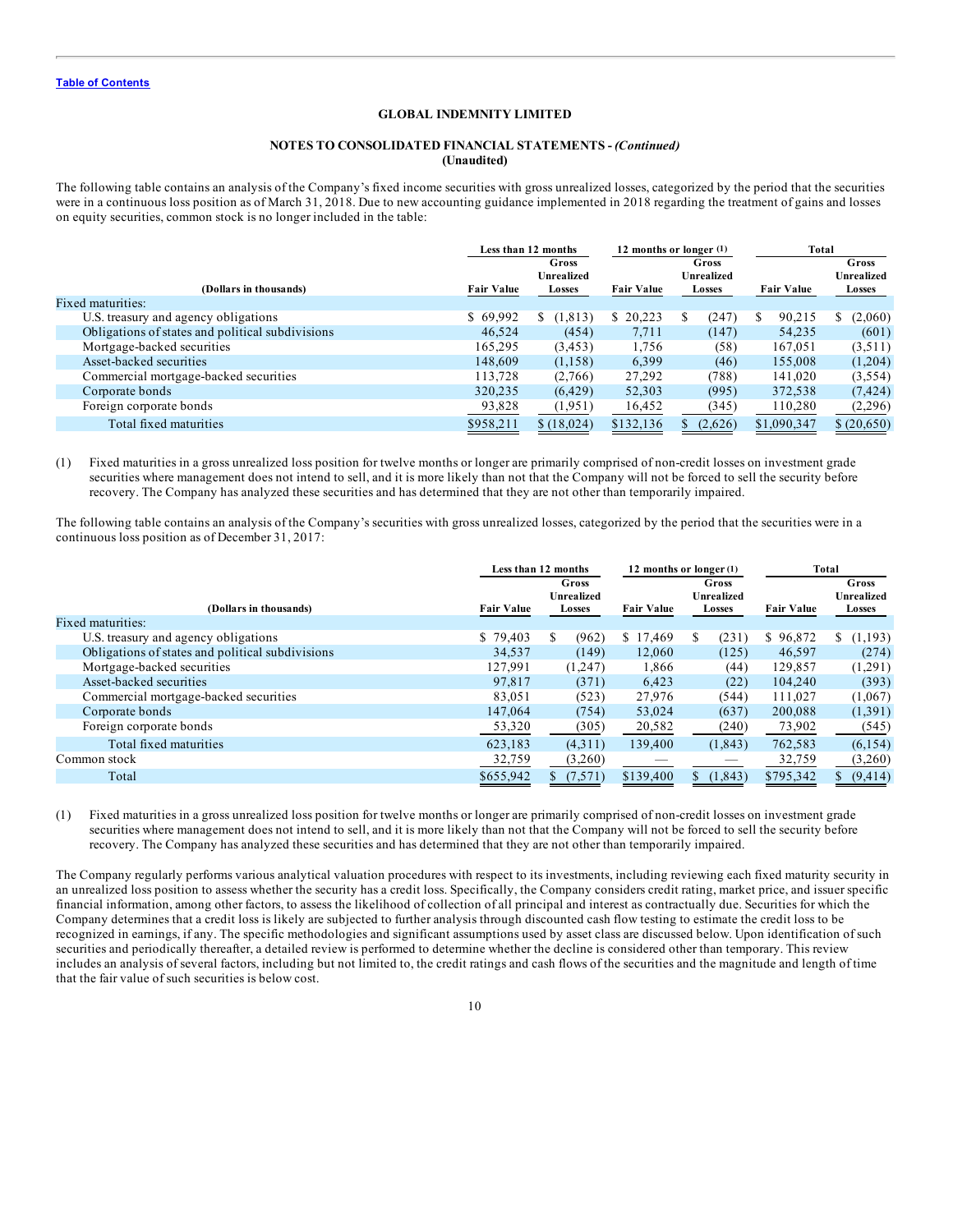#### **GLOBAL INDEMNITY LIMITED**

# **NOTES TO CONSOLIDATED FINANCIAL STATEMENTS -** *(Continued)* **(Unaudited)**

For fixed maturities, the factors considered in reaching the conclusion that a decline below cost is other than temporary include, among others, whether:

- (1) the issuer is in financial distress;
- (2) the investment is secured;
- (3) a significant credit rating action occurred;
- (4) scheduled interest payments were delayed or missed;
- (5) changes in laws or regulations have affected an issuer or industry;
- (6) the investment has an unrealized loss and was identified by the Company's investment manager as an investment to be sold before recovery or maturity; and
- (7) the investment failed cash flow projection testing to determine if anticipated principal and interest payments will be realized.

According to accounting guidance for debt securities in an unrealized loss position, the Company is required to assess whether it has the intent to sell the debt security or more likely than not will be required to sell the debt security before the anticipated recovery. If either of these conditions is met the Company must recognize an other than temporary impairment with the entire unrealized loss being recorded through earnings. For debt securities in an unrealized loss position not meeting these conditions, the Company assesses whether the impairment of a security is other than temporary. If the impairment is deemed to be other than temporary, the Company must separate the other than temporary impairment into two components: the amount representing the credit loss and the amount related to all other factors, such as changes in interest rates. The credit loss represents the portion of the amortized book value in excess of the net present value of the projected future cash flows discounted at the effective interest rate implicit in the debt security prior to impairment. The credit loss component of the other than temporary impairment is recorded through earnings, whereas the amount relating to factors other than credit losses is recorded in other comprehensive income, net of taxes.

The following is a description, by asset type, of the methodology and significant inputs that the Company used to measure the amount of credit loss recognized in earnings, if any:

**U.S. treasury and agency obligations** – As of March 31, 2018, gross unrealized losses related to U.S. treasury and agency obligations were \$2.060 million. Of this amount, \$0.247 million have been in an unrealized loss position for twelve months or greater and are rated AA+. Macroeconomic and market analysis is conducted in evaluating these securities. Consideration is given to the interest rate environment, duration and yield curve management of the portfolio, sector allocation and security selection.

**Obligations of states and political subdivisions –** As of March 31, 2018, gross unrealized losses related to obligations of states and political subdivisions were \$0.601 million. Of this amount, \$0.147 million have been in an unrealized loss position for twelve months or greater and are rated investment grade or better. All factors that influence performance of the municipal bond market are considered in evaluating these securities. The aforementioned factors include investor expectations, supply and demand patterns, and current versus historical yield and spread relationships. The analysis relies on the output of fixed income credit analysts, as well as dedicated municipal bond analysts who perform extensive in-house fundamental analysis on each issuer, regardless of their rating by the major agencies.

**Mortgage-backed securities ("MBS") –** As of March 31, 2018, gross unrealized losses related to mortgage-backed securities were \$3.511 million. Of this amount, \$0.058 million have been in an unrealized loss position for twelve months or greater. 97.3% of the unrealized losses for twelve months or greater are related to securities rated AA+ or better. Mortgage-backed securities are modeled to project principal losses under downside, base, and upside scenarios for the economy and home prices. The primary assumption that drives the security and loan level modeling is the Home Price Index ("HPI") projection. These forecasts incorporate not just national macro-economic trends, but also regional impacts to arrive at the most granular and accurate projections. These assumptions are incorporated into the model as a basis to generate delinquency probabilities, default curves, loss severity curves, and voluntary prepayment curves at the loan level within each deal. The model utilizes HPI-adjusted current LTV, payment history, loan terms, loan modification history, and borrower characteristics as inputs to generate expected cash flows and principal loss for each bond under various scenarios.

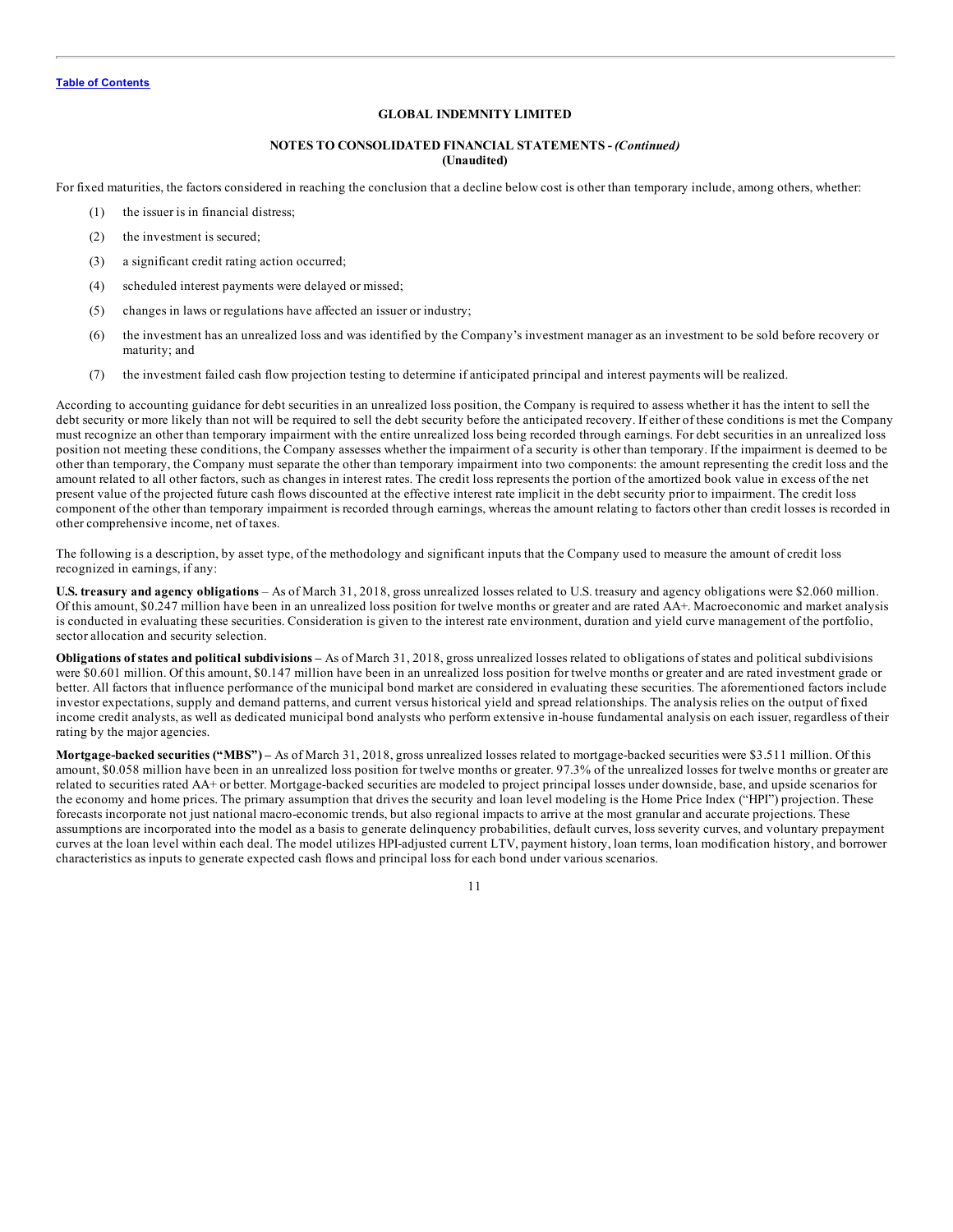# **NOTES TO CONSOLIDATED FINANCIAL STATEMENTS -** *(Continued)* **(Unaudited)**

**Asset backed securities ("ABS") –** As of March 31, 2018, gross unrealized losses related to asset backed securities were \$1.204 million. Of this amount, \$0.046 million have been in an unrealized loss position for twelve months or greater and are rated AA+ or better. The weighted average credit enhancement for the Company's asset backed portfolio is 23.9. This represents the percentage of pool losses that can occur before an asset backed security will incur its first dollar of principal losses. Every ABS transaction is analyzed on a stand-alone basis. This analysis involves a thorough review of the collateral, prepayment, and structural risk in each transaction. Additionally, the analysis includes an in-depth credit analysis of the originator and servicer of the collateral. The analysis projects an expected loss for a deal given a set of assumptions specific to the asset type. These assumptions are used to calculate at what level of losses the deal will incur its first dollar of principal loss. The major assumptions used to calculate this ratio are loss severities, recovery lags, and no advances on principal and interest.

**Commercial mortgage-backed securities ("CMBS") –** As of March 31, 2018, gross unrealized losses related to the CMBS portfolio were \$3.554 million. Of this amount, \$0.788 million have been in an unrealized loss position for twelve months or greater and are rated AA+ or better. The weighted average credit enhancement for the Company's CMBS portfolio is 28.4. This represents the percentage of pool losses that can occur before a mortgage-backed security will incur its first dollar of principal loss. For the Company's CMBS portfolio, a loan level analysis is utilized where every underlying CMBS loan is re-underwritten based on a set of assumptions reflecting expectations for the future path of the economy. Each loan is analyzed over time using a series of tests to determine if a credit event will occur during the life of the loan. Inherent in this process are several economic scenarios and their corresponding rent/vacancy and capital market states. The five primary credit events that frame the analysis include loan modifications, term default, balloon default, extension, and ability to pay off at balloon. The resulting output is the expected loss adjusted cash flows for each bond under the base case and distressed scenarios.

**Corporate bonds –** As of March 31, 2018, gross unrealized losses related to corporate bonds were \$7.424 million. Of this amount, \$0.995 million have been in an unrealized loss position for twelve months or greater and are rated investment grade or better. The analysis for this asset class includes maintaining detailed financial models that include a projection of each issuer's future financial performance, including prospective debt servicing capabilities, capital structure composition, and the value of the collateral. The analysis incorporates the macroeconomic environment, industry conditions in which the issuer operates, the issuer's current competitive position, its vulnerability to changes in the competitive and regulatory environment, issuer liquidity, issuer commitment to bondholders, issuer creditworthiness, and asset protection. Part of the process also includes running downside scenarios to evaluate the expected likelihood of default as well as potential losses in the event of default.

Foreign bonds - As of March 31, 2018, gross unrealized losses related to foreign bonds were \$2.296 million. Of this amount, \$0.345 million have been in an unrealized loss position for twelve months or greater. 78.3% of the unrealized losses for twelve months or greater are related to securities rated investment grade or better. For this asset class, detailed financial models are maintained that include a projection of each issuer's future financial performance, including prospective debt servicing capabilities, capital structure composition, and the value of the collateral. The analysis incorporates the macroeconomic environment, industry conditions in which the issuer operates, the issuer's current competitive position, its vulnerability to changes in the competitive and regulatory environment, issuer liquidity, issuer commitment to bondholders, issuer creditworthiness, and asset protection. Part of the process also includes running downside scenarios to evaluate the expected likelihood of default as well as potential losses in the event of default.

The Company recorded the following other than temporary impairments ("OTTI") on its investment portfolio for the quarters ended March 31, 2018 and 2017:

|                                                                    | <b>Quarters Ended March 31,</b> |      |  |       |
|--------------------------------------------------------------------|---------------------------------|------|--|-------|
| (Dollars in thousands)                                             |                                 | 2018 |  | 2017  |
| Fixed maturities:                                                  |                                 |      |  |       |
| OTTI losses, gross                                                 |                                 |      |  | (31)  |
| Portion of loss recognized in other comprehensive income (pre-tax) |                                 |      |  |       |
| Net impairment losses on fixed maturities recognized in earnings   |                                 |      |  | (31)  |
| Equity securities                                                  |                                 |      |  | 791   |
| Total                                                              |                                 |      |  | '110) |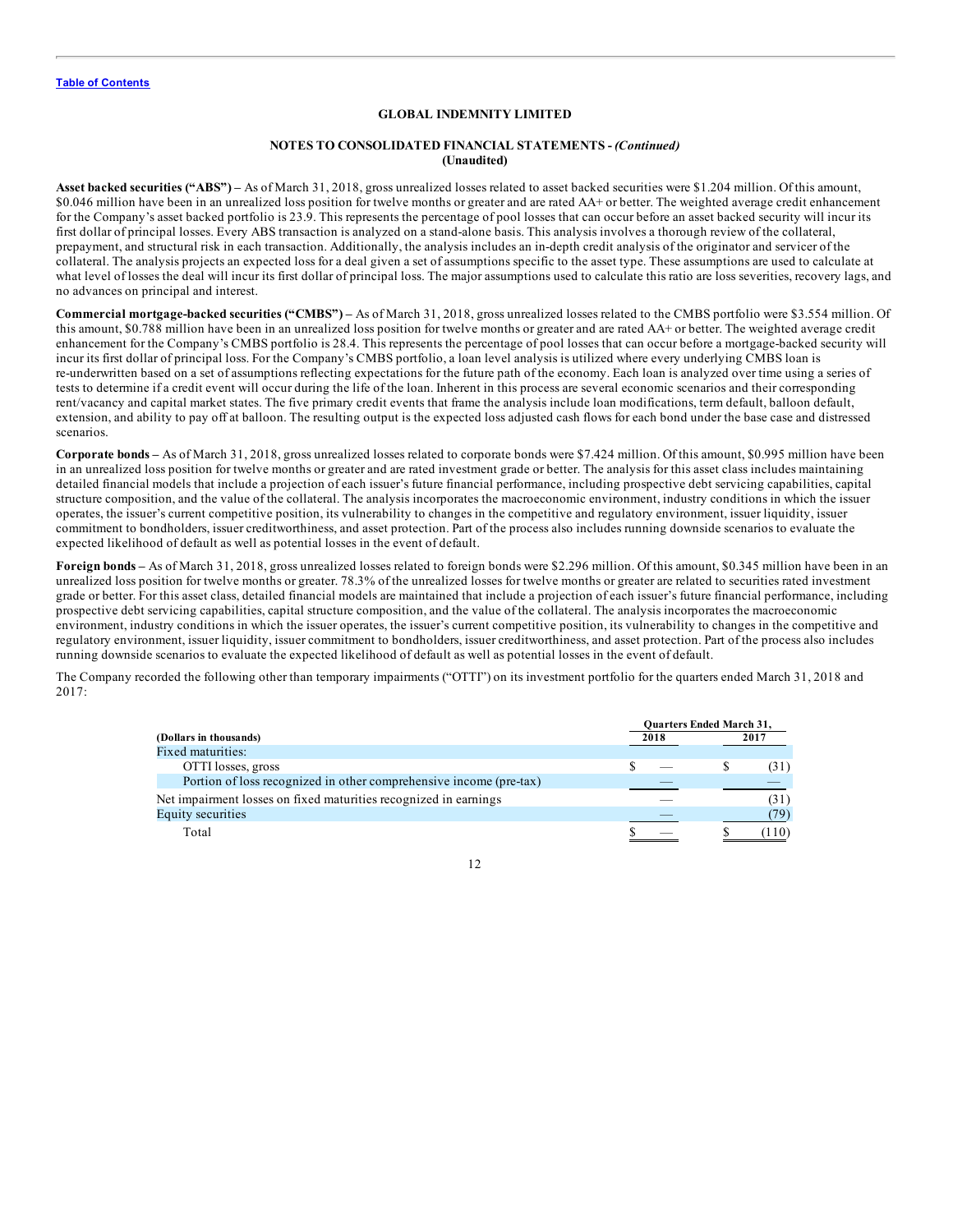# **NOTES TO CONSOLIDATED FINANCIAL STATEMENTS -** *(Continued)* **(Unaudited)**

The following table is an analysis of the credit losses recognized in earnings on fixed maturities held by the Company as of March 31, 2018 and 2017 for which a portion of the OTTI loss was recognized in other comprehensive income.

|                                                                        |      | <b>Ouarters Ended March 31,</b> |      |
|------------------------------------------------------------------------|------|---------------------------------|------|
| (Dollars in thousands)                                                 | 2018 |                                 | 2017 |
| Balance at beginning of period                                         |      | 13                              | 31   |
| Additions where no OTTI was previously recorded                        |      |                                 |      |
| Additions where an OTTI was previously recorded                        |      |                                 |      |
| Reductions for securities for which the company intends to sell or     |      |                                 |      |
| more likely than not will be required to sell before recovery          |      |                                 |      |
| Reductions reflecting increases in expected cash flows to be collected |      |                                 |      |
| Reductions for securities sold during the period                       |      |                                 |      |
| Balance at end of period                                               |      |                                 |      |

#### *Accumulated Other Comprehensive Income, Net of Tax*

Accumulated other comprehensive income, net of tax, as of March 31, 2018 and December 31, 2017 was as follows:

| (Dollars in thousands)                             | March 31, 2018 | December 31, 2017 |         |
|----------------------------------------------------|----------------|-------------------|---------|
| Net unrealized gains (losses) from:                |                |                   |         |
| Fixed maturities                                   | (18.958)       |                   | (1,707) |
| Common stock                                       |                |                   | 15,314  |
| Foreign currency fluctuations                      | 179            |                   | 551     |
| Deferred taxes                                     | 2.248          |                   | (5,175) |
| Accumulated other comprehensive income, net of tax | (16, 531)      |                   | 8,983   |

The following tables present the changes in accumulated other comprehensive income, net of tax, by component for the quarters ended March 31, 2018 and 2017:

| <b>Ouarter Ended March 31, 2018</b><br>(Dollars in thousands) |     | <b>Unrealized Gains</b><br>and Losses on<br><b>Available for Sale</b><br>Securities, Net of<br>Tax |    | <b>Foreign Currency</b><br>Items, Net of Tax |   | <b>Accumulated Other</b><br>Comprehensive<br>Income, Net of Tax |
|---------------------------------------------------------------|-----|----------------------------------------------------------------------------------------------------|----|----------------------------------------------|---|-----------------------------------------------------------------|
| Beginning balance                                             | аĐ. | 8.272                                                                                              | S. | 711                                          | S | 8,983                                                           |
| Other comprehensive income (loss) before reclassification     |     | (15, 189)                                                                                          |    | (372)                                        |   | (15,561)                                                        |
| Amounts reclassified from accumulated other comprehensive     |     |                                                                                                    |    |                                              |   |                                                                 |
| income (loss)                                                 |     | 75                                                                                                 |    |                                              |   | 75                                                              |
| Other comprehensive income (loss)                             |     | (15, 114)                                                                                          |    | (372)                                        |   | (15, 486)                                                       |
| Cumulative-effect adjustment                                  |     | (9,868)                                                                                            |    | (160)                                        |   | (10,028)                                                        |
| Ending balance                                                |     | (16,710)                                                                                           |    | 179                                          |   | (16, 531)                                                       |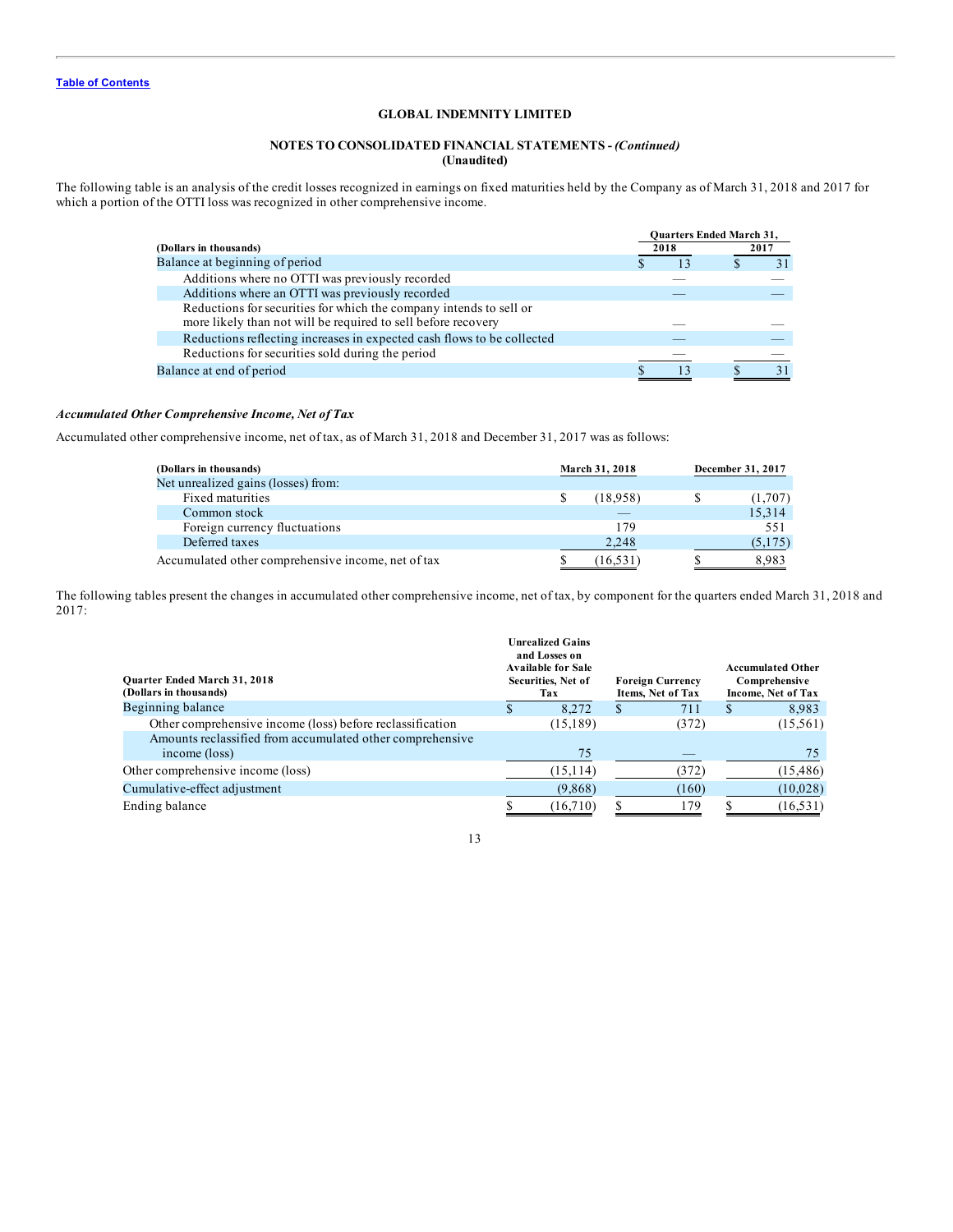# **NOTES TO CONSOLIDATED FINANCIAL STATEMENTS -** *(Continued)* **(Unaudited)**

| <b>Ouarter Ended March 31, 2017</b><br>(Dollars in thousands) |   | <b>Unrealized Gains</b><br>and Losses on<br><b>Available for Sale</b><br>Securities, Net of<br>Tax | <b>Foreign Currency</b><br>Items, Net of Tax |   | <b>Accumulated Other</b><br>Comprehensive<br>Income, Net of Tax |
|---------------------------------------------------------------|---|----------------------------------------------------------------------------------------------------|----------------------------------------------|---|-----------------------------------------------------------------|
| Beginning balance                                             | Ф | (554)                                                                                              | \$<br>(64)                                   | Φ | (618)                                                           |
| Other comprehensive income (loss) before                      |   |                                                                                                    |                                              |   |                                                                 |
| reclassification                                              |   | 5.171                                                                                              | 185                                          |   | 5,356                                                           |
| Amounts reclassified from accumulated other                   |   |                                                                                                    |                                              |   |                                                                 |
| comprehensive income (loss)                                   |   | (399)                                                                                              |                                              |   | (406)                                                           |
| Other comprehensive income (loss)                             |   | 4,772                                                                                              | 178                                          |   | 4,950                                                           |
| Ending balance                                                |   | 4.218                                                                                              | 114                                          |   | 4.332                                                           |

The reclassifications out of accumulated other comprehensive income for the quarters ended March 31, 2018 and 2017 were as follows:

| (Dollars in thousands)<br>Affected Line Item in the<br><b>Details about Accumulated Other</b><br><b>Consolidated Statements of</b> |                                                                             |   | <b>Amounts Reclassified</b><br>from Accumulated<br><b>Other Comprehensive</b><br><b>Income Quarters Ended</b> | March 31, |       |
|------------------------------------------------------------------------------------------------------------------------------------|-----------------------------------------------------------------------------|---|---------------------------------------------------------------------------------------------------------------|-----------|-------|
| <b>Comprehensive Income Components</b>                                                                                             | Operations                                                                  |   | 2018                                                                                                          |           | 2017  |
| Unrealized gains and losses on available for sale<br>securities                                                                    | Other net realized investment (gains) losses                                | S | 93                                                                                                            | \$        | (701) |
|                                                                                                                                    | Other than temporary impairment losses on<br>investments                    |   |                                                                                                               |           | 110   |
|                                                                                                                                    | Total before tax                                                            |   | 93                                                                                                            |           | (591) |
|                                                                                                                                    | Income tax (benefit)                                                        |   | (18)                                                                                                          |           | 192   |
|                                                                                                                                    | Unrealized gains and losses on available for<br>sale securities, net of tax |   | 75                                                                                                            |           | (399) |
| Foreign currency items                                                                                                             | Other net realized investment (gains)                                       |   |                                                                                                               |           | (11)  |
|                                                                                                                                    | Income tax expense                                                          |   |                                                                                                               |           |       |
|                                                                                                                                    | Foreign currency items, net of tax                                          |   |                                                                                                               |           | (7)   |
| Total reclassifications                                                                                                            | Total reclassifications, net of tax                                         |   |                                                                                                               |           | (406) |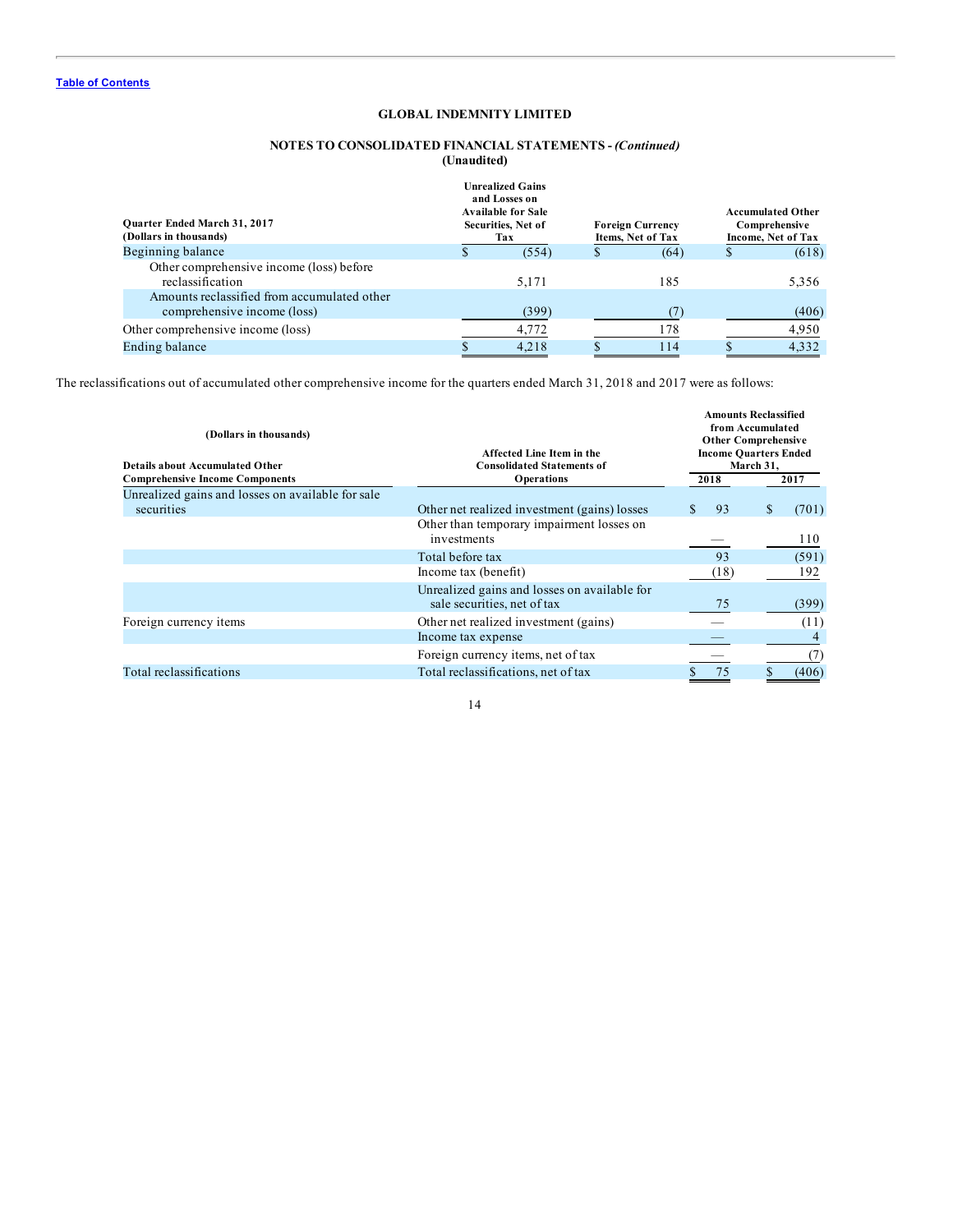# **NOTES TO CONSOLIDATED FINANCIAL STATEMENTS -** *(Continued)* **(Unaudited)**

#### *Net Realized Investment Gains (Losses)*

The components of net realized investment gains (losses) for the quarters ended March 31, 2018 and 2017 were as follows:

|                                              |         | <b>Ouarters Ended March 31,</b> |
|----------------------------------------------|---------|---------------------------------|
| (Dollars in thousands)                       | 2018    | 2017                            |
| Fixed maturities:                            |         |                                 |
| Gross realized gains                         | S<br>24 | S<br>189                        |
| Gross realized losses                        | (117)   | (83)                            |
| Net realized gains (losses)                  | (93)    | 106                             |
| Common stock:                                |         |                                 |
| Gross realized gains                         | 3,453   | 575                             |
| Gross realized losses                        | (7,827) | (79)                            |
| Net realized gains (losses)                  | (4,374) | 496                             |
| Derivatives:                                 |         |                                 |
| Gross realized gains                         | 4.801   | 1,236                           |
| Gross realized losses                        | (650)   | (1,063)                         |
| Net realized gains $(1)$                     | 4,151   | 173                             |
| Total net realized investment gains (losses) | (316)   | 775                             |

(1) Includes \$0.7 million and \$1.1 million of periodic net interest settlements related to the derivatives for the quarters ended March 31, 2018 and 2017, respectively.

New accounting guidance regarding equity securities was implemented during the quarter ended March 31, 2018 which requires companies to disclose realized gains and losses for equity securities still held at period end and gains and losses from securities sold during the period. See Note 13 for additional information regarding new accounting pronouncements. The following table shows the calculation of the portion of realized gains and losses related to common stock being held as of March 31, 2018:

|                                                                                                                             | Ouarter<br>Ended  |  |
|-----------------------------------------------------------------------------------------------------------------------------|-------------------|--|
| (Dollars in thousands)                                                                                                      | March 31,<br>2018 |  |
| Net gains and losses recognized during the period on equity securities                                                      | \$(4,374)         |  |
| Less: Net gains and losses recognized during the period on equity securities sold<br>during the period                      | 554               |  |
| Unrealized gains and losses recognized during the reporting period on equity securities<br>still held at the reporting date | (4.928)           |  |

**Quarter**

The proceeds from sales and redemptions of available for sale and equity securities resulting in net realized investment gains (losses) for the quarters ended March 31, 2018 and 2017 were as follows:

|                   |                        |          | <b>Ouarters Ended</b><br>March 31. |
|-------------------|------------------------|----------|------------------------------------|
|                   | (Dollars in thousands) | 2018     | 2017                               |
| Fixed maturities  |                        | \$47,148 | \$139,350                          |
| Equity securities |                        | 9.283    | 5.626                              |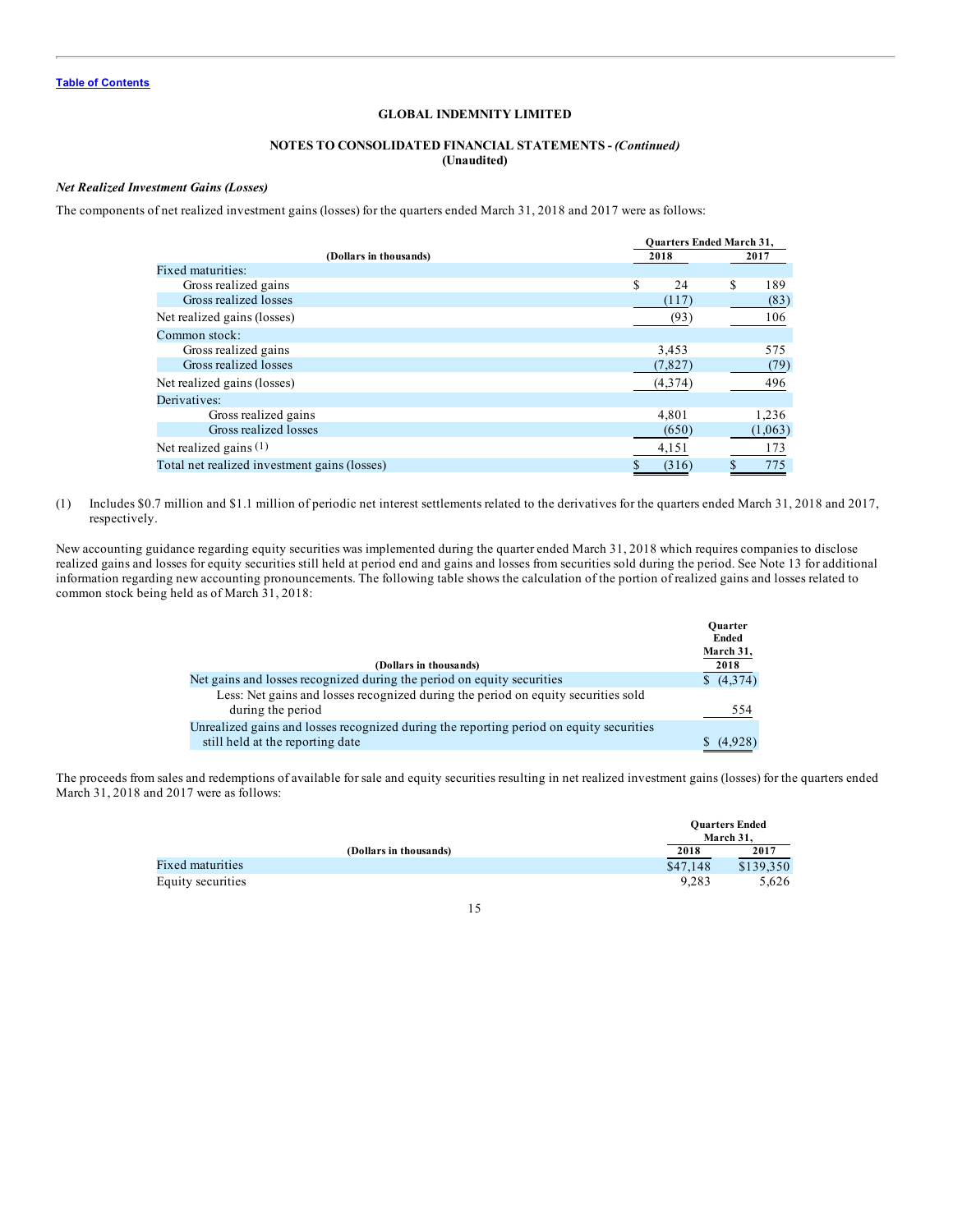# **NOTES TO CONSOLIDATED FINANCIAL STATEMENTS -** *(Continued)* **(Unaudited)**

#### *Net Investment Income*

The sources of net investment income for the quarters ended March 31, 2018 and 2017 were as follows:

|                           | <b>Ouarters Ended March 31,</b> |            |
|---------------------------|---------------------------------|------------|
| (Dollars in thousands)    | 2018                            | 2017       |
| Fixed maturities          | 8.528<br>S                      | 6,678<br>S |
| Equity securities         | 999                             | 990        |
| Cash and cash equivalents | 264                             | 84         |
| Other invested assets     | 2,323                           | 1,692      |
| Total investment income   | 12.114                          | 9.444      |
| Investment expense        | (710)                           | (800)      |
| Net investment income     | 11.404                          | 8.644      |

The Company's total investment return on a pre-tax basis for the quarters ended March 31, 2018 and 2017 were as follows:

|                                                | <b>Ouarters Ended March 31,</b> |             |  |
|------------------------------------------------|---------------------------------|-------------|--|
| (Dollars in thousands)                         | 2018                            | 2017        |  |
| Net investment income                          | 11.404                          | 8,644       |  |
| Net realized investment gains (losses)         | (316)                           | 775         |  |
| Change in unrealized holding gains (losses)    | (17,623)                        | 7,017       |  |
| Net realized and unrealized investment returns | (17,939)                        | 7,792       |  |
| Total investment return                        | (6, 535)                        | 16.436      |  |
| Total investment return $\%$ (1)               | $(0.4\%)$                       | $1.1\%$     |  |
| Average investment portfolio (2)               | \$1,538,651                     | \$1,559,965 |  |

#### (1) Not annualized.

(2) Average of total cash and invested assets, net of receivable/payable for securities purchased and sold, as of the beginning and end of the period.

#### *Insurance Enhanced Asset-Backed and Credit Securities*

As of March 31, 2018, the Company held insurance enhanced asset-backed, commercial mortgage-backed, and credit securities with a market value of approximately \$33.0 million. Approximately \$1.1 million of these securities were tax-free municipal bonds, which represented approximately 0.1% of the Company's total cash and invested assets, net of payable/ receivable for securities purchased and sold. These securities had an average rating of "AA." None of these bonds are pre-refunded with U.S. treasury securities, nor would they have carried a lower credit rating had they not been insured.

A summary of the Company's insurance enhanced municipal bonds that are backed by financial guarantors, including the pre-refunded bonds that are escrowed in U.S. government obligations, as of March 31, 2018, is as follows:

| (Dollars in thousands)<br><b>Financial Guarantor</b> | Total   | Pre-refunded<br><b>Securities</b> | Government<br>Guaranteed<br><b>Securities</b> | <b>Exposure Net</b><br>of Pre-refunded<br>& Government<br>Guaranteed<br><b>Securities</b> |
|------------------------------------------------------|---------|-----------------------------------|-----------------------------------------------|-------------------------------------------------------------------------------------------|
| Municipal Bond Insurance Association                 | \$1,136 |                                   |                                               | 1,136                                                                                     |
| Total backed by financial guarantors                 | 1,136   |                                   |                                               | 1,136                                                                                     |
| Other credit enhanced municipal bonds                |         |                                   |                                               |                                                                                           |
| Total                                                | \$1,136 |                                   |                                               | 1,136                                                                                     |

In addition to the tax-free municipal bonds, the Company held \$31.9 million of insurance enhanced bonds, which represented approximately 2.1% of the Company's total invested assets, net of receivable/payable for securities purchased and sold. The insurance enhanced bonds are comprised of \$21.6 million of taxable municipal bonds, \$10.2 million of commercial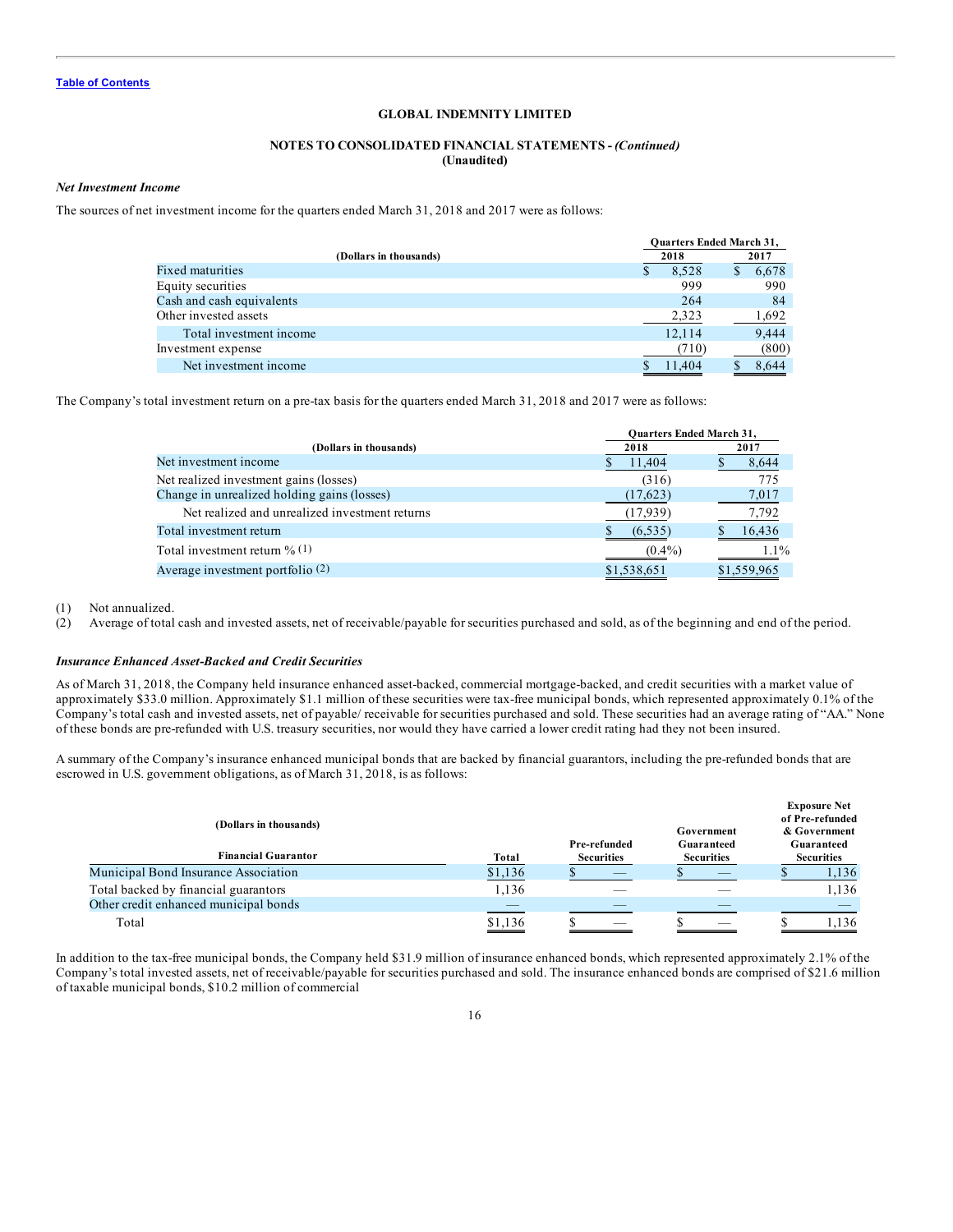# **NOTES TO CONSOLIDATED FINANCIAL STATEMENTS -** *(Continued)* **(Unaudited)**

mortgage-backed securities, and \$0.1 million of asset-backed securities. The financial guarantors of the Company's \$31.9 million of insurance enhanced asset-backed, commercial-mortgage-backed, and taxable municipal securities include Municipal Bond Insurance Association (\$6.3 million), Assured Guaranty Corporation (\$15.4 million), and Federal Home Loan Mortgage Corporation (\$10.2 million).

The Company had no direct investments in the entities that have provided financial guarantees or other credit support to any security held by the Company at March 31, 2018.

#### *Bonds Held on Deposit*

Certain cash balances, cash equivalents, equity securities, and bonds available for sale were deposited with various governmental authorities in accordance with statutory requirements, were held as collateral pursuant to borrowing arrangements, or were held in trust pursuant to intercompany reinsurance agreements. The fair values were as follows as of March 31, 2018 and December 31, 2017:

|                                                                | <b>Estimated Fair Value</b> |                   |  |  |  |
|----------------------------------------------------------------|-----------------------------|-------------------|--|--|--|
| (Dollars in thousands)                                         | March 31, 2018              | December 31, 2017 |  |  |  |
| On deposit with governmental authorities                       | 26.412<br>S                 | 26,852            |  |  |  |
| Intercompany trusts held for the benefit of U.S. policyholders | 291.974                     | 328,494           |  |  |  |
| Held in trust pursuant to third party requirements             | 96.803                      | 94.098            |  |  |  |
| Letter of credit held for third party requirements             | 2.707                       | 3.944             |  |  |  |
| Securities held as collateral for borrowing arrangements $(1)$ | 78,053                      | 88,040            |  |  |  |
| Total                                                          | 495.949                     | 541,428           |  |  |  |

(1) Amount required to collateralize margin borrowing facility.

## *Variable Interest Entities*

A Variable Interest Entity (VIE) refers to an investment in which an investor holds a controlling interest that is not based on the majority of voting rights. Under the VIE model, the party that has the power to exercise significant management influence and maintain a controlling financial interest in the entity's economics is said to be the primary beneficiary, and is required to consolidate the entity within their results. Other entities that participate in a VIE, for which their financial interests fluctuate with changes in the fair value of the investment entity's net assets but do not have significant management influence and the ability to direct the VIE's significant economic activities are said to have a variable interest in the VIE but do not consolidate the VIE in their financial results.

The Company has variable interests in three VIE's for which it is not the primary beneficiary. These investments are accounted for under the equity method of accounting as their ownership interest exceeds 3% of their respective investments.

The fair value of one of the Company's VIE's, which invests in distressed securities and assets, was \$22.9 million and \$26.3 million as of March 31, 2018 and December 31, 2017, respectively. The Company's maximum exposure to loss from this VIE, which factors in future funding commitments, was \$37.2 million and \$40.5 million at March 31, 2018 and December 31, 2017, respectively. The fair value of a second VIE that provides financing for middle market companies, was \$36.4 million and \$33.8 million at March 31, 2018 and December 31, 2017, respectively. The Company's maximum exposure to loss from this VIE, which factors in future funding commitments, was \$41.6 million and \$43.8 million at March 31, 2018 and December 31, 2017, respectively. The fair value of a third VIE that also invests in distressed securities and assets, was \$22.9 million and \$17.8 million as of March 31, 2018 and December 31, 2017, respectively. The Company's maximum exposure to loss from this VIE, which factors in future funding commitments, was \$52.1 million and \$51.3 million at March 31, 2018 and December 31, 2017, respectively. The Company's investment in VIEs is included in other invested assets on the consolidated balance sheet with changes in fair value recorded in the consolidated statements of operations.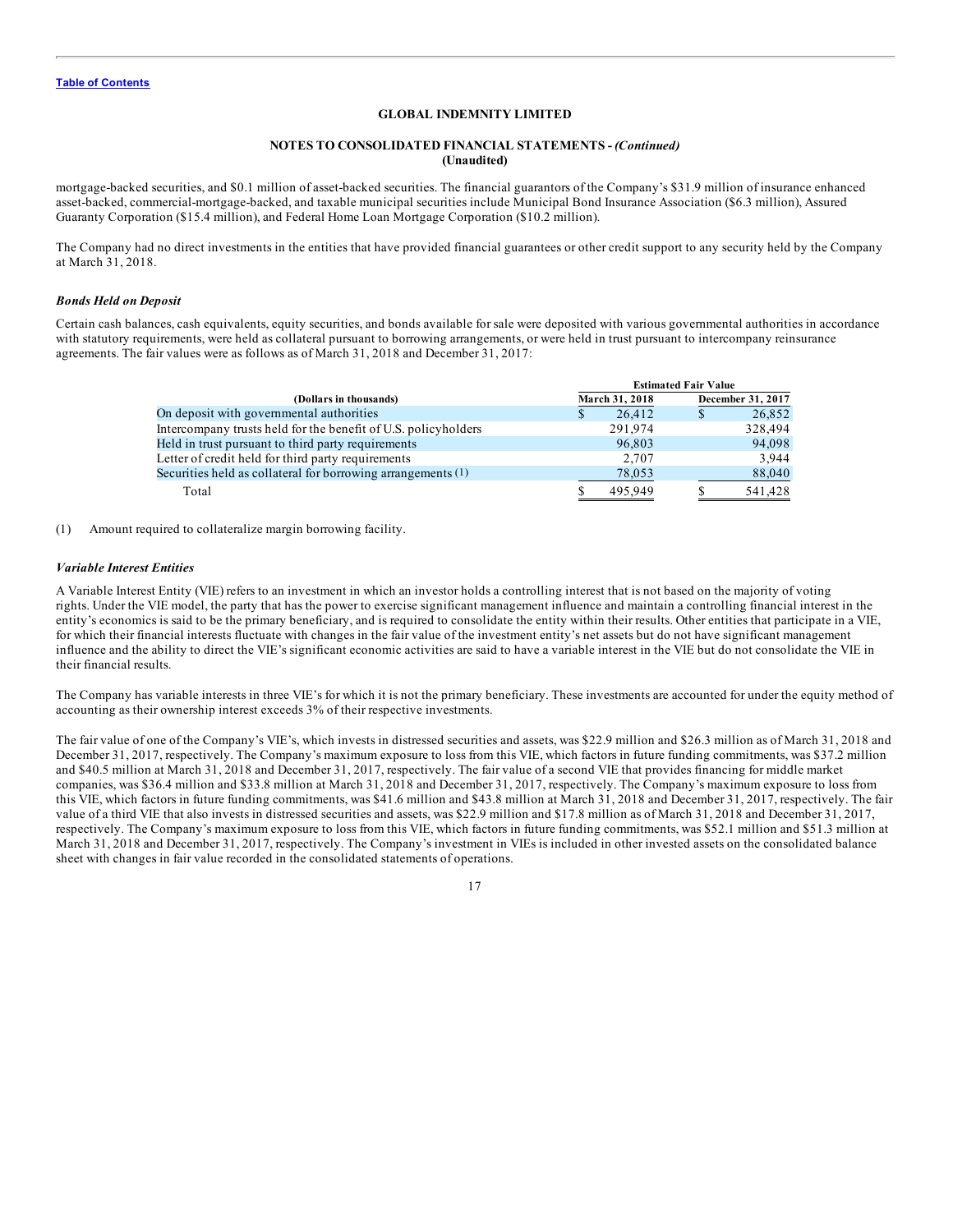# **NOTES TO CONSOLIDATED FINANCIAL STATEMENTS -** *(Continued)* **(Unaudited)**

#### **3. Derivative Instruments**

Interest rate swaps are used by the Company primarily to reduce risks from changes in interest rates. Under the terms of the interest rate swaps, the Company agrees with another party to exchange, at specified intervals, the difference between fixed rate and floating rate interest amounts as calculated by reference to an agreed notional amount.

The Company accounts for the interest rate swaps as non-hedge instruments and recognizes the fair value of the interest rate swaps in other assets or other liabilities on the consolidated balance sheets with the changes in fair value recognized as net realized investment gains in the consolidated statements of operations. The Company is ultimately responsible for the valuation of the interest rate swaps. To aid in determining the estimated fair value of the interest rate swaps, the Company relies on the forward interest rate curve and information obtained from a third party financial institution.

The following table summarizes information on the location and the gross amount of the derivatives' fair value on the consolidated balance sheets as of March 31, 2018 and December 31, 2017:

| (Dollars in thousands)                                          | March 31, 2018       |                 |                   | December 31, 2017 |                   |
|-----------------------------------------------------------------|----------------------|-----------------|-------------------|-------------------|-------------------|
|                                                                 | <b>Balance Sheet</b> | <b>Notional</b> |                   | <b>Notional</b>   |                   |
| Derivatives Not Designated as Hedging Instruments under ASC 815 | Location             | Amount          | <b>Fair Value</b> | Amount            | <b>Fair Value</b> |
| Interest rate swap agreements                                   | Other liabilities    | \$200,000       | (3.168)           | \$200,000         | (7.968)           |

The following table summarizes the net gain included in the consolidated statements of operations for changes in the fair value of the derivatives and the periodic net interest settlements under the derivatives for the quarters ended March 31, 2018 and 2017:

|                               | <b>Consolidated Statements of</b> | <b>Ouarters Ended March 31.</b> |  |      |
|-------------------------------|-----------------------------------|---------------------------------|--|------|
| (Dollars in thousands)        | <b>Operations Line</b>            | 2018                            |  | 2017 |
| Interest rate swap agreements | Net realized investment gain      |                                 |  |      |

As of March 31, 2018 and December 31, 2017, the Company is due \$2.9 million and \$3.1 million, respectively, for funds it needed to post to execute the swap transaction and \$3.6 million and \$9.5 million, respectively, for margin calls made in connection with the interest rate swaps. These amounts are included in other assets on the consolidated balance sheets.

#### **4. Fair Value Measurements**

The accounting standards related to fair value measurements define fair value, establish a framework for measuring fair value, outline a fair value hierarchy based on inputs used to measure fair value, and enhance disclosure requirements for fair value measurements. These standards do not change existing guidance as to whether or not an instrument is carried at fair value. The Company has determined that its fair value measurements are in accordance with the requirements of these accounting standards.

The Company's invested assets and derivative instruments are carried at their fair value and are categorized based upon a fair value hierarchy:

- Level 1 inputs utilize quoted prices (unadjusted) in active markets for identical assets that the Company has the ability to access at the measurement date.
- Level 2 inputs utilize other than quoted prices included in Level 1 that are observable for similar assets, either directly or indirectly.
- Level 3 inputs are unobservable for the asset, and include situations where there is little, if any, market activity for the asset.

In certain cases, the inputs used to measure fair value may fall into different levels of the fair value hierarchy. In such cases, the level in the fair value hierarchy within which the fair value measurement falls has been determined based on the lowest level input that is significant to the fair value measurement in its entirety. The Company's assessment of the significance of a particular input to the fair value measurement in its entirety requires judgment, and considers factors specific to the asset.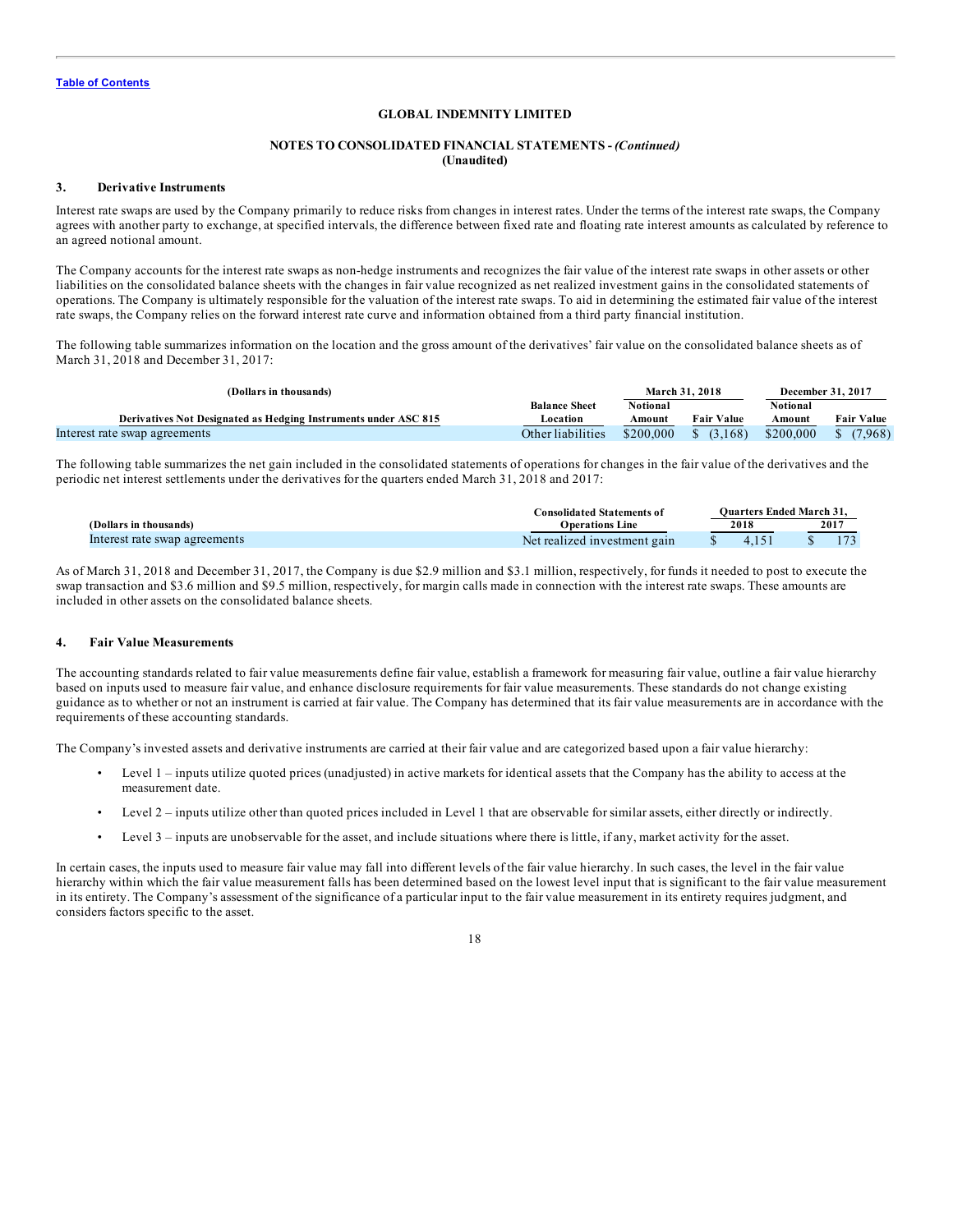# **NOTES TO CONSOLIDATED FINANCIAL STATEMENTS -** *(Continued)* **(Unaudited)**

The following table presents information about the Company's invested assets and derivative instruments measured at fair value on a recurring basis as of March 31, 2018 and December 31, 2017 and indicates the fair value hierarchy of the valuation techniques utilized by the Company to determine such fair value.

| As of March 31, 2018                             | <b>Fair Value Measurements</b> |               |                          |                        |
|--------------------------------------------------|--------------------------------|---------------|--------------------------|------------------------|
| (Dollars in thousands)                           | Level 1                        | Level 2       | Level 3                  | Total                  |
| Assets:                                          |                                |               |                          |                        |
| Fixed maturities:                                |                                |               |                          |                        |
| U.S. treasury and agency obligations             | \$98,129                       | <sup>\$</sup> |                          | 98,129<br><sup>S</sup> |
| Obligations of states and political subdivisions |                                | 95,411        |                          | 95,411                 |
| Mortgage-backed securities                       |                                | 173,785       |                          | 173,785                |
| Commercial mortgage-backed securities            |                                | 147,841       |                          | 147,841                |
| Asset-backed securities                          |                                | 202,745       |                          | 202,745                |
| Corporate bonds                                  |                                | 424,807       |                          | 424,807                |
| Foreign corporate bonds                          |                                | 120,278       | $\overline{\phantom{m}}$ | 120,278                |
| Total fixed maturities                           | 98.129                         | 1,164,867     |                          | 1,262,996              |
| Common stock                                     | 133,911                        |               |                          | 133,911                |
| Total assets measured at fair value (1)          | \$232,040                      | \$1,164,867   | $s -$                    | \$1,396,907            |
| Liabilities:                                     |                                |               |                          |                        |
| Derivative instruments                           |                                | 3,168         |                          | 3,168                  |
| Total liabilities measured at fair value         |                                | 3,168         |                          | 3,168                  |

(1) Excluded from the table above are limited partnerships of \$82.2 million at March 31, 2018 whose fair value is based on net asset value as a practical expedient.

| As of December 31, 2017                          | <b>Fair Value Measurements</b> |             |         |               |
|--------------------------------------------------|--------------------------------|-------------|---------|---------------|
| (Dollars in thousands)                           | Level 1                        | Level 2     | Level 3 | Total         |
| Assets:                                          |                                |             |         |               |
| Fixed maturities:                                |                                |             |         |               |
| U.S. treasury and agency obligations             | \$104,680                      | \$.         |         | 104,680<br>S. |
| Obligations of states and political subdivisions |                                | 95.114      |         | 95,114        |
| Mortgage-backed securities                       |                                | 149,350     |         | 149,350       |
| Commercial mortgage-backed securities            |                                | 139,795     |         | 139,795       |
| Asset-backed securities                          |                                | 203,701     |         | 203,701       |
| Corporate bonds                                  |                                | 423,390     |         | 423,390       |
| Foreign corporate bonds                          |                                | 125,407     |         | 125,407       |
| Total fixed maturities                           | 104,680                        | 1,136,757   |         | 1,241,437     |
| Common stock                                     | 140,229                        |             |         | 140,229       |
| Total assets measured at fair value (1)          | \$244,909                      | \$1,136,757 |         | \$1,381,666   |
| Liabilities:                                     |                                |             |         |               |
| Derivative instruments                           |                                | 7,968       |         | 7,968         |
| Total liabilities measured at fair value         |                                | 7,968       |         | 7,968         |

(1) Excluded from the table above are limited partnerships of \$77.8 million at December 31, 2017 whose fair value is based on net asset value as a practical expedient.

The securities classified as Level 1 in the above table consist of U.S. Treasuries and equity securities actively traded on an exchange.

The securities classified as Level 2 in the above table consist primarily of fixed maturity securities and derivative instruments. Based on the typical trading volumes and the lack of quoted market prices for fixed maturities, security prices are derived through recent reported trades for identical or similar securities making adjustments through the reporting date based upon available market observable information. If there are no recent reported trades, matrix or model processes are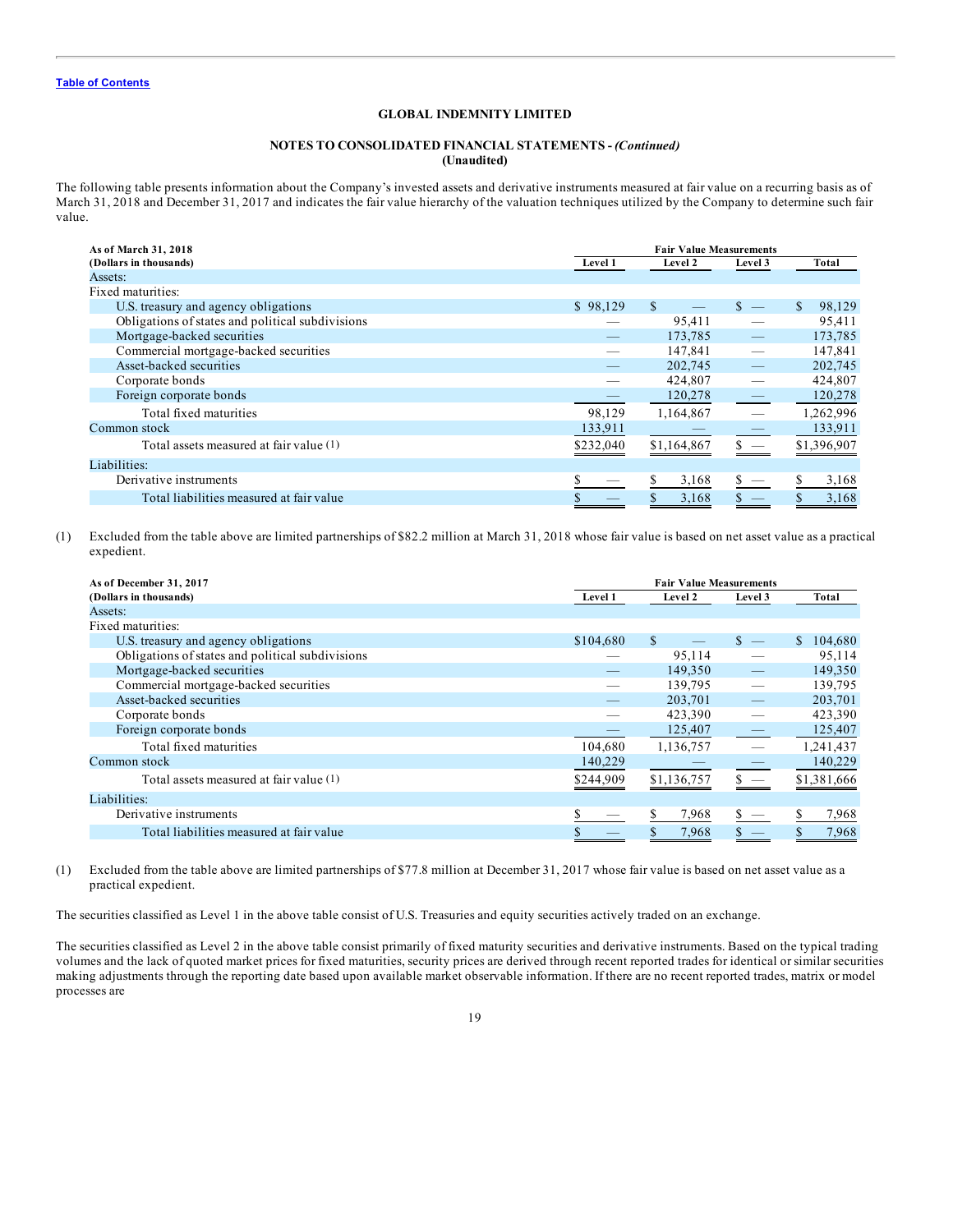# **NOTES TO CONSOLIDATED FINANCIAL STATEMENTS -** *(Continued)* **(Unaudited)**

used to develop a security price where future cash flow expectations are developed based upon collateral performance and discounted at an estimated market rate. Included in the pricing of asset-backed securities, collateralized mortgage obligations, and mortgage-backed securities are estimates of the rate of future prepayments of principal over the remaining life of the securities. Such estimates are derived based on the characteristics of the underlying structure and prepayment speeds previously experienced at the interest rate levels projected for the underlying collateral. The estimated fair value of the derivative instruments, consisting of interest rate swaps, is obtained from a third party financial institution that utilizes observable inputs such as the forward interest rate curve.

For the Company's material debt arrangements, the current fair value of the Company's debt at March 31, 2018 and December 31, 2017 was as follows:

|                                        | <b>March 31, 2018</b> |                       |                   | December 31, 2017 |                       |                   |
|----------------------------------------|-----------------------|-----------------------|-------------------|-------------------|-----------------------|-------------------|
| (Dollars in thousands)                 |                       | <b>Carrying Value</b> | <b>Fair Value</b> |                   | <b>Carrying Value</b> | <b>Fair Value</b> |
| <b>Margin Borrowing Facility</b>       |                       | 64.018                | \$64,018          |                   | 72.230                | \$72.230          |
| 7.75% Subordinated Notes due 2045 (1)  |                       | 96.650                | 99,770            |                   | 96.619                | 100.059           |
| 7.875% Subordinated Notes due 2047 (2) |                       | 125.899               | 129,175           |                   | 125.864               | 130.429           |
| Total                                  |                       | 286,567               | \$292.963         |                   | 294.713               | \$302,718         |

- (1) As of March 31, 2018 and December 31, 2017, the carrying value and fair value of the 7.75% Subordinated Notes due 2045 are net of unamortized debt issuance cost of \$3.4 million.
- (2) As of March 31, 2018 and December 31, 2017, the carrying value and fair value of the 7.875% Subordinated Notes due 2047 are net of unamortized debt issuance cost of \$4.1 million.

The fair value of the margin borrowing facility approximates its carrying value due to the facility being due on demand. The subordinated notes due 2045 and 2047 are publicly traded instruments and are classified as Level 1 in the fair value hierarchy.

There were no transfers between Level 1 and Level 2 during the quarters ended March 31, 2018 and 2017.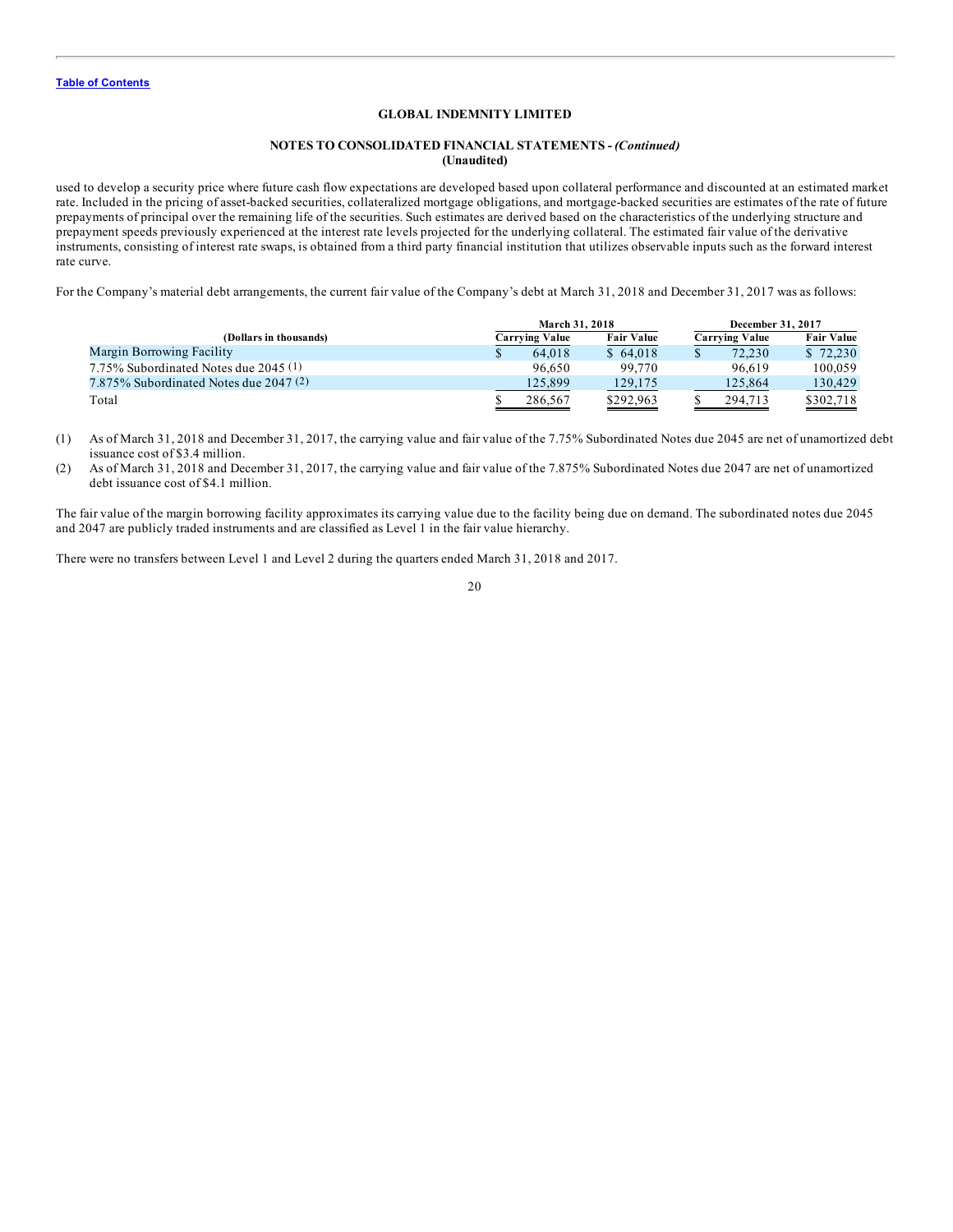# **NOTES TO CONSOLIDATED FINANCIAL STATEMENTS -** *(Continued)* **(Unaudited)**

#### *Fair Value of Alternative Investments*

Other invested assets consist of limited liability partnerships whose fair value is based on net asset value per share practical expedient. The following table provides the fair value and future funding commitments related to these investments at March 31, 2018 and December 31, 2017.

|                                           |                   | March 31, 2018        | December 31, 2017 |                       |  |
|-------------------------------------------|-------------------|-----------------------|-------------------|-----------------------|--|
|                                           |                   | <b>Future Funding</b> |                   | <b>Future Funding</b> |  |
| (Dollars in thousands)                    | <b>Fair Value</b> | Commitment            | <b>Fair Value</b> | Commitment            |  |
| Real Estate Fund, LP(1)                   | $-$               |                       |                   |                       |  |
| European Non-Performing Loan Fund, LP (2) | 22.938            | 14.214                | 26.262            | 14.214                |  |
| Private Middle Market Loan Fund, LP (3)   | 36.361            | 5.200                 | 33,760            | 10,000                |  |
| Distressed Debt Fund, LP (4)              | 22,860            | 29,250                | 17,798            | 33,500                |  |
| Total                                     | \$ 82,159         | 48.664                | \$ 77,820         | 57.714                |  |

- (1) This limited partnership invests in real estate assets through a combination of direct or indirect investments in partnerships, limited liability companies, mortgage loans, and lines of credit. The Company does not have the contractual option to redeem its limited partnership interest but receives distributions based on the liquidation of the underlying assets. The Company does not have the ability to sell or transfer its limited partnership interest without consent from the general partner. The Company continues to hold an investment in this limited partnership and has written the fair value down to zero.
- (2) This limited partnership invests in distressed securities and assets through senior and subordinated, secured and unsecured debt and equity, in both public and private large-cap and middle-market companies. The Company does not have the ability to sell or transfer its limited partnership interest without consent from the general partner. The Company does not have the contractual option to redeem its limited partnership interest but receives distributions based on the liquidation of the underlying assets. Based on the terms of the partnership agreement, the Company anticipates its interest in this partnership to be redeemed by 2020.
- (3) This limited partnership provides financing for middle market companies. The Company does not have the ability to sell or transfer its limited partnership interest without consent from the general partner. The Company does not have the contractual option to redeem its limited partnership interest but receives distributions based on the liquidation of the underlying assets. Based on the terms of the investment management agreement, the Company anticipates its interest to be redeemed no later than 2024.
- (4) This limited partnership invests in stressed and distressed debt instruments. The Company does not have the ability to sell or transfer its limited partnership interest without consent from the general partner. The Company does not have the contractual option to redeem its limited partnership interest but receives distributions based on the liquidation of the underlying assets. Based on the terms of the partnership agreement, the Company anticipates its interest to be redeemed no later than 2027.

#### *Limited Liability Companies and Limited Partnerships with ownership interest exceeding 3%*

The Company uses the equity method to account for investments in limited liability companies and limited partnerships where its ownership interest exceeds 3%. The equity method of accounting for an investment in a limited liability company and limited partnership requires that its cost basis be updated to account for the income or loss earned on the investment. The investment income associated with these limited liability companies or limited partnerships, which is reflected in the consolidated statements of operations, was \$2.3 million and \$1.7 million for the quarters ended March 31, 2018 and 2017, respectively.

#### *Pricing*

The Company's pricing vendors provide prices for all investment categories except for investments in limited partnerships whose fair value is based on net asset values as a practical expedient. Two primary vendors are utilized to provide prices for equity and fixed maturity securities.

The following is a description of the valuation methodologies used by the Company's pricing vendors for investment securities carried at fair value:

- Common stock prices are received from all primary and secondary exchanges.
- Corporate and agency bonds are evaluated by utilizing terms and conditions sourced from commercial vendors. Bonds with similar characteristics are grouped into specific sectors. Both asset classes use standard inputs and utilize bid price or spread, quotes, benchmark yields, discount rates, market data feeds, and financial statements.

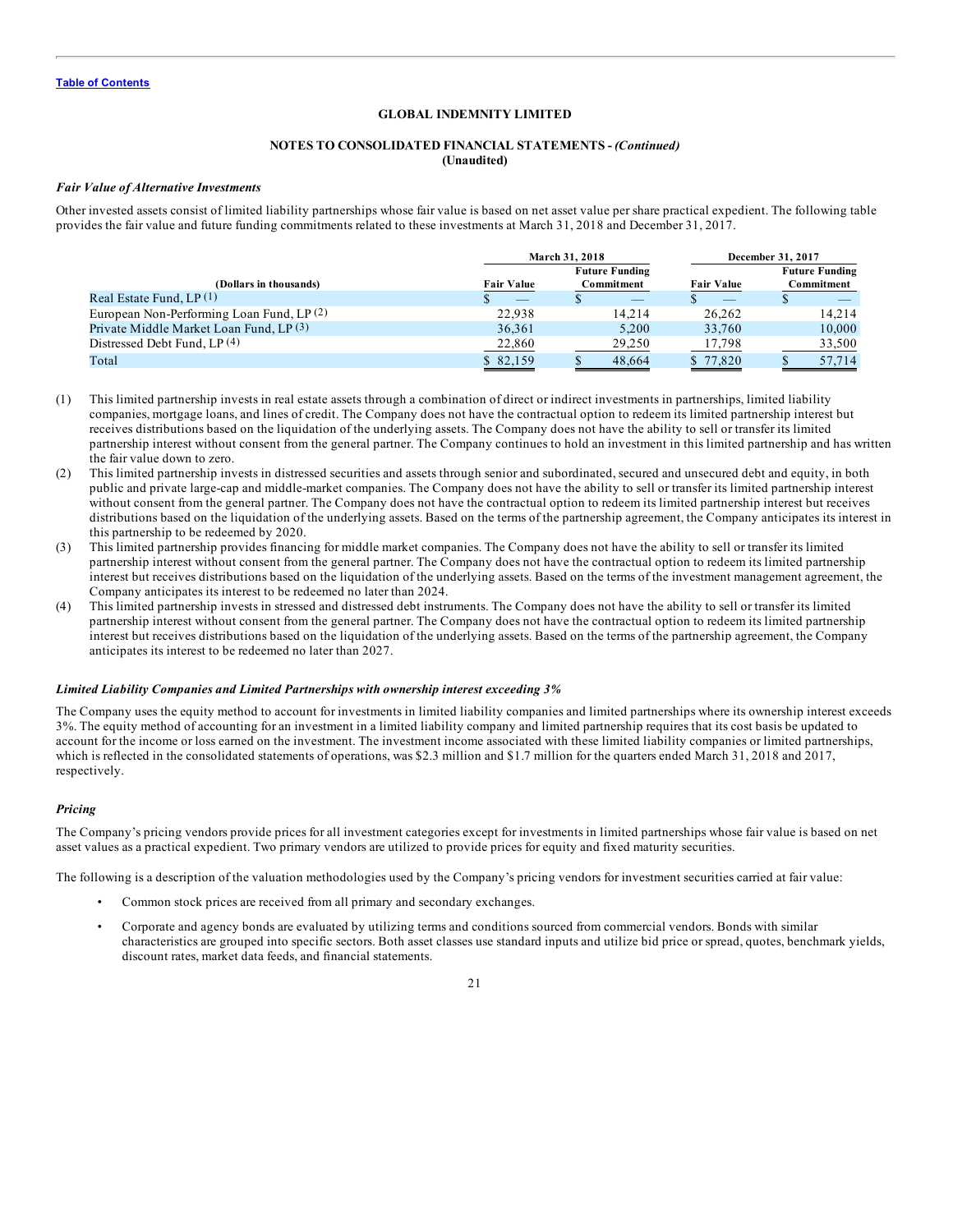# **NOTES TO CONSOLIDATED FINANCIAL STATEMENTS -** *(Continued)* **(Unaudited)**

- Data from commercial vendors is aggregated with market information, then converted into a prepayment/spread/LIBOR curve model used for commercial mortgage obligations ("CMO"). CMOs are categorized with mortgage-backed securities in the tables listed above. For asset-backed securities, data derived from market information along with trustee and servicer reports is converted into spreads to interpolated benchmark curve. For both asset classes, evaluations utilize standard inputs plus new issue data, monthly payment information, and collateral performance. The evaluated pricing models incorporate discount rates, loan level information, prepayment speeds, treasury benchmarks, and LIBOR and swap curves.
- For obligations of state and political subdivisions, an integrated evaluation system is used. The pricing models incorporate trades, spreads, benchmark curves, market data feeds, new issue data, and trustee reports.
- U.S. treasuries are evaluated by obtaining feeds from a number of live data sources including active market makers and inter-dealer brokers.
- For mortgage-backed securities, various external analytical products are utilized and purchased from commercial vendors.

The Company performs certain procedures to validate whether the pricing information received from the pricing vendors is reasonable, to ensure that the fair value determination is consistent with accounting guidance, and to ensure that its assets are properly classified in the fair value hierarchy. The Company's procedures include, but are not limited to:

- Reviewing periodic reports provided by the Investment Manager that provides information regarding rating changes and securities placed on watch. This procedure allows the Company to understand why a particular security's market value may have changed or may potentially change.
- Understanding and periodically evaluating the various pricing methods and procedures used by the Company's pricing vendors to ensure that investments are properly classified within the fair value hierarchy.
- On a quarterly basis, the Company corroborates investment security prices received from its pricing vendors by obtaining pricing from a second pricing vendor for a sample of securities.

During the quarters ended March 31, 2018 and 2017, the Company has not adjusted quotes or prices obtained from the pricing vendors.

#### **5. Income Taxes**

As of March 31, 2018, the statutory income tax rates of the countries where the Company conducts business are 21% in the United States, 0% in Bermuda, 0% in the Cayman Islands, 26.01% for companies with a registered office in Luxembourg City, 0.25% to 2.5% in Barbados, and 25% on non-trading income, 33% on capital gains and 12.5% on trading income in the Republic of Ireland. The statutory income tax rate of each country is applied against the expected annual taxable income of the Company in each country to estimate the annual income tax expense. Generally, during interim periods, the Company will divide total estimated annual income tax expense by total estimated annual pre-tax income to determine the expected annual income tax rate used to compute the income tax provision. The expected annual income tax rate is then applied against interim pre-tax income, excluding net realized gains and losses and limited partnership distributions, and that amount is then added to the actual income taxes on net realized gains and losses, discrete items and limited partnership distributions. However, when there is significant volatility in the expected effective tax rate, the Company records its actual income tax provision in lieu of the estimated effective income tax rate.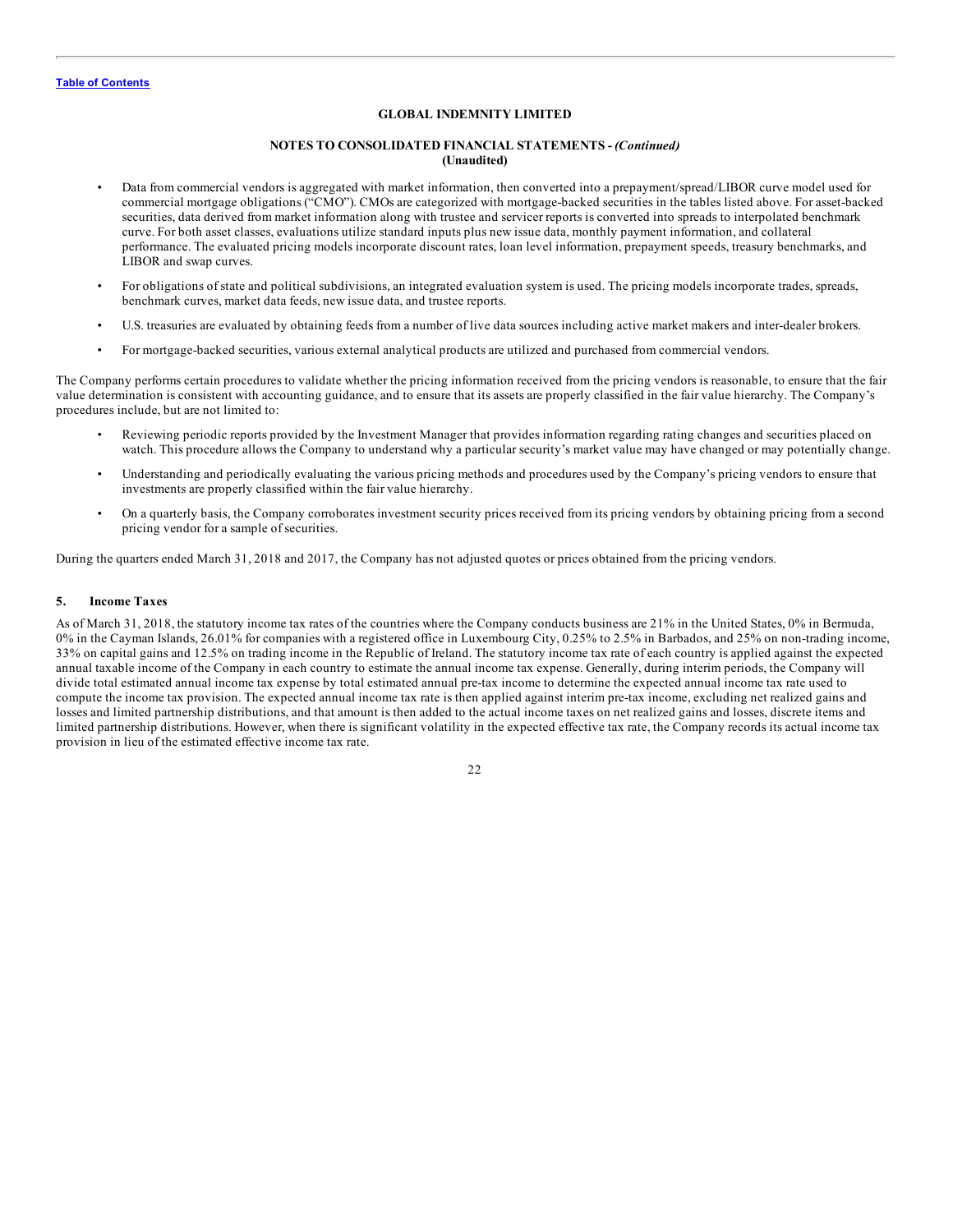# **NOTES TO CONSOLIDATED FINANCIAL STATEMENTS -** *(Continued)* **(Unaudited)**

The Company's income before income taxes from its non-U.S. subsidiaries and U.S. subsidiaries for the quarters ended March 31, 2018 and 2017 were as follows:

| <b>Ouarter Ended March 31, 2018:</b><br>(Dollars in thousands) | Non-U.S.<br><b>Subsidiaries</b> | U.S.<br><b>Subsidiaries</b> | <b>Eliminations</b> | Total     |
|----------------------------------------------------------------|---------------------------------|-----------------------------|---------------------|-----------|
| <b>Revenues:</b>                                               |                                 |                             |                     |           |
| Gross premiums written                                         | 10,315                          | \$113,932                   |                     | \$124,247 |
| Net premiums written                                           | 10,314                          | 97,556                      |                     | \$107,870 |
| Net premiums earned                                            | 48,022                          | 59,980                      |                     | 108,002   |
| Net investment income                                          | 15,221                          | 7,188                       | (11,005)            | 11,404    |
| Net realized investment losses                                 | (5)                             | (311)                       |                     | (316)     |
| Other income                                                   | 51                              | 503                         |                     | 554       |
| Total revenues                                                 | 63,289                          | 67,360                      | (11,005)            | 119,644   |
| <b>Losses and Expenses:</b>                                    |                                 |                             |                     |           |
| Net losses and loss adjustment expenses                        | 20,565                          | 35,507                      |                     | 56,072    |
| Acquisition costs and other underwriting expenses              | 21,140                          | 23,863                      |                     | 45,003    |
| Corporate and other operating expenses                         | 4,399                           | 4,861                       |                     | 9,260     |
| Interest expense                                               | 4,841                           | 11,025                      | (11,005)            | 4,861     |
| Income (loss) before income taxes                              | 12,344                          | (7,896)                     |                     | 4,448     |

| <b>Ouarter Ended March 31, 2017:</b>              | Non-U.S.            | U.S.                |                     |           |
|---------------------------------------------------|---------------------|---------------------|---------------------|-----------|
| (Dollars in thousands)                            | <b>Subsidiaries</b> | <b>Subsidiaries</b> | <b>Eliminations</b> | Total     |
| <b>Revenues:</b>                                  |                     |                     |                     |           |
| Gross premiums written                            | 54,102              | \$107,936           | (38, 287)<br>S      | \$123,751 |
| Net premiums written                              | 54,087              | 57,419              |                     | \$111,506 |
| Net premiums earned                               | 50,933              | 62,193              |                     | \$113,126 |
| Net investment income                             | 12,328              | 4,959               | (8,643)             | 8,644     |
| Net realized investment gains                     | 41                  | 734                 |                     | 775       |
| Other income                                      | 87                  | 1,281               |                     | 1,368     |
| Total revenues                                    | 63.389              | 69,167              | (8,643)             | 123,913   |
| <b>Losses and Expenses:</b>                       |                     |                     |                     |           |
| Net losses and loss adjustment expenses           | 20,860              | 41.701              |                     | 62,561    |
| Acquisition costs and other underwriting expenses | 22,688              | 23,863              |                     | 46,551    |
| Corporate and other operating expenses            | 1,207               | 1,847               |                     | 3,054     |
| Interest expense                                  | 2,324               | 8,786               | (8,643)             | 2,467     |
| Income (loss) before income taxes                 | 16,310              | (7,030)             |                     | 9,280     |

For the quarter ended March 31, 2017, the Company's income before income taxes from its non-U.S. subsidiaries and U.S. subsidiaries, as reported in the table above, includes the results of the quota share agreement between Global Indemnity Reinsurance and the Insurance Operations. This quota share agreement was cancelled on a runoff basis effective January 1, 2018.

The following table summarizes the components of income tax benefit:

|                                  | <b>Quarters Ended March 31,</b> |  |         |
|----------------------------------|---------------------------------|--|---------|
| (Dollars in thousands)           | 2018                            |  | 2017    |
| Current income tax expense:      |                                 |  |         |
| Foreign                          | 179                             |  | 96      |
| U.S. Federal                     | 566                             |  |         |
| Total current income tax expense | 745                             |  | 96      |
| Deferred income tax benefit:     |                                 |  |         |
| U.S. Federal                     | (1,998)                         |  | (3,098) |
| Total income tax benefit         | (1,253)                         |  | (3,002) |

The weighted average expected tax provision has been calculated using income before income taxes in each jurisdiction multiplied by that jurisdiction's applicable statutory tax rate.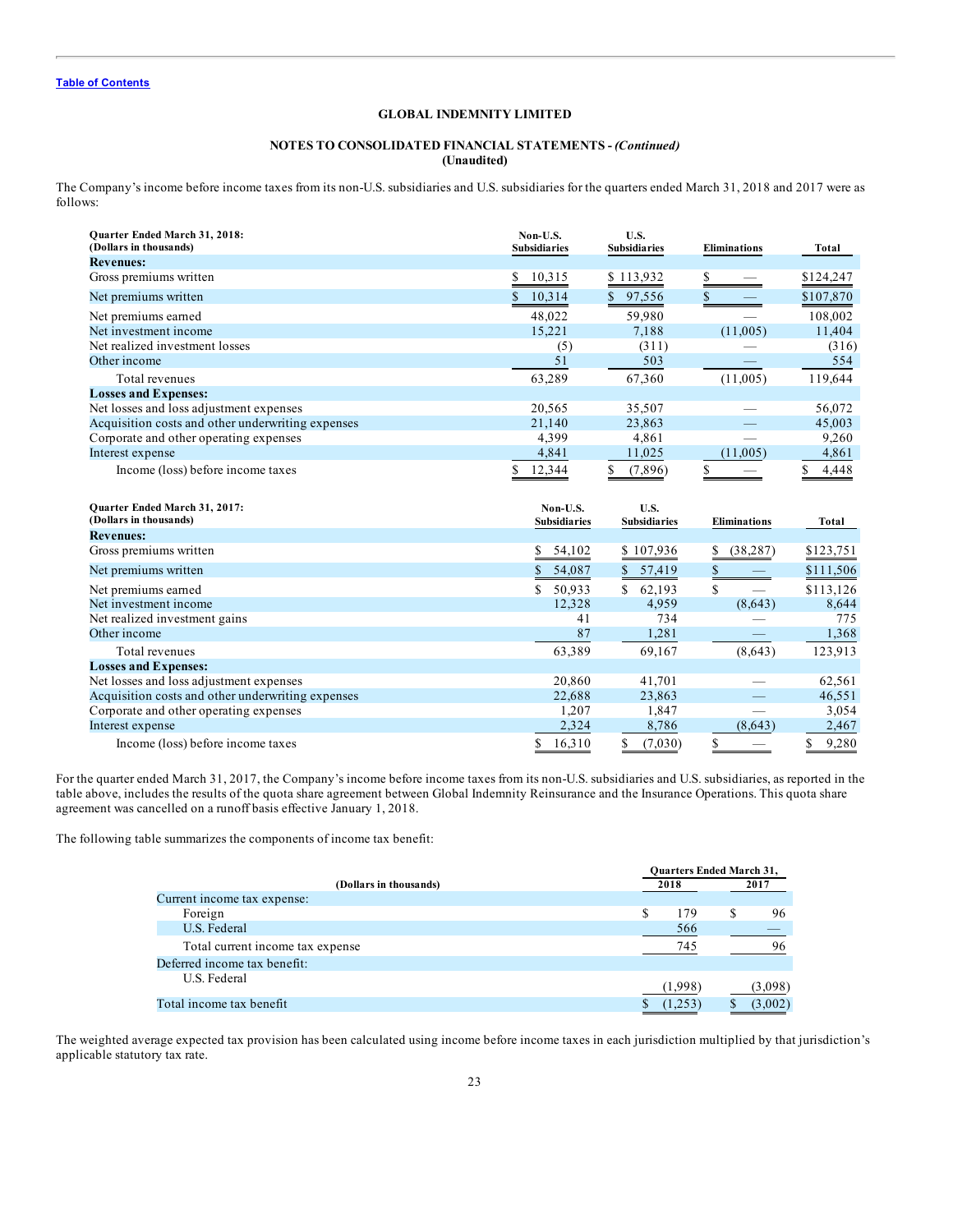# **NOTES TO CONSOLIDATED FINANCIAL STATEMENTS -** *(Continued)* **(Unaudited)**

The following table summarizes the differences between the tax provision for financial statement purposes and the expected tax provision at the weighted average tax rate:

|                                                 | <b>Ouarters Ended March 31,</b> |                   |           |                   |  |
|-------------------------------------------------|---------------------------------|-------------------|-----------|-------------------|--|
| (Dollars in thousands)                          |                                 | 2018              | 2017      |                   |  |
|                                                 |                                 | $%$ of Pre-       |           | $%$ of Pre-       |  |
|                                                 | Amount                          | <b>Tax Income</b> | Amount    | <b>Tax Income</b> |  |
| Expected tax provision at weighted average rate | \$(1,536)                       | $(34.5\%)$        | \$(2,364) | $(25.5\%)$        |  |
| Adjustments:                                    |                                 |                   |           |                   |  |
| Tax exempt interest                             | (1)                             | (0.0)             | (84)      | (0.9)             |  |
| Dividend exclusion                              | (65)                            | (1.5)             | (193)     | (2.1)             |  |
| Base Erosion Anti-Abuse Tax                     | 566                             | 12.7              |           |                   |  |
| Other                                           | (217)                           | (4.9)             | (361)     | (3.8)             |  |
| Actual tax on continuing operations             | \$(1,253)                       | $(28.2\%)$        | \$(3,002) | (32.3%)           |  |

The effective income tax benefit rate for the quarter ended March 31, 2018 was 28.2%, compared with an effective income tax benefit rate of 32.3%, for the quarter ended March 31, 2017. The decrease in the effective income tax benefit rate in the quarter ended March 31, 2018 compared to the quarter ended March 31, 2017 is due to the change in the U.S. statutory tax rate from 35% to 21% effective January 1, 2018 and the Base Erosion Anti-Abuse Tax ("BEAT") that became effective upon the passage of the Tax Cuts and Jobs Act ("TCJA"). Taxes were computed using a discrete period computation because a reliable estimate of an effective tax rate could not be made.

Financial results for the quarter ended March 31, 2018 reflect provisional tax estimates related to the TCJA. These provisional estimates are based on the Company's initial analysis and current interpretation of the legislation. Given the complexity of the legislation, anticipated guidance from the U.S. Treasury, and the potential for additional guidance from the Securities and Exchange Commission ("SEC") or the Financial Accounting Standards Board ("FASB"), these estimates may be adjusted during 2018. During the quarter ended March 31, 2018, there were no adjustments to provisional tax estimates recorded in prior periods.

The Company had an alternative minimum tax ("AMT") credit carryforward of \$11.0 million as of December 31, 2017. The TCJA repealed the corporate AMT. The AMT credit carryforward of \$11.0 million was reclassed to federal income taxes receivable at December 31, 2017 and will be fully refunded by the end of 2021. The Company has a net operating loss ("NOL") carryforward of \$14.7 million as of March 31, 2018, which begins to expire in 2036 based on when the original NOL was generated. The Company's NOL carryforward as of December 31, 2017 was \$16.3 million. The Company has a Section 163(j)  $("163(j")$  carryforward of \$7.9 million as of March 31, 2018 and December 31, 2017 which can be carried forward indefinitely. The 163(j) carryforward is for disqualified interest paid or accrued.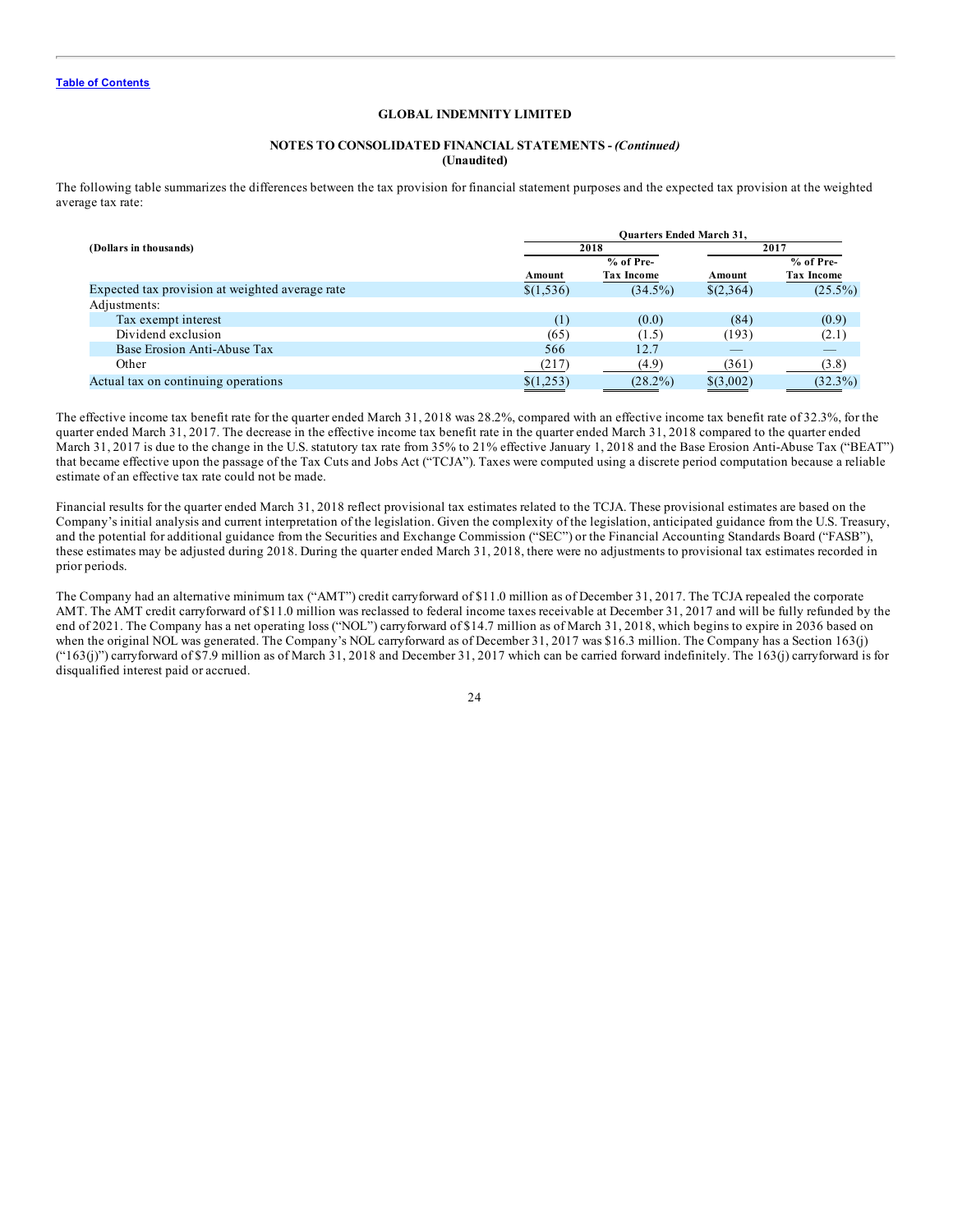# **NOTES TO CONSOLIDATED FINANCIAL STATEMENTS -** *(Continued)* **(Unaudited)**

#### **6. Liability for Unpaid Losses and Loss Adjustment Expenses**

Activity in the liability for unpaid losses and loss adjustment expenses is summarized as follows:

|                                                          | <b>Ouarters Ended March 31,</b> |               |
|----------------------------------------------------------|---------------------------------|---------------|
| (Dollars in thousands)                                   | 2018                            | 2017          |
| Balance at beginning of period                           | \$634,664                       | \$651,042     |
| Less: Ceded reinsurance receivables                      | 97,243                          | 130,439       |
| Net balance at beginning of period                       | 537,421                         | 520,603       |
| Purchased reserves gross                                 |                                 | 2,496         |
| Purchased reserves ceded                                 |                                 | 549           |
| Purchased reserves, net of third party reinsurance       |                                 | 3,045         |
| Incurred losses and loss adjustment expenses related to: |                                 |               |
| Current year                                             | 61,999                          | 72,691        |
| Prior years                                              | (5,927)                         | (10, 130)     |
| Total incurred losses and loss adjustment expenses       | 56,072                          | 62,561        |
| Paid losses and loss adjustment expenses related to:     |                                 |               |
| Current year                                             | 17,454                          | 24,384        |
| Prior years                                              | 53,228                          | 42,383        |
| Total paid losses and loss adjustment expenses           | 70,682                          | 66,767        |
| Net balance at end of period                             | 522,811                         | 519,442       |
| Plus: Ceded reinsurance receivables                      | 92,314                          | 102,646       |
| Balance at end of period                                 | \$615,125                       | 622,088<br>\$ |

When analyzing loss reserves and prior year development, the Company considers many factors, including the frequency and severity of claims, loss trends, case reserve settlements that may have resulted in significant development, and any other additional or pertinent factors that may impact reserve estimates.

During the first quarter of 2018, the Company reduced its prior accident year loss reserves by \$5.9 million, which consisted of a \$2.7 million decrease related to Commercial Lines, \$1.1 million decrease related to Personal Lines, and a \$2.1 million decrease related to Reinsurance Operations.

The \$2.7 million reduction of prior accident year loss reserves related to Commercial Lines primarily consisted of the following:

- **General Liability:** A \$1.4 million reduction primarily due to lower than expected claims severity in the 2004 through 2014 accident years partially offset by increases in the 2015 through 2017 accident years.
- **Commercial Auto Liability:** A \$1.0 million reduction in the 2010 and 2012 accident years reflects lower than anticipated claims severity.
- **Property:** A \$0.4 million decrease in the non-catastrophe property reserve category. The decrease reflects slightly lower than expected claims frequency and severity, primarily in the 2015 and 2017 accident years, partially offset by an increase in the 2016 accident year for the property catastrophe reserve category.

The \$1.1 million reduction of prior accident year loss reserves related to Personal Lines primarily consisted of the following:

• **Property:** A \$0.9 million reduction primarily in the agriculture reserve category for the 2015 and 2017 accident years, partially offset by an increase in the 2016 accident year. The decrease reflects lower than expected claims frequency and severity.

The \$2.1 million reduction of prior accident year loss reserves related to Reinsurance Operations was from the property lines for accident years 2015 and 2016, partially offset by increases in the 2013, 2014 and 2017 accident years. Ultimate losses were adjusted in these accident years based on a review of the experience reported from cedants.

In the first quarter of 2017, the Company reduced its prior accident year loss reserves by \$10.1 million, which consisted of a \$5.3 million decrease related to Commercial Lines, a \$3.2 million decrease related to Personal Lines, and a \$1.7 million decrease related to Reinsurance Operations.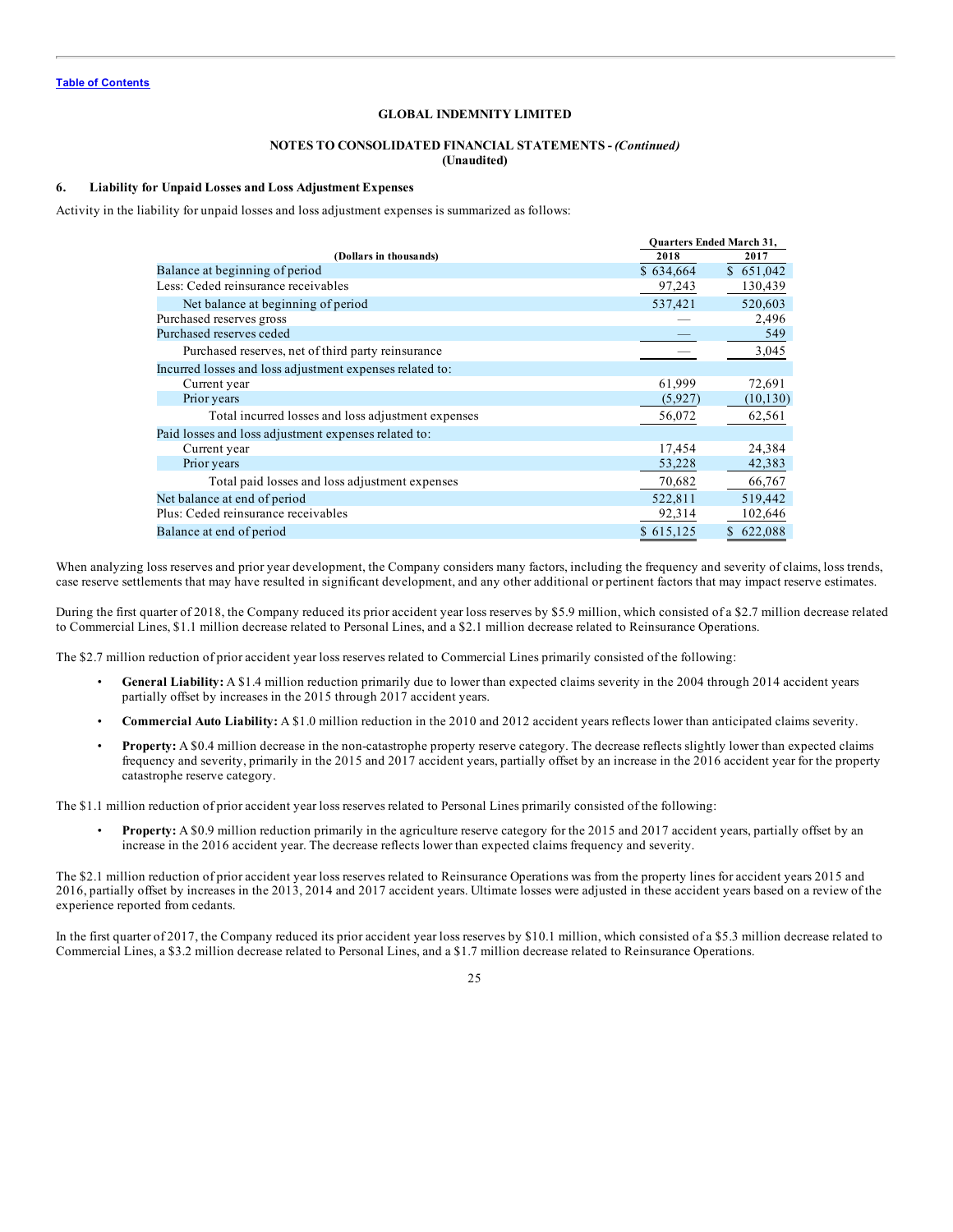# **NOTES TO CONSOLIDATED FINANCIAL STATEMENTS -** *(Continued)* **(Unaudited)**

The \$5.3 million reduction of prior accident year loss reserves related to Commercial Lines primarily consisted of the following:

- **Property:** A \$1.7 million reduction in the property catastrophe reserve categories. The decrease recognizes a lower than expected claims severity, primarily in the 2016 accident year.
- **General Liability:** A \$4.0 million reduction in the reserve categories excluding construction defect. Lower than expected claims severity was the driver of the favorable development, primarily in the 2007 through 2013 accident years.

The \$3.2 million reduction of prior accident year loss reserves related to Personal Lines primarily consisted of the following:

- **Property:** A \$2.7 million reduction in the property reserve categories, both including and excluding catastrophes. The decrease reflects lower than expected case incurred emergence, primarily in the 2016 accident year.
- **General Liability:** A \$0.5 million reduction in the agriculture reserve categories. Lower than expected case incurred emergence in the 2016 accident year was the driver of the favorable development.

The \$1.7 million reduction related to Reinsurance Operations was from the property lines. Ultimate losses were lowered in the 2013 through 2015 accident years based on a review of the experience reported from cedants.

#### *Loss indemnification related to Purchase of American Reliable*

On March 8, 2018, the Company settled its final reserve calculation which resulted in \$41.5 million being due to Global Indemnity Group, Inc. in accordance with the Stock Purchase Agreement between Global Indemnity Group, Inc. and American Bankers Insurance Group, Inc. for the purchase of American Reliable. The settlement is comprised of (i) receipt of \$38.8 million for loss and loss adjustment expenses paid on or after January 1, 2015 or payable as of December 31, 2017 with respect to losses incurred prior to January 1, 2015, (ii) receipt of \$6.2 million for accrued interest and (iii) payment of \$3.5 million for the difference between the agreed upon purchase price and actual settlement on January 1, 2015. These amounts, which were included in other assets on the consolidated balance sheets as of December 31, 2017, were received on March 9, 2018.

# **7. Shareholders' Equity**

# *Repurchases of the Company's Ordinary Shares*

The following table provides information with respect to the A ordinary shares that were surrendered or repurchased during the quarter ended March 31, 2018:

| Period (1)         | <b>Total Number</b><br>of Shares<br>Purchased | Average<br><b>Price Paid</b><br>Per Share | <b>Total Number of Shares</b><br>Purchased as Part of<br><b>Publicly Announced</b><br>Plan or Program | <b>Approximate Dollar</b><br>Value of Shares that May<br><b>Yet Be Purchased Under</b><br>the Plans or Programs |
|--------------------|-----------------------------------------------|-------------------------------------------|-------------------------------------------------------------------------------------------------------|-----------------------------------------------------------------------------------------------------------------|
| January 1-31, 2018 | 26,639(2)                                     | \$42.02                                   |                                                                                                       |                                                                                                                 |
| March 1-31, 2018   | 18.594 (2)                                    | 37.27                                     | $\overline{\phantom{a}}$                                                                              |                                                                                                                 |
| Total              | 45.233                                        | 40.07                                     |                                                                                                       |                                                                                                                 |

(1) Based on settlement date.

(2) Surrendered by employees as payment of taxes withheld on the vesting of restricted stock.

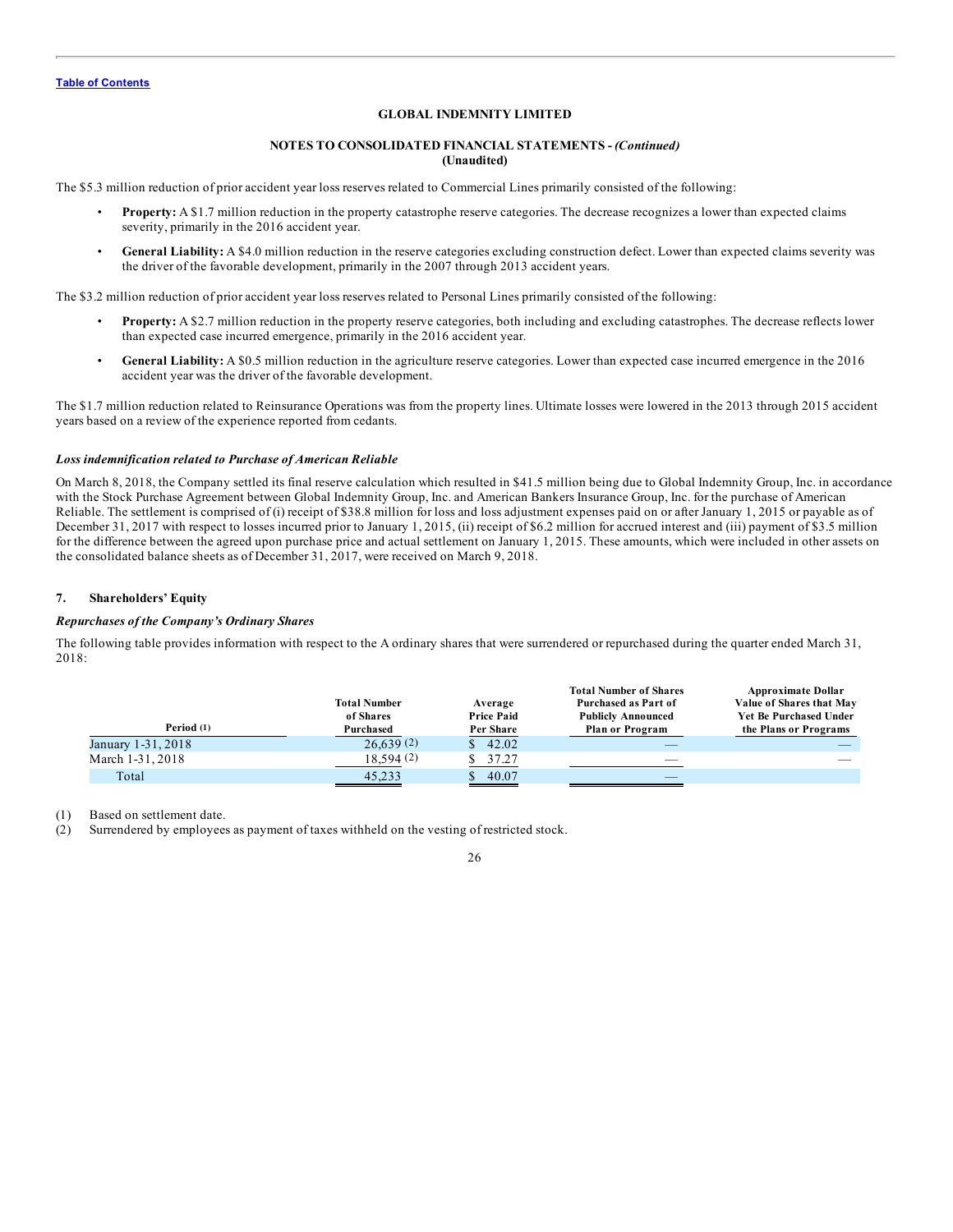# **NOTES TO CONSOLIDATED FINANCIAL STATEMENTS -** *(Continued)* **(Unaudited)**

The following table provides information with respect to the A ordinary shares that were surrendered or repurchased during the quarter ended March 31,  $2017$ 

|                     | <b>Total Number</b><br>of Shares | Average<br><b>Price Paid</b> | <b>Total Number of Shares</b><br>Purchased as Part of<br><b>Publicly Announced</b> | <b>Approximate Dollar</b><br>Value of Shares that May<br><b>Yet Be Purchased Under</b> |
|---------------------|----------------------------------|------------------------------|------------------------------------------------------------------------------------|----------------------------------------------------------------------------------------|
| Period (1)          | Purchased                        | Per Share                    | Plan or Program                                                                    | the Plans or Programs                                                                  |
| January 1-31, 2017  | 13.656 (2)                       | \$38.21                      |                                                                                    |                                                                                        |
| February 1-28, 2017 | 15.309 (2)                       | 40.18                        | $\overline{\phantom{a}}$                                                           |                                                                                        |
| Total               | 28,965                           | 39.25                        |                                                                                    |                                                                                        |

(1) Based on settlement date.

(2) Surrendered by employees as payment of taxes withheld on the vesting of restricted stock.

There were no B ordinary shares that were surrendered or repurchased during the quarters ended March 31, 2018 or 2017.

Please see Note 13 of the notes to the consolidated financial statements in Item 8 Part II of the Company's 2017 Annual Report on Form 10-K for more information on the Company's repurchase program.

#### *Dividends*

On March 4, 2018, the Company's Board of Directors approved a dividend payment of \$0.25 per ordinary share to all shareholders of record on the close of business on March 21, 2018. On March 29, 2018, dividends totaling \$3.5 million were paid to shareholders. As of March 31, 2018, accrued dividends on unvested shares, which were included in other liabilities on the consolidated balance sheets, were \$0.05 million.

Please see Note 13 of the notes to the consolidated financial statements in Item 8 Part II of the Company's 2017 Annual Report on Form 10-K for more information on the Company's dividend program.

#### **8. Related Party Transactions**

#### *Fox Paine & Company ("Fox Paine")*

As of March 31, 2018, Fox Paine beneficially owned shares having approximately 82% of the Company's total outstanding voting power. Fox Paine has the right to appoint a number of the Company's Directors equal in aggregate to the pro rata percentage of the voting shares of the Company beneficially held by Fox Paine for so long as Fox Paine holds an aggregate of 25% or more of the voting power in the Company. Fox Paine controls the election of all of the Company's Directors due to its controlling share ownership. The Company's Chairman is a member of Fox Paine.

The Company relies on Fox Paine to provide management services and other services related to the operations of the Company, and Fox Paine may propose and negotiate transaction fees with the Company, subject to the provisions of the Company's related party transaction policies including approval of the Company's Audit Committee of the Board of Directors, for those services from time to time. The Company incurred management fees of \$0.5 million during each of the quarters ended March 31, 2018 and 2017 as part of the annual management fee paid to Fox Paine. As of March 31, 2018 and December 31, 2017, unpaid management fees, which were included in other liabilities on the consolidated balance sheets, were \$7.3 million and \$6.8 million, respectively. During the quarter ended March 31, 2018, Fox Paine also performed advisory services for the Company in relation to a transaction whereby one of the Company's indirect wholly owned subsidiaries became a co-obligor on the Company's subordinated notes during the second quarter of 2018. The advisory services were performed during the first and second quarter of 2018. The total fee for these services is estimated to be \$12.5 million. The Company estimates that 50% of the services were provided in the first quarter of 2018 and has included \$6.25 million in corporate expense and accrued \$6.25 million in other liabilities as of March 31, 2018. The remainder of the fee will be recorded in the second quarter of 2018.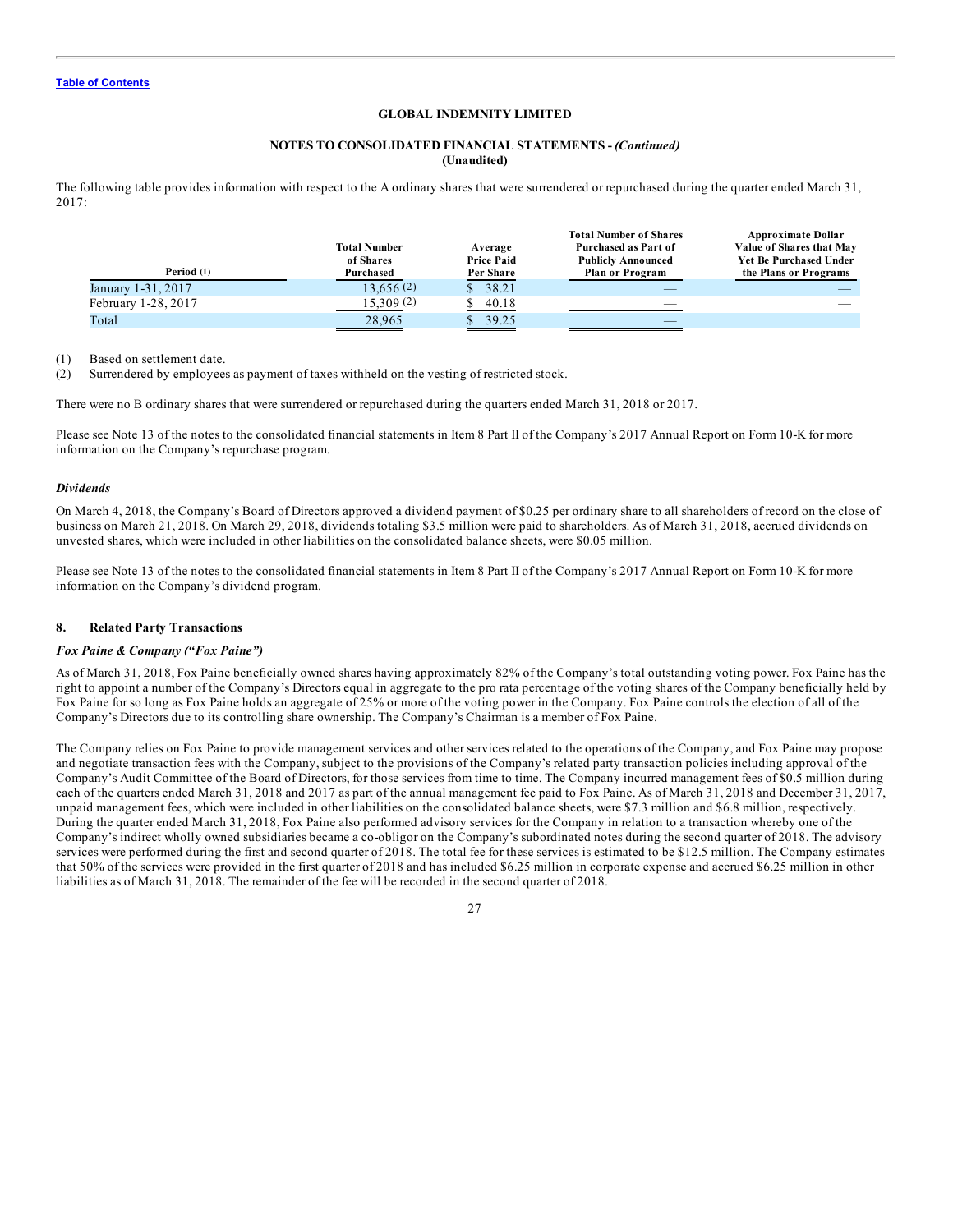# **NOTES TO CONSOLIDATED FINANCIAL STATEMENTS -** *(Continued)* **(Unaudited)**

#### **9. Commitments and Contingencies**

# *Legal Proceedings*

The Company is, from time to time, involved in various legal proceedings in the ordinary course of business. The Company maintains insurance and reinsurance coverage for such risks in amounts that it considers adequate. However, there can be no assurance that the insurance and reinsurance coverage that the Company maintains is sufficient or will be available in adequate amounts or at a reasonable cost. The Company does not believe that the resolution of any currently pending legal proceedings, either individually or taken as a whole, will have a material adverse effect on its business, results of operations, cash flows, or financial condition.

There is a greater potential for disputes with reinsurers who are in runoff. Some of the Company's reinsurers' have operations that are in runoff, and therefore, the Company closely monitors those relationships. The Company anticipates that, similar to the rest of the insurance and reinsurance industry, it will continue to be subject to litigation and arbitration proceedings in the ordinary course of business.

#### *Commitments*

In 2014, the Company entered into a \$50 million commitment to purchase an alternative investment vehicle which is comprised of European non-performing loans. As of March 31, 2018, the Company has funded \$35.8 million of this commitment leaving \$14.2 million as unfunded.

In 2016, the Company entered into a \$40 million commitment with an investment manager that provides financing for middle market companies. As of March 31, 2018, the Company has completely funded the \$40.0 million commitment. Of this amount, \$5.2 million is still recallable.

In 2017, the Company entered into a \$50 million commitment to purchase an alternative investment vehicle comprised of stressed and distressed debt instruments. As of March 31, 2018, the Company has funded \$20.8 million of this commitment leaving \$29.2 million as unfunded.

# **10. Share-Based Compensation Plans**

# **Options**

On March 6, 2018, the Company entered into a Chief Executive Agreement (the "Employment Agreement") with Cynthia Y. Valko, the Company's Chief Executive Officer. In accordance with the Employment Agreement, the vesting schedule on the 300,000 stock options issued in 2014 ("Tranche 2 Options") was modified. The Tranche 2 Options will now vest on each December 31 of 2018, 2019 and 2020 in an amount based on Ms. Valko's attainment of Return on Equity criteria specified in the Employment Agreement. As a result of applying modification accounting, stock based compensation was reduced by \$0.3 million during the quarter ended March 31, 2018.

Under the terms of the Employment Agreement, Ms. Valko was also granted an additional 300,000 Time-Based Options ("Tranche 3 Options") with an exercise price of \$50 per share. Tranche 3 Options vest 1/3 on December 31 of 2018, 2019 and 2020, if Ms. Valko remains employed and in good standing as of such date. Tranche 3 Options expire on the earlier of December 31, 2027 and 90 calendar days after Ms. Valko is neither employed by Global Indemnity nor a member of the Board of Directors.

Other than the Tranche 3 Options granted to Ms. Valko, no additional stock options were awarded during the quarter ended March 31, 2018. No stock options were awarded during the quarter ended March 31, 2017. No unvested stock options were forfeited during the quarters ended March 31, 2018 or 2017.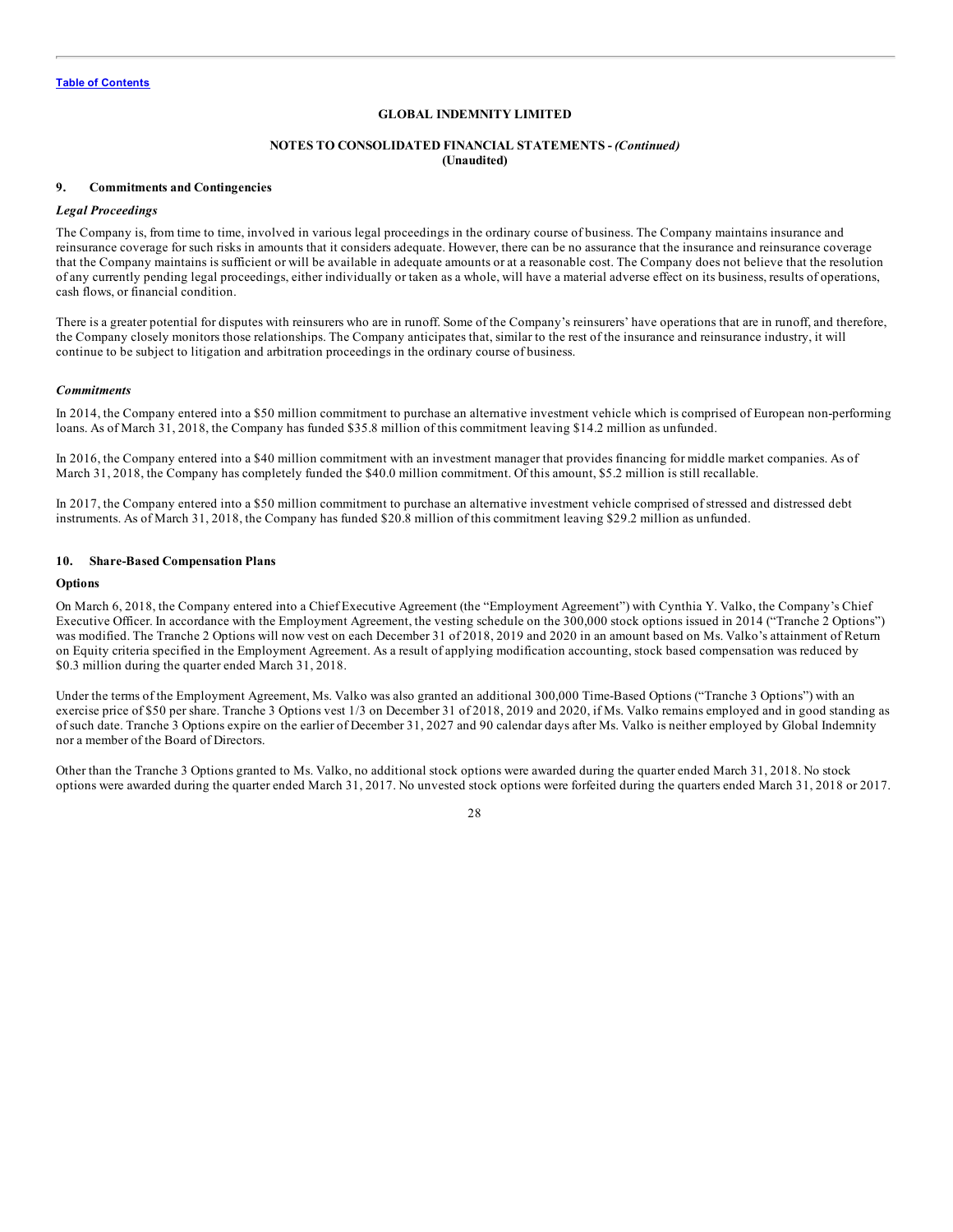# **NOTES TO CONSOLIDATED FINANCIAL STATEMENTS -** *(Continued)* **(Unaudited)**

#### **Restricted Shares**

During the quarter ended March 31, 2018, the Company granted 38,778 A ordinary shares, with a weighted average grant date value of \$40.57 per share, to key employees under the Plan. 11,843 of these shares vested immediately. The remainder will vest as follows

- 16.5%, 16.5%, and 17.0% of the granted stock vest on January 1, 2019, January 1, 2020, and January 1, 2021, respectively.
- Subject to Board approval, 50% of granted stock vests 100%, no later than March 15, 2021, following a re-measurement of 2017 results as of December 31, 2020.

During the quarter ended March 31, 2017, the Company granted 22,503 A ordinary shares, with a weighted average grant date value of \$38.21 per share, to key employees under the Plan. These shares will vest as follows:

- 16.5%, 16.5%, and 17.0% of the granted stock vest on January 1, 2018, January 1, 2019, and January 1, 2020, respectively.
- Subject to Board approval, 50% of granted stock vests 100%, no later than March 15, 2020, following a re-measurement of 2016 results as of December 31, 2019.

During the quarters ended March 31, 2018 and 2017, the Company granted 9,142 and 6,700 A ordinary shares, respectively, at a weighted average grant date value of \$34.52 and \$38.49 per share, respectively, to non-employee directors of the Company under the Plan. All of the shares granted to non-employee directors of the Company in 2018 and 2017 were fully vested but are subject to certain restrictions.

#### **11. Earnings Per Share**

Earnings per share have been computed using the weighted average number of ordinary shares and ordinary share equivalents outstanding during the period.

The following table sets forth the computation of basic and diluted earnings per share:

|                                                         | <b>Ouarters Ended March 31,</b> |            |  |  |  |
|---------------------------------------------------------|---------------------------------|------------|--|--|--|
| (Dollars in thousands, except share and per share data) | 2018                            | 2017       |  |  |  |
| Net income                                              | 5.701                           | 12.282     |  |  |  |
| Basic earnings per share:                               |                                 |            |  |  |  |
| Weighted average shares outstanding $-$ basic           | 14,055,022                      | 17,316,015 |  |  |  |
| Net income per share                                    | 0.41                            | 0.71       |  |  |  |
| Diluted earnings per share:                             |                                 |            |  |  |  |
| Weighted average shares outstanding – diluted           | 14,285,837                      | 17,646,080 |  |  |  |
| Net income per share                                    | 0.40                            | 0.70       |  |  |  |

A reconciliation of weighted average shares for basic earnings per share to weighted average shares for diluted earnings per share is as follows:

|                                                        |            | <b>Ouarters Ended March 31,</b> |
|--------------------------------------------------------|------------|---------------------------------|
|                                                        | 2018       | 2017                            |
| Weighted average shares for basic earnings per share   | 14.055.022 | 17.316.015                      |
| Non-vested restricted stock                            | 68.782     | 136.380                         |
| Options                                                | 162,033    | 193,685                         |
| Weighted average shares for diluted earnings per share | 14.285.837 | 17.646.080                      |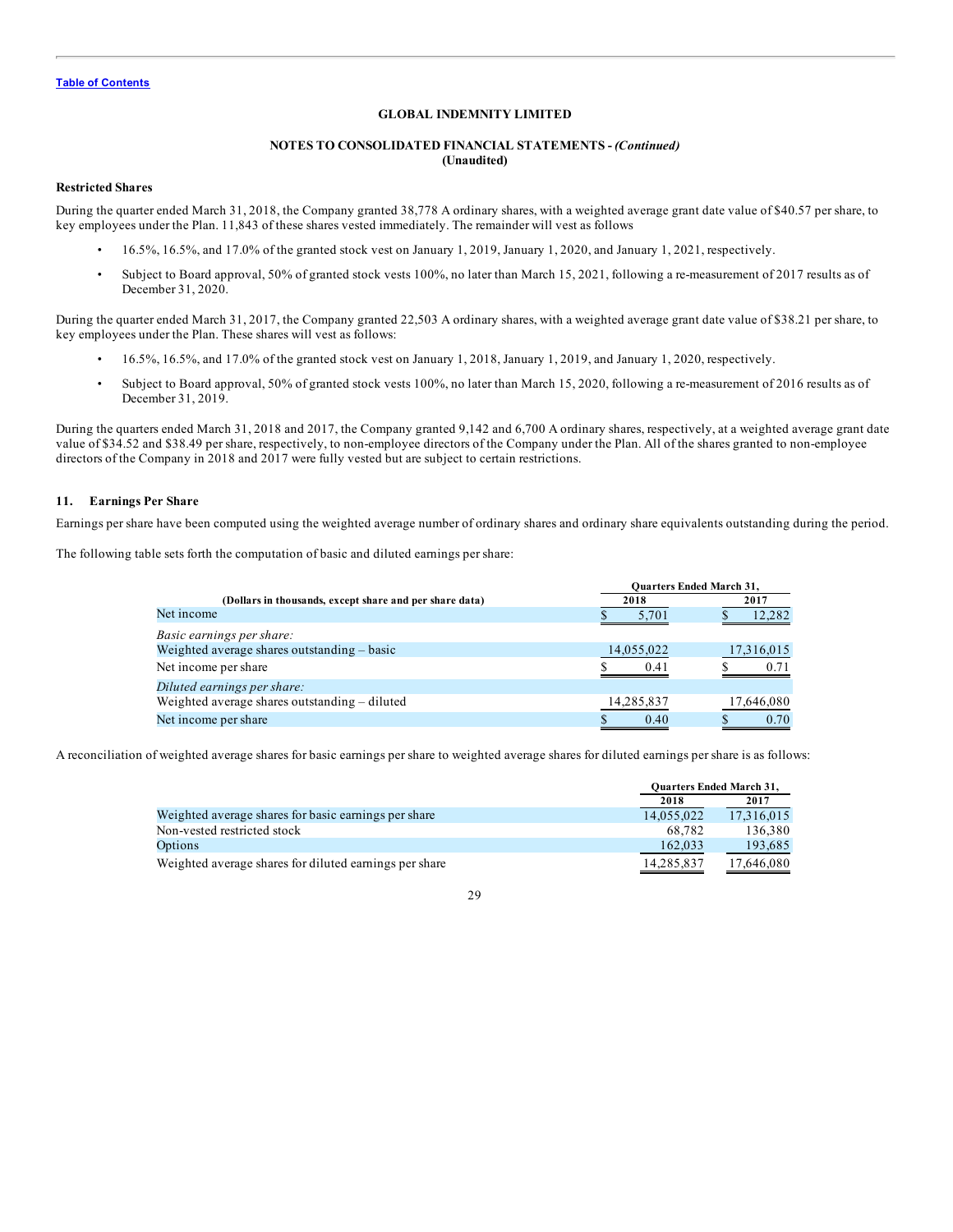# **NOTES TO CONSOLIDATED FINANCIAL STATEMENTS -** *(Continued)* **(Unaudited)**

The weighted average shares outstanding used to determine dilutive earnings per share for the quarter ended March 31, 2018 does not include 600,000 shares which were deemed to be anti-dilutive. There were no anti-dilutive shares for the quarter ended March 31, 2017.

#### **12. Segment Information**

The Company manages its business through three business segments. Commercial Lines offers specialty property and casualty products designed for product lines such as Small Business Binding Authority, Property Brokerage, and Programs. Personal Lines offers specialty personal lines and agricultural coverage. Reinsurance Operations provides reinsurance solutions through brokers and primary writers including insurance and reinsurance companies.

The following are tabulations of business segment information for the quarters ended March 31, 2018 and 2017.

| <b>Ouarter Ended March 31, 2018:</b><br>(Dollars in thousands) | Commercial<br>Lines $(1)$ | Personal<br>Lines $(1)$ | Reinsurance<br><b>Operations</b> (2) | Total         |
|----------------------------------------------------------------|---------------------------|-------------------------|--------------------------------------|---------------|
| <b>Revenues:</b>                                               |                           |                         |                                      |               |
| Gross premiums written                                         | 53,773                    | \$60,165(6)             | 10,309<br>\$                         | 124,247<br>S  |
| Net premiums written                                           | 48,306                    | \$49,255                | 10,309                               | 107,870       |
| Net premiums earned                                            | 47,362<br>\$              | \$50,612                | 10,028<br>\$                         | 108,002<br>S. |
| Other income                                                   |                           | 503                     | 51                                   | 554           |
| Total revenues                                                 | 47,362                    | 51,115                  | 10,079                               | 108,556       |
| <b>Losses and Expenses:</b>                                    |                           |                         |                                      |               |
| Net losses and loss adjustment expenses                        | 25,029                    | 27,621                  | 3,422                                | 56,072        |
| Acquisition costs and other underwriting expenses              | 19,205(3)                 | 22,179(4)               | 3,619                                | 45,003        |
| Income from segments                                           | 3,128                     | 1,315<br>S.             | 3,038<br>S                           | \$<br>7,481   |
| <b>Unallocated Items:</b>                                      |                           |                         |                                      |               |
| Net investment income                                          |                           |                         |                                      | 11,404        |
| Net realized investment loss                                   |                           |                         |                                      | (316)         |
| Corporate and other operating expenses                         |                           |                         |                                      | (9,260)       |
| Interest expense                                               |                           |                         |                                      | (4,861)       |
| Income before income taxes                                     |                           |                         |                                      | 4,448         |
| Income tax benefit                                             |                           |                         |                                      | 1,253         |
| Net income                                                     |                           |                         |                                      | 5,701         |
| Total assets                                                   | \$893,115                 | \$494,908               | 575,691(5)                           | \$1,963,714   |

(1) Includes business ceded to the Company's Reinsurance Operations.

(2) External business only, excluding business assumed from affiliates.

(3) Includes federal excise tax of \$174 relating to cessions from Commercial Lines to Reinsurance Operations.

(4) Includes federal excise tax of \$206 relating to cessions from Personal Lines to Reinsurance Operations.

(5) Comprised of Global Indemnity Reinsurance's total assets less its investment in subsidiaries.

(6) Includes (\$867) of business written by American Reliable that is ceded to insurance companies owned by Assurant under a 100% quota share reinsurance agreement.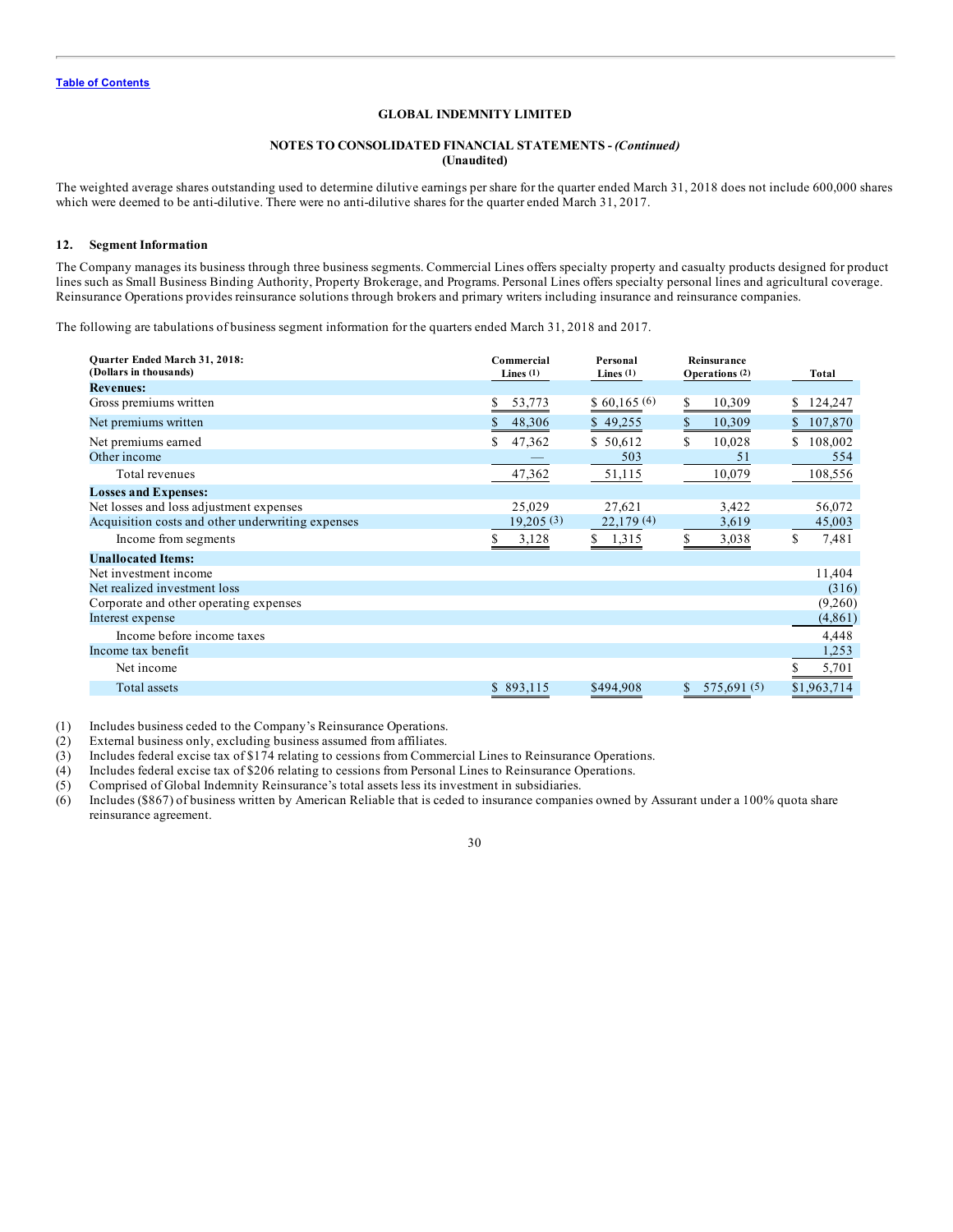#### **NOTES TO CONSOLIDATED FINANCIAL STATEMENTS -** *(Continued)* **(Unaudited)**

| <b>Ouarter Ended March 31, 2017:</b><br>(Dollars in thousands) | Commercial<br>Lines $(1)$ | Personal<br>Reinsurance<br>Operations (2)<br>Lines $(1)$ |                  | Total         |  |
|----------------------------------------------------------------|---------------------------|----------------------------------------------------------|------------------|---------------|--|
| <b>Revenues:</b>                                               |                           |                                                          |                  |               |  |
| Gross premiums written                                         | 45,911                    | \$62,017(6)                                              | \$<br>15,823     | 123,751       |  |
| Net premiums written                                           | 41,115                    | \$54,583                                                 | 15,808<br>\$     | 111,506       |  |
| Net premiums earned                                            | S<br>44,992               | \$58,663                                                 | \$<br>9,471      | 113,126<br>S. |  |
| Other income                                                   |                           | 1,281                                                    | 87               | 1,368         |  |
| Total revenues                                                 | 44,992                    | 59,944                                                   | 9,558            | 114,494       |  |
| <b>Losses and Expenses:</b>                                    |                           |                                                          |                  |               |  |
| Net losses and loss adjustment expenses                        | 20,424                    | 38,715                                                   | 3,422            | 62,561        |  |
| Acquisition costs and other underwriting expenses              | 19,019(3)                 | 24,534(4)                                                | 2,998            | 46,551        |  |
| Income (loss) from segments                                    | 5,549                     | (3,305)                                                  | 3,138<br>\$      | 5,382<br>\$   |  |
| <b>Unallocated Items:</b>                                      |                           |                                                          |                  |               |  |
| Net investment income                                          |                           |                                                          |                  | 8,644         |  |
| Net realized investment gain                                   |                           |                                                          |                  | 775           |  |
| Corporate and other operating expenses                         |                           |                                                          |                  | (3,054)       |  |
| Interest expense                                               |                           |                                                          |                  | (2,467)       |  |
| Income before income taxes                                     |                           |                                                          |                  | 9,280         |  |
| Income tax benefit                                             |                           |                                                          |                  | 3,002         |  |
| Net income                                                     |                           |                                                          |                  | 12,282        |  |
| Total assets                                                   | \$.<br>877,798            | \$479,640                                                | 714,947(5)<br>S. | \$2,072,385   |  |

(1) Includes business ceded to the Company's Reinsurance Operations.

(2) External business only, excluding business assumed from affiliates.

(3) Includes federal excise tax of \$120 relating to cessions from Commercial Lines to Reinsurance Operations.

(4) Includes federal excise tax of \$293 relating to cessions from Personal Lines to Reinsurance Operations.

(5) Comprised of Global Indemnity Reinsurance's total assets less its investment in subsidiaries.

(6) Includes \$1,051 of business written by American Reliable that is ceded to insurance companies owned by Assurant under a 100% quota share reinsurance agreement.

#### **13. New Accounting Pronouncements**

#### *Accounting Standards Adopted in 2018*

In March, 2018, the FASB issued new accounting guidance whereby the SEC provided clarification to address any uncertainty or diversity of views in practice related to the application of ASC Topic 740, Income Taxes, in situations where a registrant does not have the necessary information available, prepared, or analyzed (including computations) in reasonable detail to complete the accounting under Account Standards Codification ("ASC") Topic 740 for certain income tax effects of the TCJA for the reporting period in which the Act was enacted. This guidance is effective immediately. Accordingly, provisional estimates were recorded based on the Company's initial analysis and current interpretation of the legislation and disclosed in the notes above. The adoption of this new accounting guidance did not have a material impact to the Company's financial condition, results of operation, or cash flows.

In February, 2018, the FASB issued new accounting guidance which allows a reclassification from accumulated other comprehensive income to retained earnings for stranded tax effects resulting from the TCJA. The amendments in this Update also require certain disclosures related to stranded tax effects. The guidance is effective for fiscal years beginning after December 15, 2018 and interim periods within those fiscal years. The Company early adopted the provisions of this new guidance on January 1, 2018 and made an election to reclassify, in its entirety, all stranded tax effects related to TCJA. As a result, the Company recorded a cumulative effect adjustment of \$0.1 million which was reclassified from accumulated other comprehensive income to retained earnings. The adoption of this new accounting guidance did not have a material impact to the Company's financial condition, results of operation, or cash flows.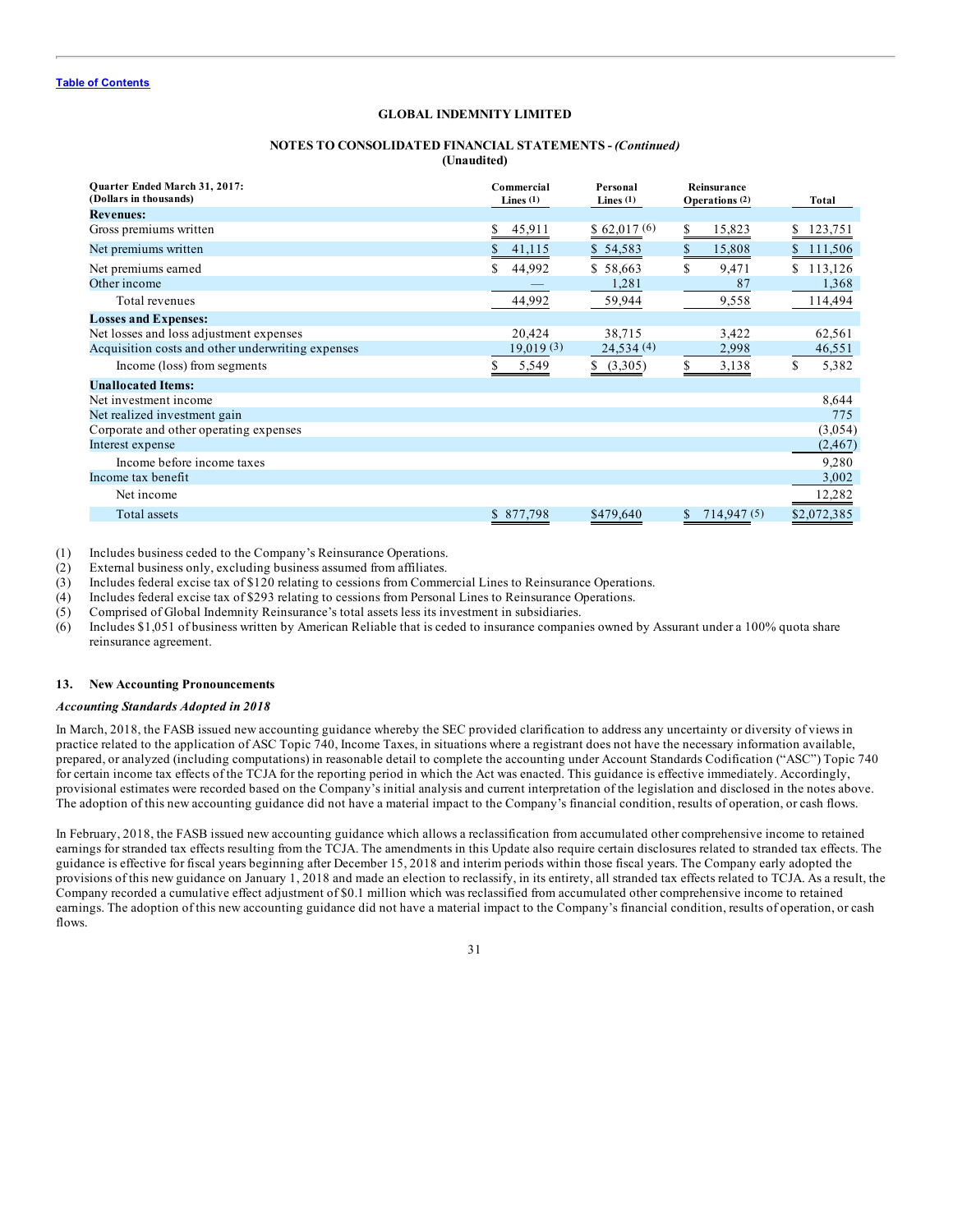# **NOTES TO CONSOLIDATED FINANCIAL STATEMENTS -** *(Continued)* **(Unaudited)**

In May, 2017, the FASB issued updated accounting guidance which clarified whether changes to the terms or conditions of a share-based payment award require an entity to apply modification accounting. This guidance is effective for all entities for annual periods, and interim periods within those annual periods, beginning after December 15, 2017. The Company adopted this guidance during the first quarter of 2018. The provisions of this guidance were adopted on a prospective basis. As a result of adopting this guidance, stock based compensation was reduced by \$0.3 million during the quarter ended March 31, 2018. The adjustment was due to the Company entering into an Employment Agreement with its Chief Executive Officer which modified the vesting schedule on 300,000 options issued in 2014. The Company did not record a cumulative effect adjustment to shareholders' equity as a result of adopting this guidance and the adoption of this new accounting guidance did not have a material impact to the Company's financial condition, results of operation, or cash flows.

In October, 2016, the FASB issued new accounting guidance regarding intra-entity transfers of assets other than inventory. Prior to adoption, the tax effects of intra-entity asset transfers (intercompany sales) were deferred until the transferred asset was sold to a third party or otherwise recovered through use. This is an exception to the principle in ASC 740, Income Taxes, that generally requires comprehensive recognition of current and deferred income taxes. The new guidance eliminates the exception for all intra-entity sales of assets other than inventory. As a result, a reporting entity would recognize the tax expense from the sale of the asset in the seller's tax jurisdiction when the transfer occurs, even though the pre-tax effects of that transaction are eliminated in consolidation. Any deferred tax asset that arises in the buyer's jurisdiction would also be recognized at the time of the transfer. Upon adoption on January 1, 2018, the Company applied the provisions of this guidance on a modified retrospective basis resulting in a cumulative-effect adjustment which increased retained earnings by \$0.2 million. The adoption of this new accounting guidance did not have a material impact to the Company's financial condition, results of operation, or cash flows.

In August, 2016, the FASB issued new accounting guidance regarding the classification of certain cash receipts and cash payments within the statements of cash flows. The new guidance addresses eight specific cash flow issues with the objective of reducing the existing diversity in practice. This guidance is effective for public business entities for fiscal periods beginning after December 15, 2017, and interim periods within those fiscal years. Upon adoption on January 1, 2018, the Company made an accounting policy election to use the cumulative earnings approach for presenting distributions received from equity method investees. Under this approach, distributions up to the amount of cumulative equity in earnings recognized will be treated as returns on investment and presented in operating activities and those in excess of that amount will be treated as returns of investment and presented in the investing section. Prior to adoption, all distributions received from equity method investees were presented in the investing section of the consolidated statements of cash flows. The other cash flow issues addressed by the new guidance did not impact the Company. The provisions of this accounting guidance were adopted on a retrospective basis. The adoption of this new accounting guidance did not have a material impact to the Company's financial condition, results of operation, or cash flows.

In January, 2016, the FASB issued new accounting guidance surrounding the accounting for financial instruments. The new guidance addresses certain aspects of recognition, measurement, presentation, and disclosure of financial instruments. In particular, the guidance requires equity investments, except for those accounted for under the equity method of accounting or those that result in consolidation of the investee, to be measured at fair value with the changes in fair value recognized in net income. It also simplifies the impairment assessment of equity investments without readily determinable fair values by requiring a qualitative assessment to identify impairment. This guidance is effective for public business entities for fiscal years beginning after December 15, 2017, including interim periods within those fiscal years. Upon adoption on January 1, 2018, the Company recorded a cumulative effect adjustment, net of tax, of \$10.0 million which reduced accumulated other comprehensive income and increased retained earnings. During the quarter ended March 31, 2018, net realized investment gains (losses) included a loss of \$4.9 million related to the change in the fair value of equity investments in accordance with this new accounting guidance.

In May, 2014, the FASB issued new accounting guidance regarding the recognition of revenue from customers arising from the transfer of goods and services. The core principle of the guidance is that an entity should recognize revenue to depict the transfer of promised goods or services to customers in an amount that reflects the consideration to which the entity expects to be entitled in exchange for those goods or services. This guidance is effective for public business entities for annual reporting periods beginning after December 15, 2017, including interim periods within that reporting period. The Company adopted the standard and all related amendments using the modified retrospective method. Long and short duration insurance contracts, which comprise the majority of the Company's revenues, are excluded from this accounting guidance. As such,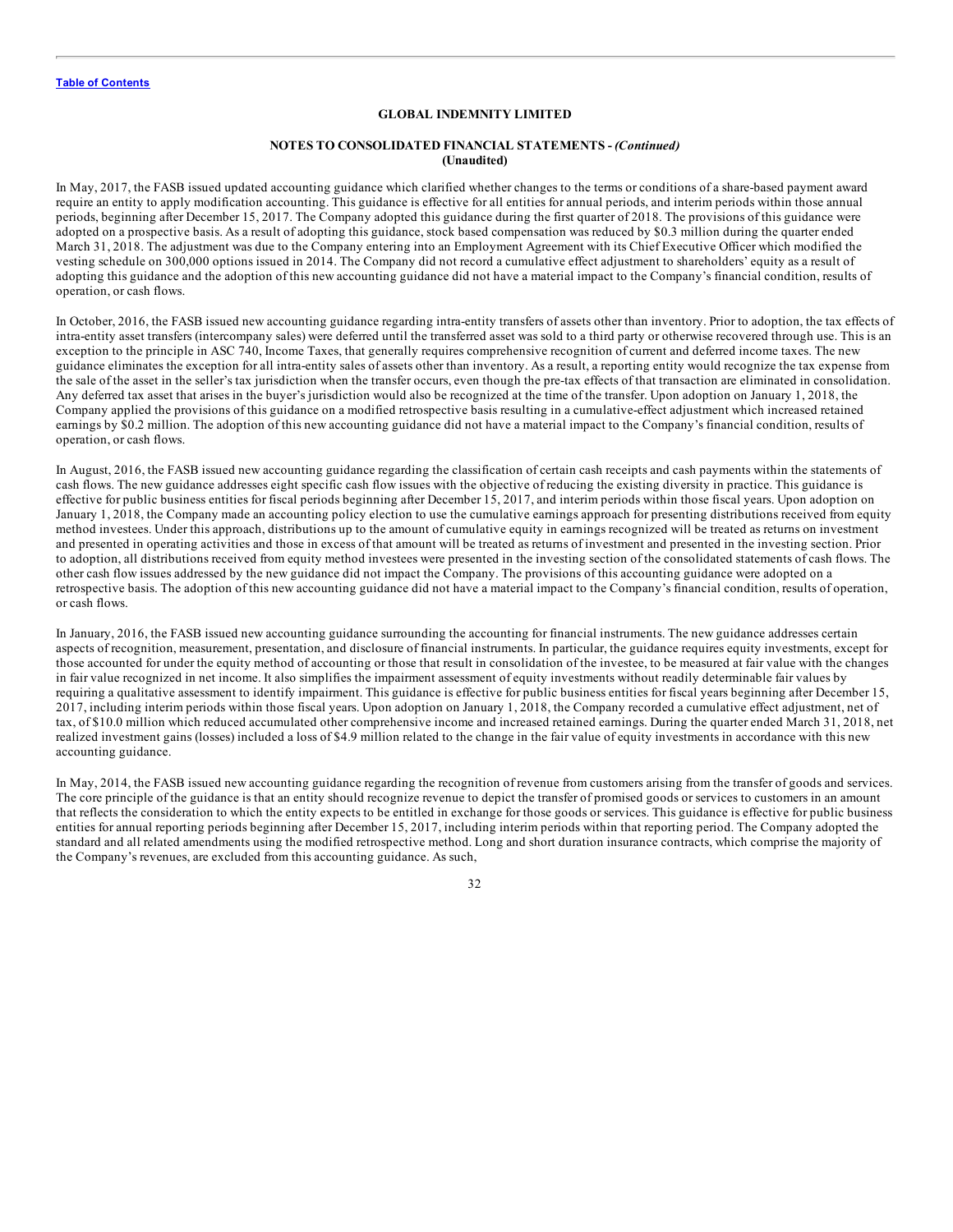# **NOTES TO CONSOLIDATED FINANCIAL STATEMENTS -** *(Continued)* **(Unaudited)**

revenue within the scope of the new guidance primarily includes fee income. The adoption of this new accounting guidance did not have a material impact to the Company's financial condition, results of operation, or cash flows. There were no material changes in the timing or measurement of revenues based upon the guidance. As a result, there is no cumulative effect on retained earnings.

#### *Recently Issued Accounting Guidance Not Yet Adopted*

Please see Note 22 of the notes to the consolidated financial statements in Item 8 Part II of the Company's 2017 Annual Report on Form 10-K for more information on accounting pronouncements issued in 2017 which have not been implemented in 2018.

#### **14. Subsequent Events**

On April 25, 2018, Global Indemnity Group, Inc. ("GIGI"), an indirect wholly owned subsidiary of the Company, became a subordinated co-obligor with respect to the 7.75% Subordinated Notes due in 2045 and the 7.875% Subordinated Notes due in 2047 with the same obligations and duties as the Company under the Indenture (including the due and punctual performance and observance of all of the covenants and conditions to be performed by the Company, including, without limitation, the obligation to pay the principal of and interest on the Notes of any series when due whether at maturity, by acceleration, redemption or otherwise), and with the same rights, benefits and privileges of the Company thereunder. Notwithstanding the foregoing, GIGI's obligations (including the obligation to pay the principal of and interest in respect of the Notes of any series) are subject to subordination to all monetary obligations or liabilities of GIGI owing to Global Indemnity Reinsurance, Ltd., a wholly owned subsidiary of the Company, and/or any other regulated reinsurance or insurance company that is a direct or indirect subsidiary of the Company, in addition to indebtedness of GIGI for borrowed money.

In conjunction with the co-obligor transaction discussed above, Fox Paine performed advisory services during the first and second quarters of 2018. The total fee for these services is estimated to be \$12.5 million. The Company estimates that 50% of the services were provided in the first quarter of 2018 and has included \$6.25 million in corporate expense and accrued \$6.25 million in other liabilities. The remainder of the fee will be recorded in the second quarter of 2018.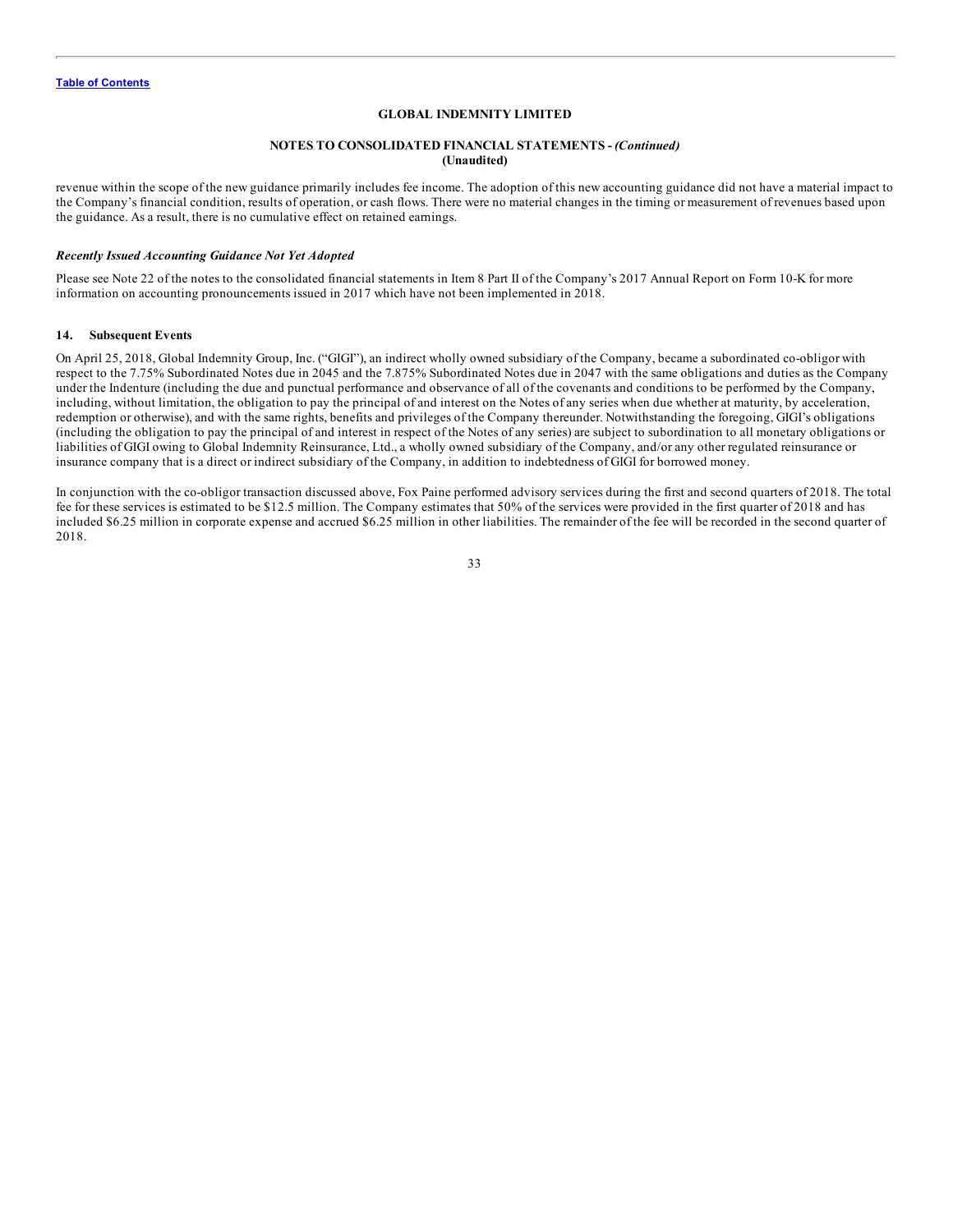## <span id="page-34-0"></span>**Item 2. MANAGEMENT'S DISCUSSION AND ANALYSIS OF FINANCIAL CONDITION AND RESULTS OF OPERATIONS**

The following discussion and analysis of the Company's financial condition and results of operations should be read in conjunction with the consolidated financial statements and accompanying notes of Global Indemnity included elsewhere in this report. Some of the information contained in this discussion and analysis or set forth elsewhere in this report, including information with respect to the Company's plans and strategy, constitutes forward-looking statements that involve risks and uncertainties. Please see "Cautionary Note Regarding Forward-Looking Statements" at the end of this Item 2 for a discussion of important factors that could cause actual results to differ materially from the results described in or implied by the forward-looking statements contained herein. For more information regarding the Company's business and operations, please see the Company's Annual Report on Form 10-K for the year ended December 31, 2017.

#### **Recent Developments**

During the quarter ended March 31, 2018, the Company received regulatory approval to terminate the quota share agreement between Global Indemnity Reinsurance and the Company's U.S. insurance companies effective January 1, 2018.

On March 4, 2018, the Company's Board of Directors approved a dividend payment of \$0.25 per ordinary share to all shareholders of record on the close of business on March 21, 2018. On March 29, 2018, dividends totaling \$3.5 million were paid to shareholders. As of March 31, 2018, accrued dividends on unvested shares, which were included in other liabilities on the consolidated balance sheets, were \$0.05 million.

On April 25, 2018 the Company and Global Indemnity Group, Inc., an indirect wholly owned subsidiary of the Company, entered into an agreement pursuant to which Global Indemnity Group, Inc. agreed to become a subordinated co-obligor with respect to the 7.75% subordinated notes due 2045 and the 7.875% subordinated notes due 2047. Please see Note 14 of the notes to the consolidated financial statements in Item 1 of Part I of this report for further discussion on this transaction.

#### **Overview**

The Company's Commercial Lines segment distribute property and casualty insurance products through a group of approximately 120 professional general agencies that have limited quoting and binding authority, as well as a number of wholesale insurance brokers who in turn sell the Company's insurance products to insureds through retail insurance brokers. Commercial Lines operates predominantly in the excess and surplus lines marketplace. The Company manages its Commercial Lines segment via product classifications. These product classifications are: 1) Penn-America, which includes property and general liability products for small commercial businesses distributed through a select network of wholesale general agents with specific binding authority; 2) United National, which includes property, general liability, and professional lines products distributed through program administrators with specific binding authority; 3) Diamond State, which includes property, casualty, and professional lines products distributed through wholesale brokers and program administrators with specific binding authority; and 4) Vacant Express, which primarily insures dwellings which are currently vacant, undergoing renovation, or are under construction and is distributed through aggregators, brokers, and retail agents.

The Company's Personal Lines segment, via American Reliable, offers specialty personal lines and agricultural coverage through a group of approximately 250 agents, primarily comprised of wholesale general agents, with specific binding authority in the admitted marketplace.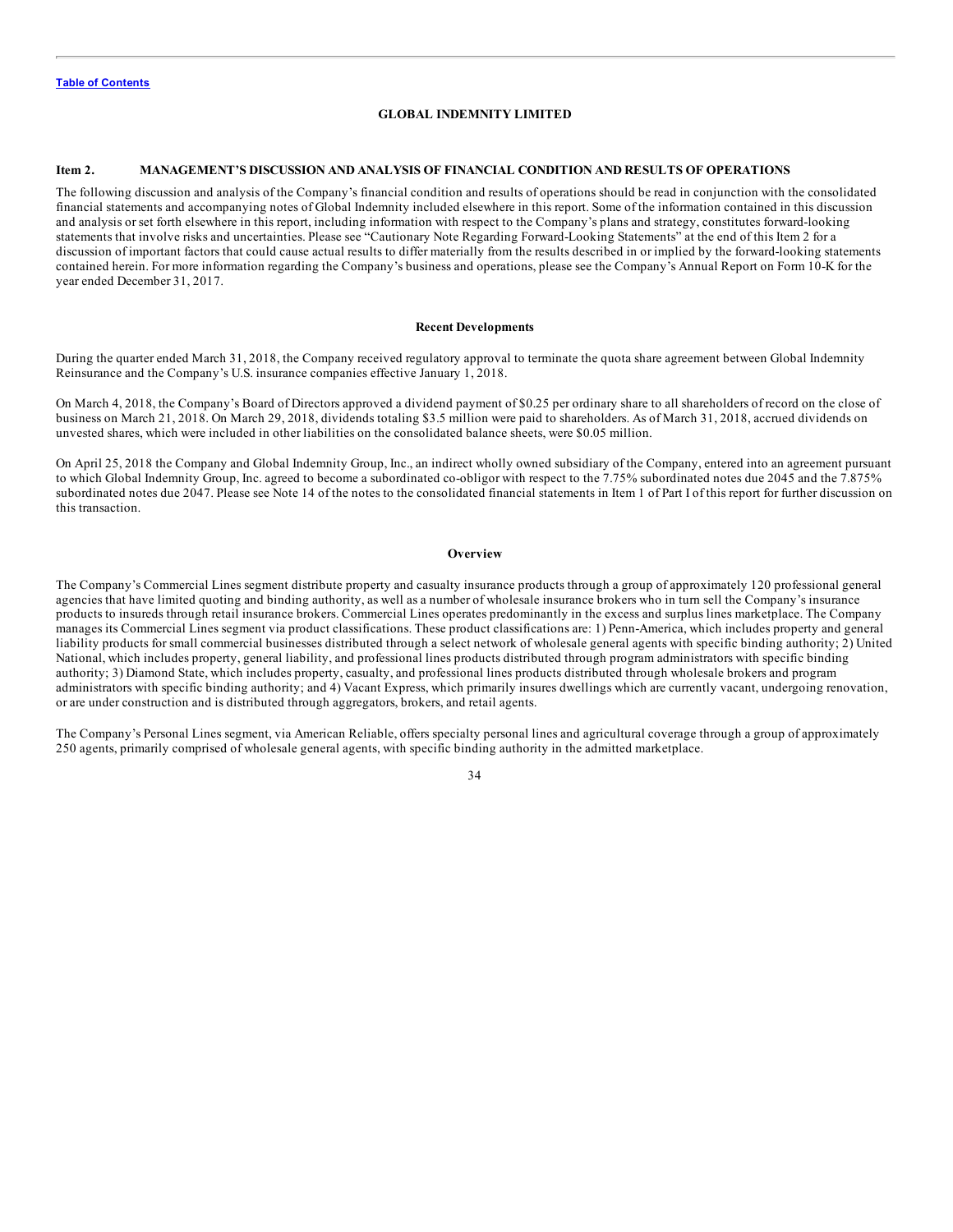#### **GLOBAL INDEMNITY LIMITED**

The Company's Reinsurance Operations, consisting solely of the operations of Global Indemnity Reinsurance, currently provides reinsurance solutions through brokers and on a direct basis. Global Indemnity Reinsurance is a Bermuda based treaty reinsurer for specialty property and casualty insurance and reinsurance companies. Global Indemnity Reinsurance conducts business in Bermuda and is focused on using its capital capacity to write catastropheoriented placements and other niche or specialty-focused treaties meeting the Company's risk tolerance and return thresholds.

The Company derives its revenues primarily from premiums paid on insurance policies that it writes and from income generated by its investment portfolio, net of fees paid for investment management services. The amount of insurance premiums that the Company receives is a function of the amount and type of policies it writes, as well as prevailing market prices.

The Company's expenses include losses and loss adjustment expenses, acquisition costs and other underwriting expenses, corporate and other operating expenses, interest, investment expenses, and income taxes. Losses and loss adjustment expenses are estimated by management and reflect the Company's best estimate of ultimate losses and costs arising during the reporting period and revisions of prior period estimates. The Company records its best estimate of losses and loss adjustment expenses considering both internal and external actuarial analyses of the estimated losses the Company expects to incur on the insurance policies it writes. The ultimate losses and loss adjustment expenses will depend on the actual costs to resolve claims. Acquisition costs consist principally of commissions and premium taxes that are typically a percentage of the premiums on the insurance policies the Company writes, net of ceding commissions earned from reinsurers. Other underwriting expenses consist primarily of personnel expenses and general operating expenses related to underwriting activities. Corporate and other operating expenses are comprised primarily of outside legal fees, other professional and accounting fees, directors' fees, management fees & advisory fees, and salaries and benefits for company personnel whose services relate to the support of corporate activities. Interest expense is primarily comprised of amounts due on outstanding debt.

#### **Critical Accounting Estimates and Policies**

The Company's consolidated financial statements are prepared in conformity with GAAP, which require it to make estimates and assumptions that affect the reported amounts of assets and liabilities at the date of the financial statements and the reported amounts of revenues and expenses during the reporting periods. Actual results could differ from those estimates and assumptions.

The most critical accounting policies involve significant estimates and include those used in determining the liability for unpaid losses and loss adjustment expenses, recoverability of reinsurance receivables, investments, fair value measurements, goodwill and intangible assets, deferred acquisition costs, and taxation. For a detailed discussion on each of these policies, please see the Company's Annual Report on Form 10-K for the year ended December 31, 2017. There have been no significant changes to any of these policies or underlying methodologies during the current year except for the following:

- The Company adopted new accounting guidance which requires equity investments, except for those accounted for under the equity method of accounting or those that result in consolidation of the investee, to be measured at fair value with the changes in fair value recognized in net income.
- The Company adopted new accounting guidance regarding the classification of certain cash receipts and cash payments within the statement of cash flows. Upon adoption, the Company made a policy election to use the cumulative earnings approach for presenting distributions received from equity method investees. Under this approach, distributions up to the amount of cumulative equity in earnings recognized will be treated as returns on investment and presented in operating activities and those in excess of that amount will be treated as returns of investment and presented in the investing section.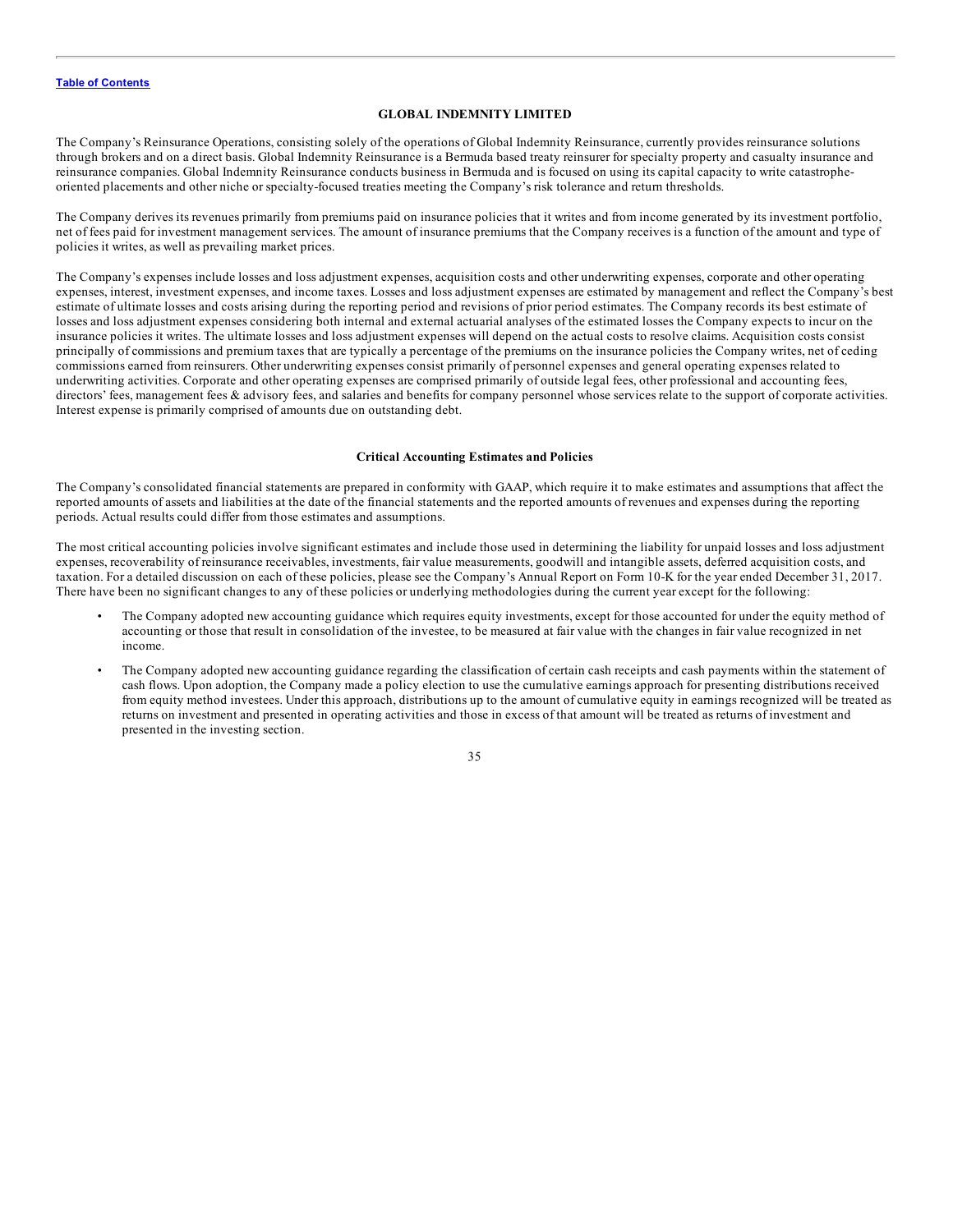# **Results of Operations**

The following table summarizes the Company's results for the quarters ended March 31, 2018 and 2017:

|                                                   | <b>Ouarters Ended</b> |           |               |  |
|---------------------------------------------------|-----------------------|-----------|---------------|--|
| (Dollars in thousands)                            | March 31,             |           | $\frac{0}{0}$ |  |
|                                                   | 2018                  | 2017      | Change        |  |
| Gross premiums written                            | \$124,247             | \$123,751 | $0.4\%$       |  |
| Net premiums written                              | \$107,870             | \$111,506 | $(3.3\%)$     |  |
| Net premiums earned                               | \$108,002             | \$113,126 | $(4.5\%)$     |  |
| Other income                                      | 554                   | 1,368     | $(59.5\%)$    |  |
| Total revenues                                    | 108,556               | 114,494   | $(5.2\%)$     |  |
| Losses and expenses:                              |                       |           |               |  |
| Net losses and loss adjustment expenses           | 56,072                | 62,561    | $(10.4\%)$    |  |
| Acquisition costs and other underwriting expenses | 45,003                | 46,551    | $(3.3\%)$     |  |
| Underwriting income                               | 7,481                 | 5,382     | 39.0%         |  |
| Net investment income                             | 11,404                | 8,644     | 31.9%         |  |
| Net realized investment gains (losses)            | (316)                 | 775       | $(140.8\%)$   |  |
| Corporate and other operating expenses            | (9,260)               | (3,054)   | 203.2%        |  |
| Interest expense                                  | (4,861)               | (2, 467)  | 97.0%         |  |
| Income before income taxes                        | 4,448                 | 9,280     | $(52.1\%)$    |  |
| Income tax benefit                                | 1,253                 | 3,002     | $(58.3\%)$    |  |
| Net income                                        | 5,701                 | \$12,282  | $(53.6\%)$    |  |
| <b>Underwriting Ratios:</b>                       |                       |           |               |  |
| Loss ratio $(1)$ :                                | 51.9%                 | 55.3%     |               |  |
| Expense ratio $(2)$                               | 41.7%                 | 41.1%     |               |  |
| Combined ratio (3)                                | 93.6%                 | 96.4%     |               |  |

(1) The loss ratio is a GAAP financial measure that is generally viewed in the insurance industry as an indicator of underwriting profitability and is calculated by dividing net losses and loss adjustment expenses by net premiums earned.

(2) The expense ratio is a GAAP financial measure that is calculated by dividing the sum of acquisition costs and other underwriting expenses by net premiums earned.

(3) The combined ratio is a GAAP financial measure and is the sum of the Company's loss and expense ratios.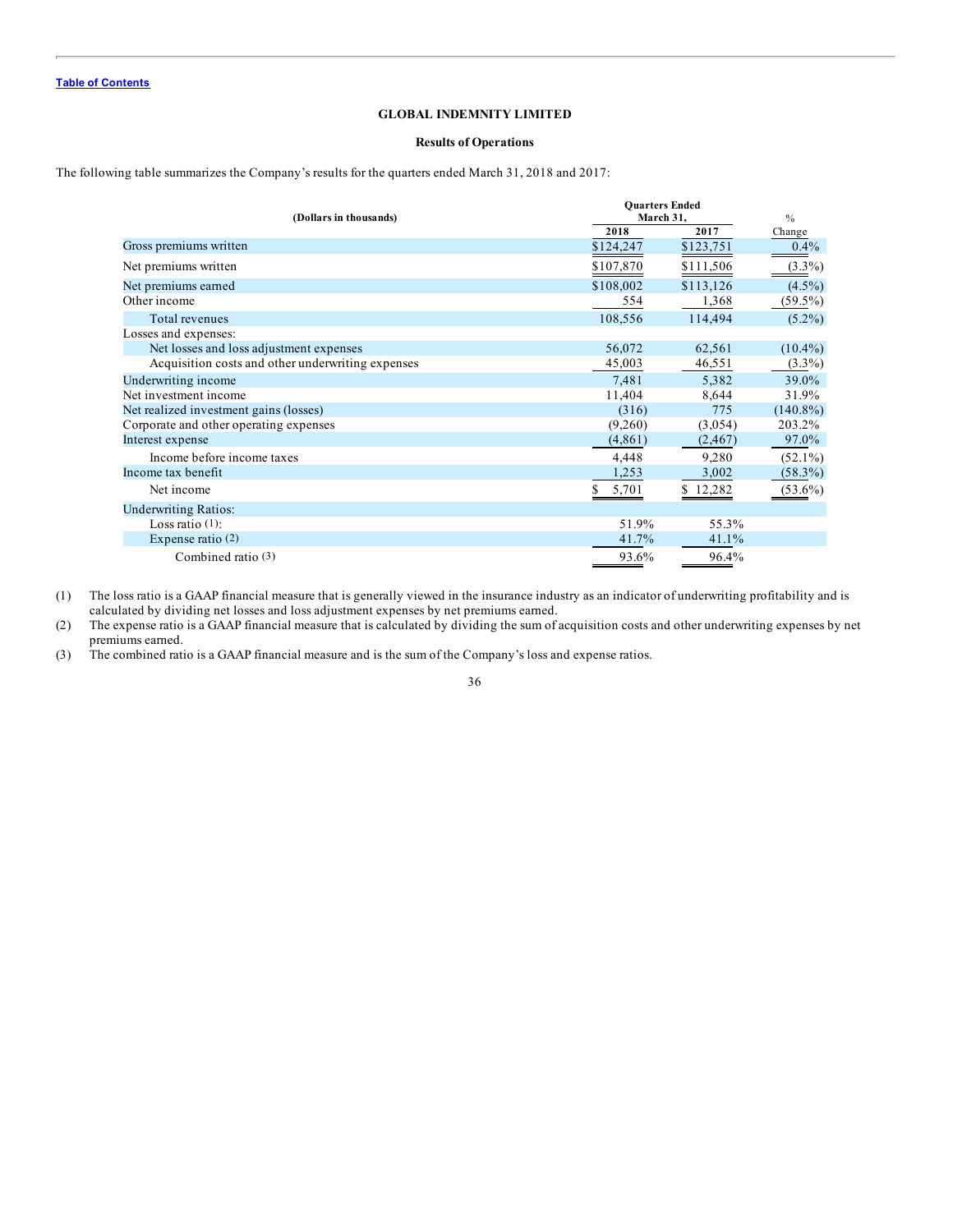#### **GLOBAL INDEMNITY LIMITED**

# *Premiums*

The following table summarizes the change in premium volume by business segment:

|                              |              | <b>Ouarters Ended</b>  |                |  |  |
|------------------------------|--------------|------------------------|----------------|--|--|
| (Dollars in thousands)       |              | March 31,              | $\frac{0}{0}$  |  |  |
|                              | 2018         | 2017                   | Change         |  |  |
| Gross premiums written $(1)$ |              |                        |                |  |  |
| Commercial Lines             | \$53,773     | \$45,911               | $17.1\%$       |  |  |
| Personal Lines $(3)$         | 60,165       | 62,017                 | $(3.0\%)$      |  |  |
| Reinsurance (5)              | 10,309       | 15,823                 | $(34.8\%)$     |  |  |
| Total gross premiums written | \$124,247    | \$123,751              | 0.4%           |  |  |
| Ceded premiums written       |              |                        |                |  |  |
| Commercial Lines             | \$.<br>5,467 | 4,796<br><sup>\$</sup> | 14.0%          |  |  |
| Personal Lines               | 10,910       | 7,434                  | 46.8%          |  |  |
| Reinsurance $(5)$            |              | 15                     | N <sub>M</sub> |  |  |
| Total ceded premiums written | \$16,377     | \$12,245               | 33.7%          |  |  |
| Net premiums written (2)     |              |                        |                |  |  |
| Commercial Lines             | \$48,306     | \$41,115               | 17.5%          |  |  |
| Personal Lines               | 49,255       | 54,583                 | $(9.8\%)$      |  |  |
| Reinsurance (5)              | 10,309       | 15,808                 | $(34.8\%)$     |  |  |
| Total net premiums written   | \$107,870    | \$111,506              | $(3.3\%)$      |  |  |
| Net premiums earned          |              |                        |                |  |  |
| Commercial Lines (4)         | \$47,362     | \$44,992               | $5.3\%$        |  |  |
| Personal Lines (4)           | 50,612       | 58,663                 | $(13.7\%)$     |  |  |
| Reinsurance $(5)$            | 10,028       | 9,471                  | 5.9%           |  |  |
| Total net premiums earned    | \$108,002    | \$113,126              | $(4.5\%)$      |  |  |

#### NM – not meaningful

- (1) Gross premiums written represent the amount received or to be received for insurance policies written without reduction for reinsurance costs or other deductions.
- (2) Net premiums written equal gross premiums written less ceded premiums written.
- (3) Includes business written by American Reliable that is ceded to insurance companies owned by Assurant under a 100% quota share reinsurance agreement of (\$867) and \$1,051 during the quarters ended March 31, 2018 and 2017, respectively.
- (4) Includes business ceded to the Company's Reinsurance Operations.
- (5) External business only, excluding business assumed from affiliates.

Gross premiums written increased by 0.4% for the quarter ended March 31, 2018 as compared to same period in 2017. Gross premiums written include business written by American Reliable that is ceded to insurance entities owned by Assurant under a 100% quota share reinsurance agreement in the amount of (\$0.9) million and \$1.1 million for the quarters ended March 31, 2018 and 2017, respectively. Excluding the business that is ceded 100% to insurance entities owned by Assurant, gross premiums written increased by 2.0% for the quarter March 31, 2018 as compared to same period in 2017. The increase is mainly due to the premium growth within the Company's Commercial Lines offset by a reduction in premiums written within the Company's Reinsurance Operations due to the cancellation of a treaty. The growth experienced in Commercial Lines is primarily being driven by rate increases primarily due to catastrophes experienced in the prior year, new programs, and increased interactions with agents.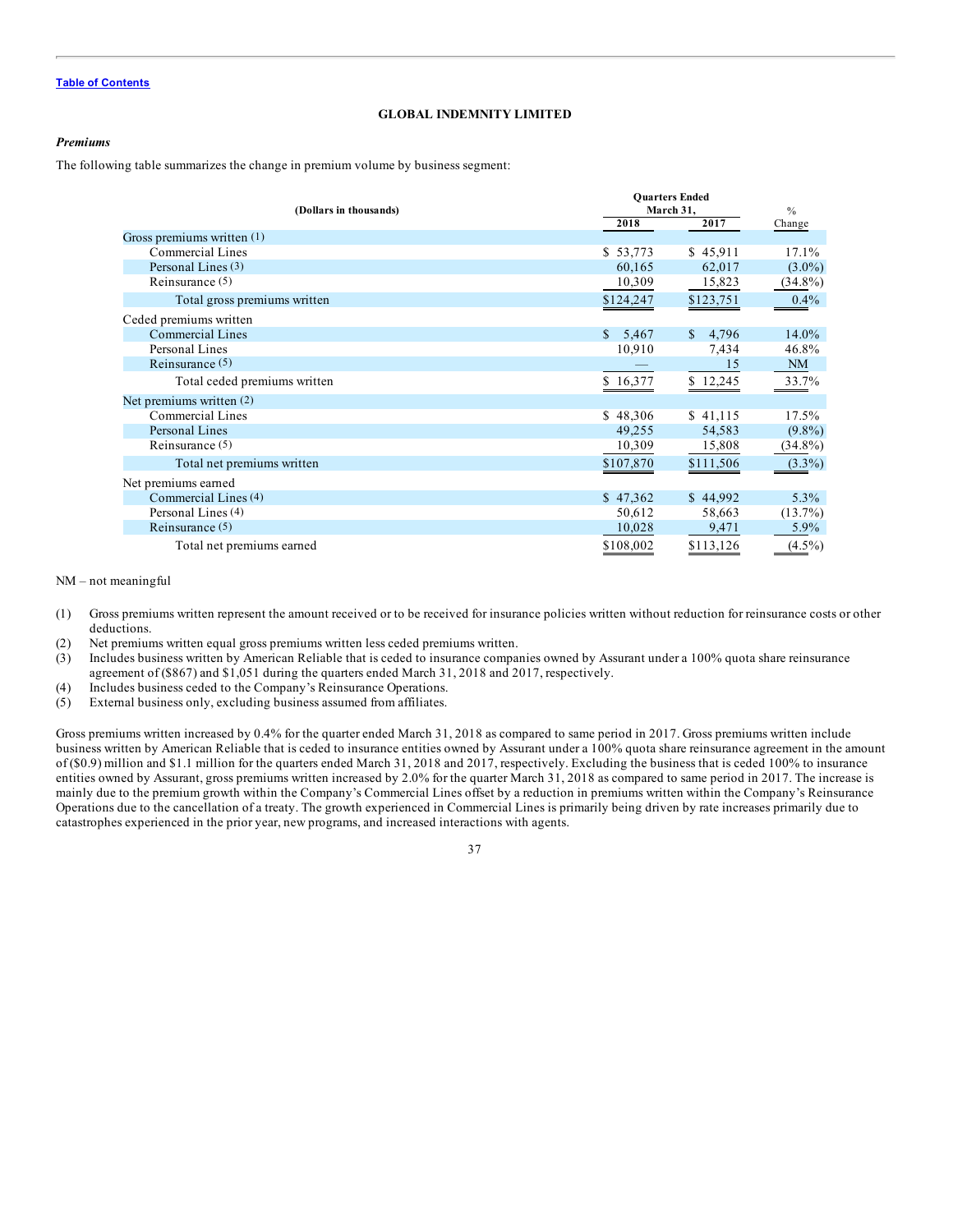#### **GLOBAL INDEMNITY LIMITED**

# *Net Retention*

The ratio of net premiums written to gross premiums written is referred to as the Company's net premium retention. The Company's net premium retention is summarized by segments as follows:

| (Dollars in thousands) |                                   | <b>Ouarters</b><br>Ended<br>March 31. |        |  |
|------------------------|-----------------------------------|---------------------------------------|--------|--|
|                        | 2018                              | 2017                                  | Change |  |
| Commercial Lines       | 89.8%                             | 89.6%                                 | 0.2    |  |
| Personal Lines (1)     | 80.7%                             | 89.5%                                 | (8.8)  |  |
| Reinsurance            | 100.0%                            | 99.9%                                 | 0.1    |  |
| Total $(1)$            | 86.2%<br>$\overline{\phantom{a}}$ | 90.9%<br>$\equiv$ $\equiv$            | (4.7)  |  |

(1) Excludes business written by American Reliable that is ceded to insurance companies owned by Assurant under a 100% quota share reinsurance agreement of (\$867) and \$1,051 during the quarters ended March 31, 2018 and 2017, respectively.

The net premium retention for the quarter ended March 31, 2018 decreased by 8.8 points for Personal Lines as compared to 2017 primarily due to the Property Catastrophe Quota Share Treaty that became effective on April 15, 2017. Please see the Liquidity section within Item 7 of Part II in the Company's 2017 Annual Report on Form 10-K for additional information on the Property Catastrophe Quota Share.

#### *Net Premiums Earned*

Net premiums earned within the Commercial Lines segment increased by 5.3% for the quarter ended March 31, 2018 as compared to the same period in 2017. The increase in net premiums earned was primarily due to an increase in gross premiums written. Property net premiums earned were \$23.7 million in each of the quarters ended March 31, 2018 and 2017, respectively. Casualty net premiums earned were \$23.7 million and \$21.3 million for the quarters ended March 31, 2018 and 2017, respectively.

Net premiums earned within the Personal Lines segment decreased by 13.7% for the quarter ended March 31, 2018 as compared to the same period in 2017 primarily due to a decline in gross premiums written as well as additional premiums being ceded due to the Property Catastrophe Quota Share Treaty that became effective on April 15, 2017. Property net premiums earned were \$42.7 million and \$50.2 million for the quarters ended March 31, 2018 and 2017, respectively. Casualty net premiums earned were \$7.9 million and \$8.5 million for the quarters ended March 31, 2018 and 2017, respectively.

Net premiums earned within the Reinsurance Operations segment increased by 5.9% for the quarter ended March 31, 2018 as compared to the same period in 2017. The increase in net premiums earned was primarily due to the mortgage treaty which earns out over an eight year period. Property net premiums earned were \$8.7 million and \$8.3 million for the quarters ended March 31, 2018 and 2017, respectively. Casualty net premiums earned were \$1.3 million and \$1.2 million for the quarters ended March 31, 2018 and 2017, respectively.

#### *Reserves*

Management's best estimate at March 31, 2018 was recorded as the loss reserve. Management's best estimate is as of a particular point in time and is based upon known facts, the Company's actuarial analyses, current law, and the Company's judgment. This resulted in carried gross and net reserves of \$615.1 million and \$522.8 million, respectively, as of March 31, 2018. A breakout of the Company's gross and net reserves, as of March 31, 2018, is as follows:

|                               |           | <b>Gross Reserves</b> |           |  |  |
|-------------------------------|-----------|-----------------------|-----------|--|--|
| (Dollars in thousands)        | Case      | IBNR(1)               | Total     |  |  |
| Commercial Lines              | \$116,283 | \$296,506             | \$412,789 |  |  |
| Personal Lines                | 33.648    | 80.208                | 113.856   |  |  |
| <b>Reinsurance Operations</b> | 30,965    | 57.515                | 88,480    |  |  |
| Total                         | \$180,896 | \$434.229             | \$615,125 |  |  |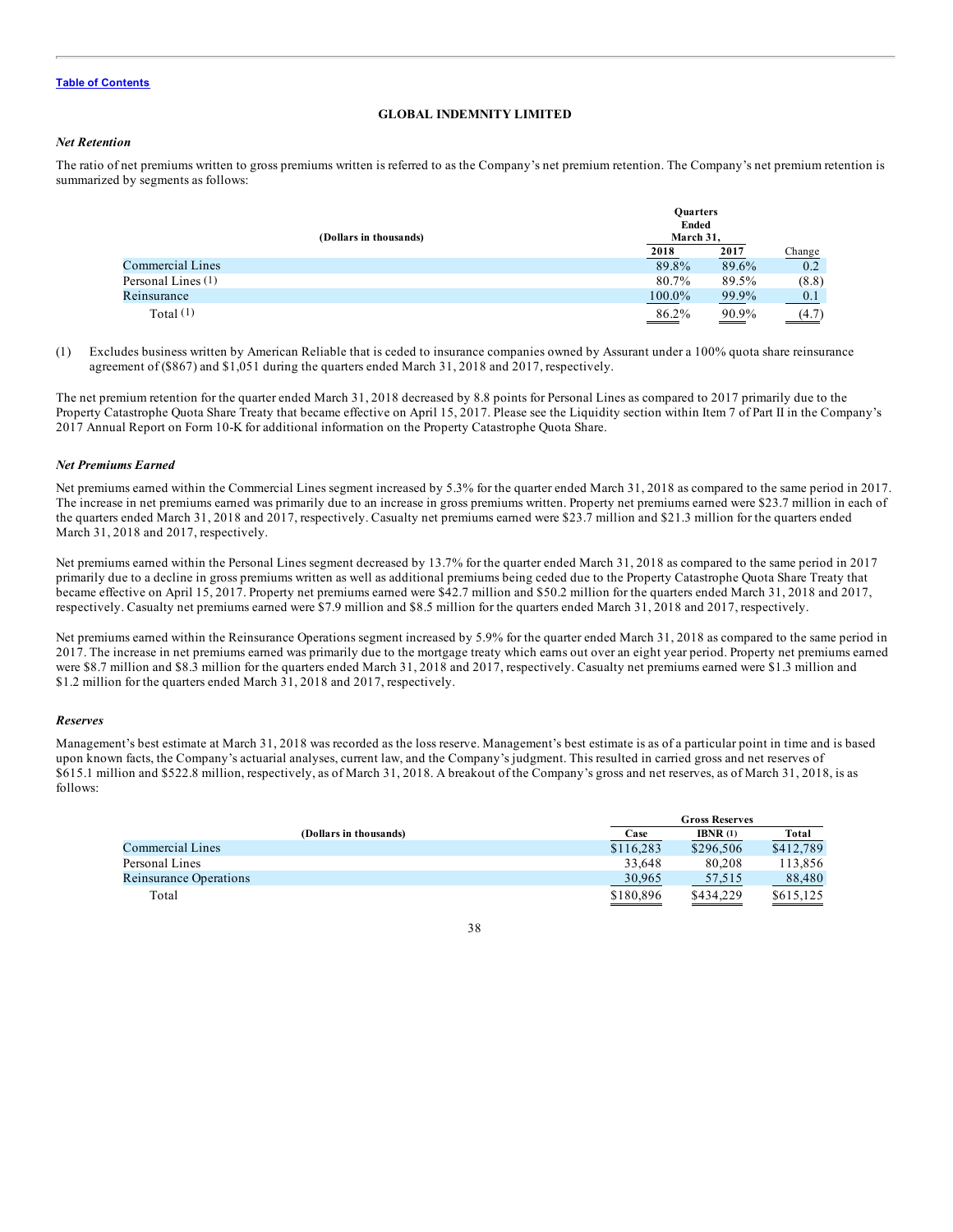# **GLOBAL INDEMNITY LIMITED**

|                               |           | Net Reserves (2) |           |  |  |
|-------------------------------|-----------|------------------|-----------|--|--|
| (Dollars in thousands)        | Case      | IBNR $(1)$       | Total     |  |  |
| Commercial Lines              | \$90.491  | \$247,836        | \$338,327 |  |  |
| Personal Lines                | 28,035    | 68,032           | 96,067    |  |  |
| <b>Reinsurance Operations</b> | 30,965    | 57.452           | 88,417    |  |  |
| Total                         | \$149.491 | \$373.320        | \$522.811 |  |  |

(1) Losses incurred but not reported, including the expected future emergence of case reserves.

Each reserve category has an implicit frequency and severity for each accident year as a result of the various assumptions made. If the actual levels of loss frequency and severity are higher or lower than expected, the ultimate losses will be different than management's best estimate. For most of its reserve categories, the Company believes that frequency can be predicted with greater accuracy than severity. Therefore, the Company believes management's best estimate is more likely influenced by changes in severity than frequency. The following table, which the Company believes reflects a reasonable range of variability around its best estimate based on historical loss experience and management's judgment, reflects the impact of changes (which could be favorable or unfavorable) in frequency and severity on the Company's current accident year net loss estimate of \$62.0 million for claims occurring during the quarter ended March 31, 2018:

| (Dollars in thousands)  |                | <b>Severity Change</b> |           |                                 |       |        |
|-------------------------|----------------|------------------------|-----------|---------------------------------|-------|--------|
|                         |                | $-10%$                 | $-5\%$    | $0\%$                           | 5%    | $10\%$ |
| <b>Frequency Change</b> |                |                        |           |                                 |       |        |
|                         |                | 5% $$(8,990)$          | \$(6,045) | $$(3,100) \$ (155) \$2,790$     |       |        |
|                         |                |                        |           |                                 |       |        |
|                         | 3%             | (7,874)                | (4,867)   | (1,860)                         | 1,147 | 4,154  |
|                         |                |                        |           |                                 |       |        |
|                         | $2\%$          | (7,316)                | (4,278)   | (1,240)                         | 1,798 | 4,836  |
|                         | $\blacksquare$ |                        |           |                                 |       |        |
|                         | $1\%$          | (6,758)                | (3,689)   | (620)                           | 2,449 | 5,518  |
|                         | $0\%$          | (6,200)                | (3,100)   | $\hspace{0.1mm}-\hspace{0.1mm}$ | 3,100 | 6,200  |
|                         | $1\%$          | (5,642)                | (2,511)   | 620                             | 3,751 | 6,882  |
|                         | 2%             | (5,084)                | (1,922)   | 1,240                           | 4,402 | 7,564  |
|                         | 3%             | (4,526)                | (1, 333)  | 1,860                           | 5,053 | 8,246  |
|                         | 5%             | (3,410)                | (155)     | 3,100                           | 6,355 | 9,610  |

The Company's net reserves for losses and loss adjustment expenses of \$522.8 million as of March 31, 2018 relate to multiple accident years. Therefore, the impact of changes in frequency and severity for more than one accident year could be higher or lower than the amounts reflected above.

<sup>(2)</sup> Does not include reinsurance receivable on paid losses.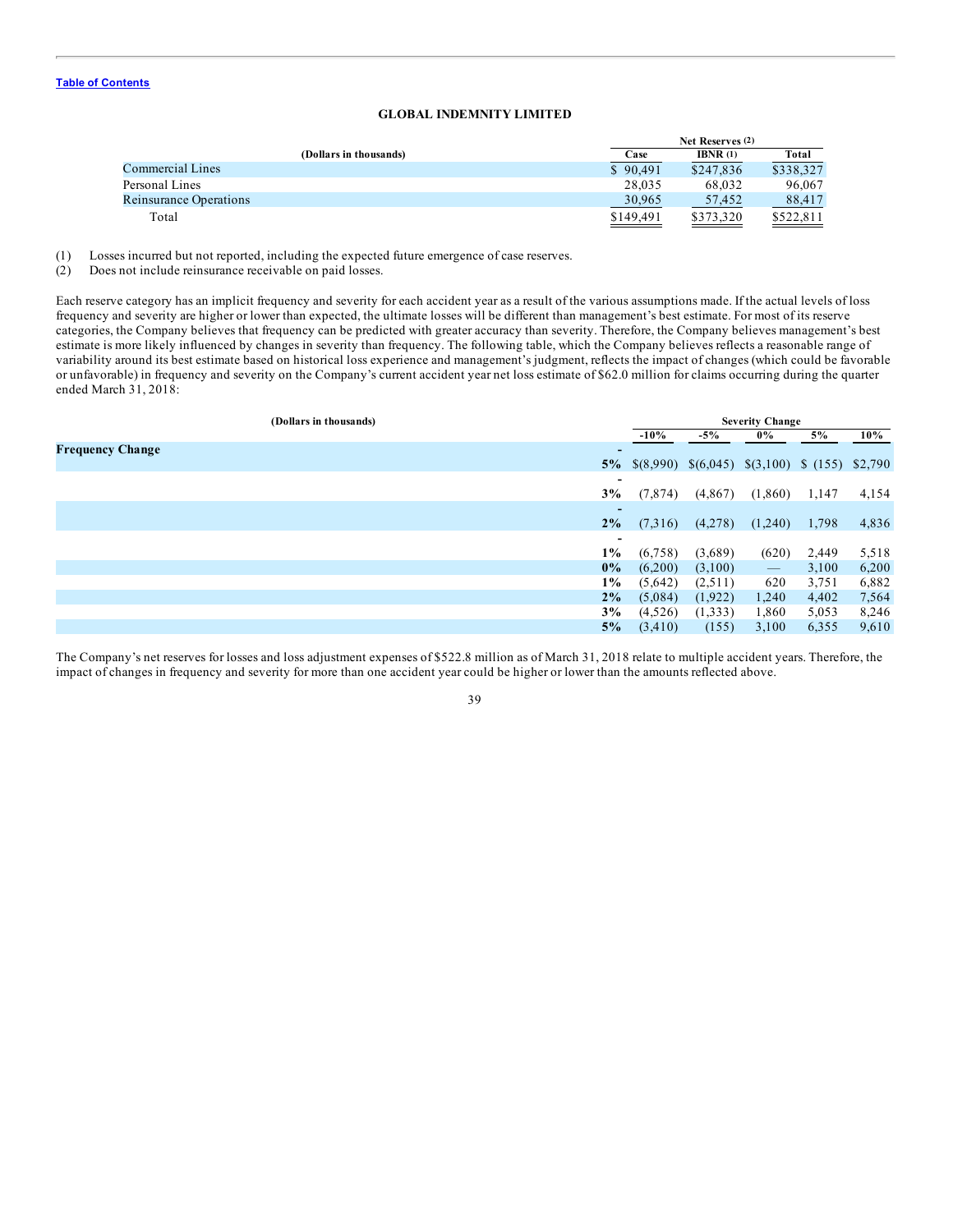# **GLOBAL INDEMNITY LIMITED**

# *Underwriting Results*

# *Commercial Lines*

The components of income from the Company's Commercial Lines segment and corresponding underwriting ratios are as follows:

| (Dollars in thousands)                                  | March 31. | <b>Ouarters Ended</b> | $\frac{0}{0}$        |  |
|---------------------------------------------------------|-----------|-----------------------|----------------------|--|
|                                                         | 2018(2)   | 2017(2)               | Change               |  |
| Gross premiums written                                  | \$53,773  | \$45,911              | 17.1%                |  |
| Net premiums written                                    | \$48,306  | \$41,115              | $17.5\%$             |  |
| Net premiums earned                                     | \$47,362  | \$44,992              | $5.3\%$              |  |
| Total revenues                                          | 47,362    | 44,992                | $5.3\%$              |  |
| Losses and expenses:                                    |           |                       |                      |  |
| Net losses and loss adjustment expenses                 | 25,029    | 20.424                | 22.5%                |  |
| Acquisition costs and other underwriting expenses $(1)$ | 19,205    | 19,019                | $1.0\%$              |  |
| Underwriting income (loss)                              | \$3,128   | \$5,549               | $\frac{(43.6\%)}{2}$ |  |

|                             |       | <b>Ouarters Ended</b><br>March 31, |        | Point |
|-----------------------------|-------|------------------------------------|--------|-------|
|                             | 2018  | 2017                               | Change |       |
| <b>Underwriting Ratios:</b> |       |                                    |        |       |
| Loss ratio:                 |       |                                    |        |       |
| Current accident year       | 58.6% | 57.1%                              | 1.5    |       |
| Prior accident year         | (5.7) | $(11.7\%)$                         | 6.0    |       |
| Calendar year loss ratio    | 52.9% | 45.4%                              | 7.5    |       |
| Expense ratio               | 40.5% | 42.3%                              | (1.8)  |       |
| Combined ratio              | 93.4% | 87.7%                              | 5.7    |       |
|                             |       |                                    |        |       |

(1) Includes excise tax related to cessions from the Company's Commercial Lines to its Reinsurance Operations of \$174 and \$120 for the quarters ended March 31, 2018 and 2017, respectively.

(2) Includes business ceded to the Company's Reinsurance Operations.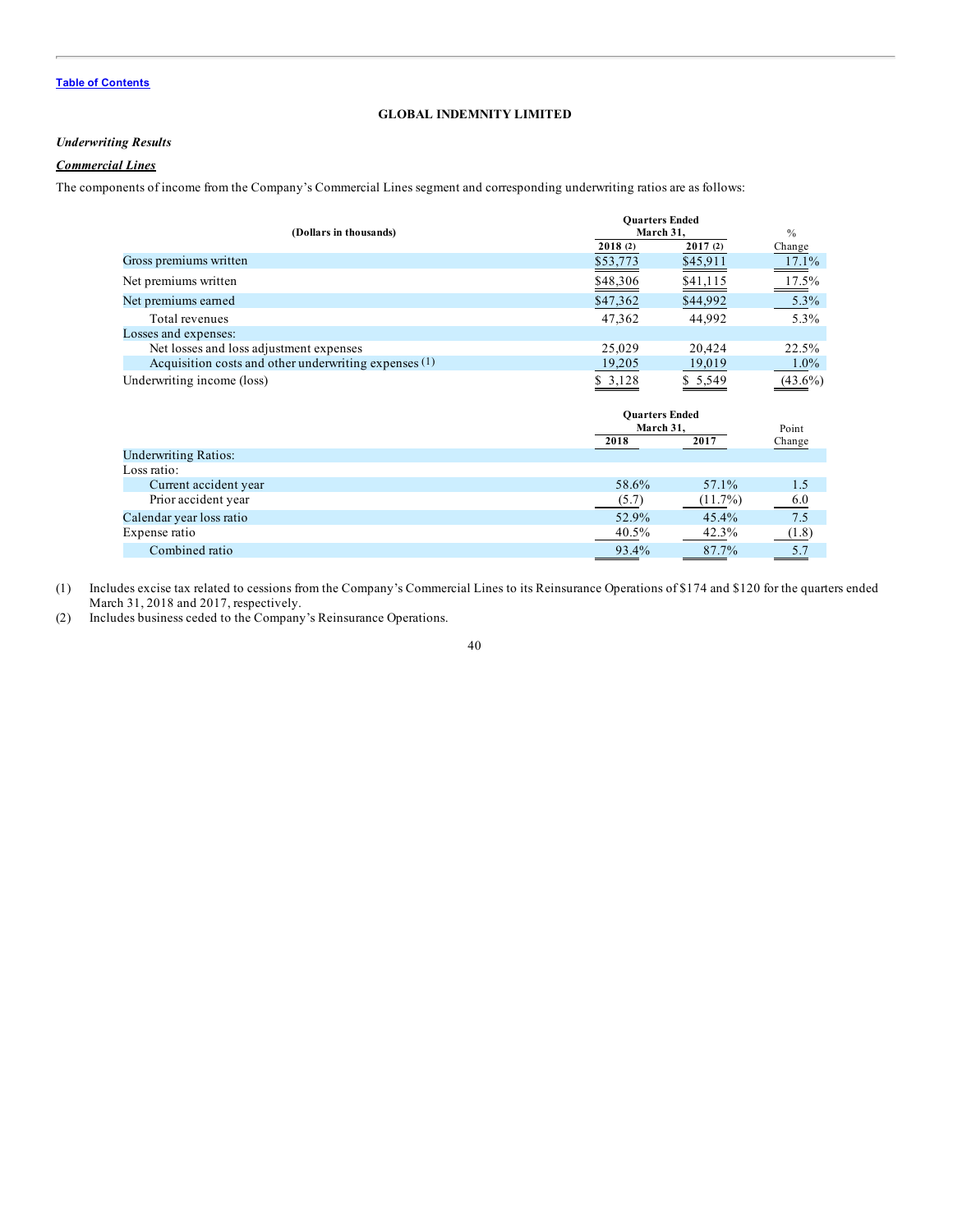# **GLOBAL INDEMNITY LIMITED**

#### *Reconciliation of non-GAAP financial measures and ratios*

The table below reconciles the non-GAAP measures or ratios, which excludes the impact of prior accident year adjustments, to its most directly comparable GAAP measure or ratio. The Company believes the non-GAAP measures or ratios are useful to investors when evaluating the Company's underwriting performance as trends in the Company's Commercial Lines may be obscured by prior accident year adjustments. These non-GAAP measures or ratios should not be considered as a substitute for its most directly comparable GAAP measure or ratio and does not reflect the overall underwriting profitability of the Company.

|                                                                                                                     | Quarters Ended March 31, |           |                  |            |
|---------------------------------------------------------------------------------------------------------------------|--------------------------|-----------|------------------|------------|
|                                                                                                                     | 2018                     |           | 2017             |            |
|                                                                                                                     |                          | Loss      |                  | Loss       |
|                                                                                                                     | <b>Losses \$</b>         | Ratio     | <b>Losses \$</b> | Ratio      |
| <b>Property</b>                                                                                                     |                          |           |                  |            |
| Non catastrophe property losses and ratio excluding the effect of prior accident year $(1)$                         | \$11,792                 | 49.8%     | \$10,132         | 42.8%      |
| Effect of prior accident year                                                                                       | (421)                    | $(1.8\%)$ | (235)            | $(1.0\%)$  |
| Non catastrophe property losses and ratio (2)                                                                       | \$11,371                 | $48.0\%$  | \$9,897          | 41.8%      |
| Catastrophe losses and ratio excluding the effect of prior accident year $(1)$                                      | \$1,775                  | 7.5%      | \$2,897          | 12.2%      |
| Effect of prior accident year                                                                                       | 8                        | $0.0\%$   | (1, 459)         | $(6.2\%)$  |
| Catastrophe losses and ratio $(2)$                                                                                  | \$1,783                  | 7.5%      | \$1,438          | $6.0\%$    |
| Total property losses and ratio excluding the effect of prior accident year $(1)$                                   | \$13,567                 | 57.3%     | \$13,029         | 55.0%      |
| Effect of prior accident year                                                                                       | (413)                    | $(1.8\%)$ | (1,694)          | $(7.2\%)$  |
| Total property losses and ratio (2)                                                                                 | \$13,154                 | 55.5%     | \$11,335         | 47.8%      |
| Casualty                                                                                                            |                          |           |                  |            |
| Total Casualty losses and ratio excluding the effect of prior accident year $(1)$                                   | \$14,167                 | 59.9%     | \$12,646         | 59.3%      |
| Effect of prior accident year                                                                                       | (2,292)                  | $(9.7\%)$ | (3,557)          | $(16.7\%)$ |
| Total Casualty losses and ratio (2)                                                                                 | \$11,875                 | $50.2\%$  | \$9,089          | 42.6%      |
| Total                                                                                                               |                          |           |                  |            |
| Total net losses and loss adjustment expense and total loss ratio excluding the effect of prior<br>accident year(1) | \$27,734                 | 58.6%     | \$25,675         | 57.1%      |
| Effect of prior accident year                                                                                       | (2,705)                  | $(5.7\%)$ | (5,251)          | $(11.7\%)$ |
| Total net losses and loss adjustment expense and total loss ratio (2)                                               | \$25,029                 | 52.9%     | \$20,424         | 45.4%      |

(1) Non-GAAP measure / ratio

(2) Most directly comparable GAAP measure / ratio

# *Premiums*

See "Result of Operations" above for a discussion on premiums.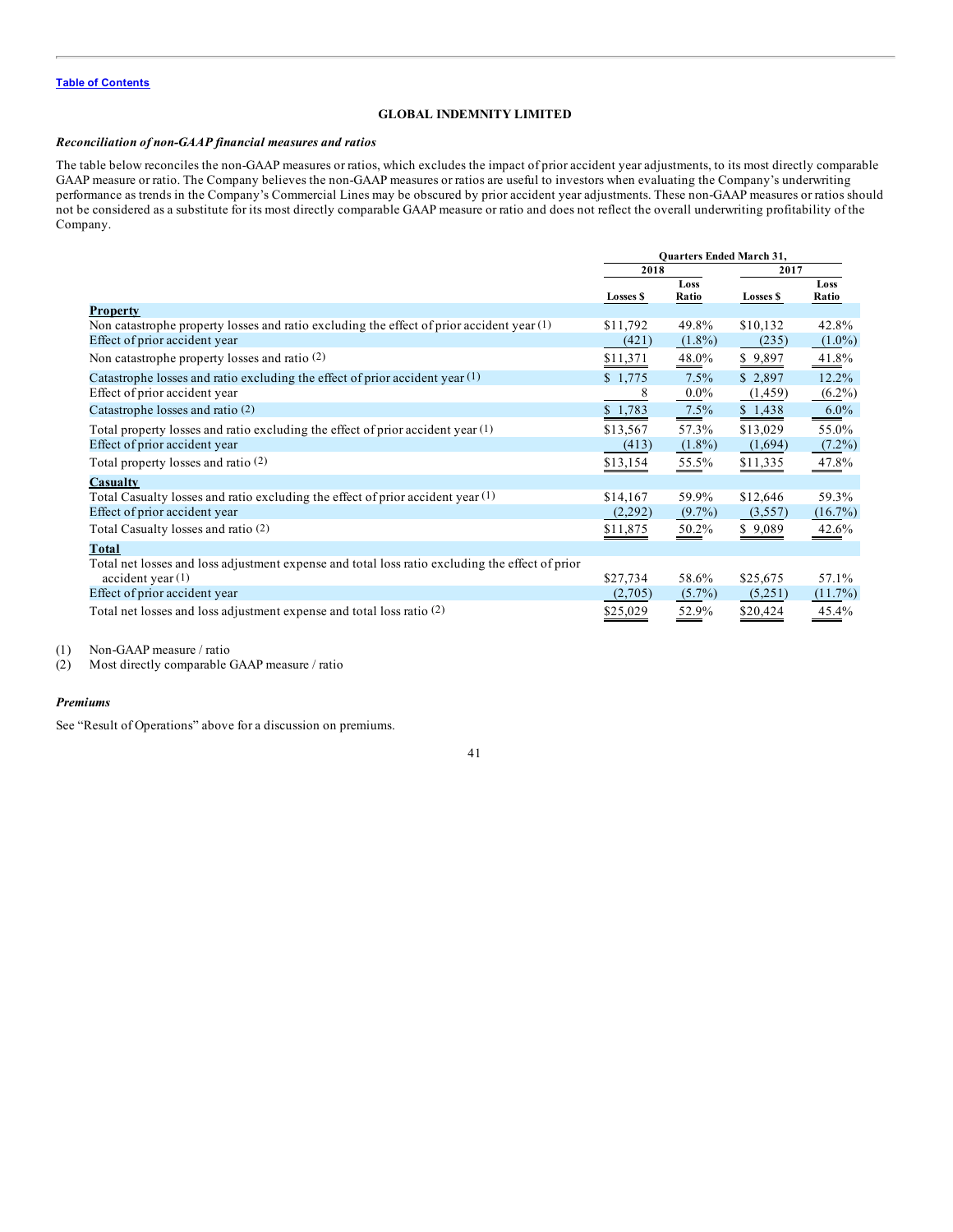#### **GLOBAL INDEMNITY LIMITED**

# *Loss Ratio*

The current accident year losses and loss ratio is summarized as follows:

| (Dollars in thousands)            | <b>Quarters Ended</b><br>March 31, |          | $\frac{0}{0}$ |
|-----------------------------------|------------------------------------|----------|---------------|
|                                   | 2018                               | 2017     | Change        |
| Property losses                   |                                    |          |               |
| Catastrophe                       | \$1,775                            | \$2,897  | (38.7%)       |
| Non-catastrophe                   | 11,792                             | 10,132   | 16.4%         |
| Property losses                   | 13,567                             | 13,029   | $4.1\%$       |
| Casualty losses                   | 14,167                             | 12,646   | 12.0%         |
| Total accident year losses        | \$27,734                           | \$25,675 | $8.0\%$       |
|                                   |                                    |          |               |
|                                   | <b>Ouarters Ended</b><br>March 31, |          | Point         |
|                                   | 2018                               | 2018     | Change        |
| Current accident year loss ratio: |                                    |          |               |
| Property                          |                                    |          |               |
| Catastrophe                       | 7.5%                               | $12.2\%$ | (4.7)         |
| Non-catastrophe                   | 49.8%                              | 42.8%    | 7.0           |
| Property loss ratio               | 57.3%                              | 55.0%    | 2.3           |
| Casualty loss ratio               | 59.9%                              | 59.3%    | 0.6           |

The current accident year catastrophe loss ratio improved by 4.7 points during the quarter ended March 31, 2018 as compared to the same period in 2017. The loss ratio improvement reflects a lower claims frequency and severity for the first accident quarter compared to last year.

The current accident year non-catastrophe property loss ratio increased by 7.0 points during the quarter ended March 31, 2018 as compared to the same period in 2017. The increase in the loss ratio reflects a higher claims severity in the first accident quarter compared to the same quarter last year.

The calendar year loss ratio for the quarter ended March 31, 2018 includes a decrease of \$2.7 million, or 5.7 percentage points, related to reserve development on prior accident years. The calendar year loss ratio for the quarter ended March 31, 2017 includes a decrease of \$5.3 million, or 11.7 percentage points related to reserve development on prior accident years. Please see Note 6 of the notes to the consolidated financial statements in Item 1 of Part I of this report for further discussion on prior accident year development.

# *Expense Ratios*

The expense ratio for the Company's Commercial Lines improved by 1.8 points from 42.3% for the quarter ended March 31, 2017 to 40.5% for the quarter ended March 31, 2018. The improvement in the expense ratio is primarily due to an increase in the net earned premiums as discussed above.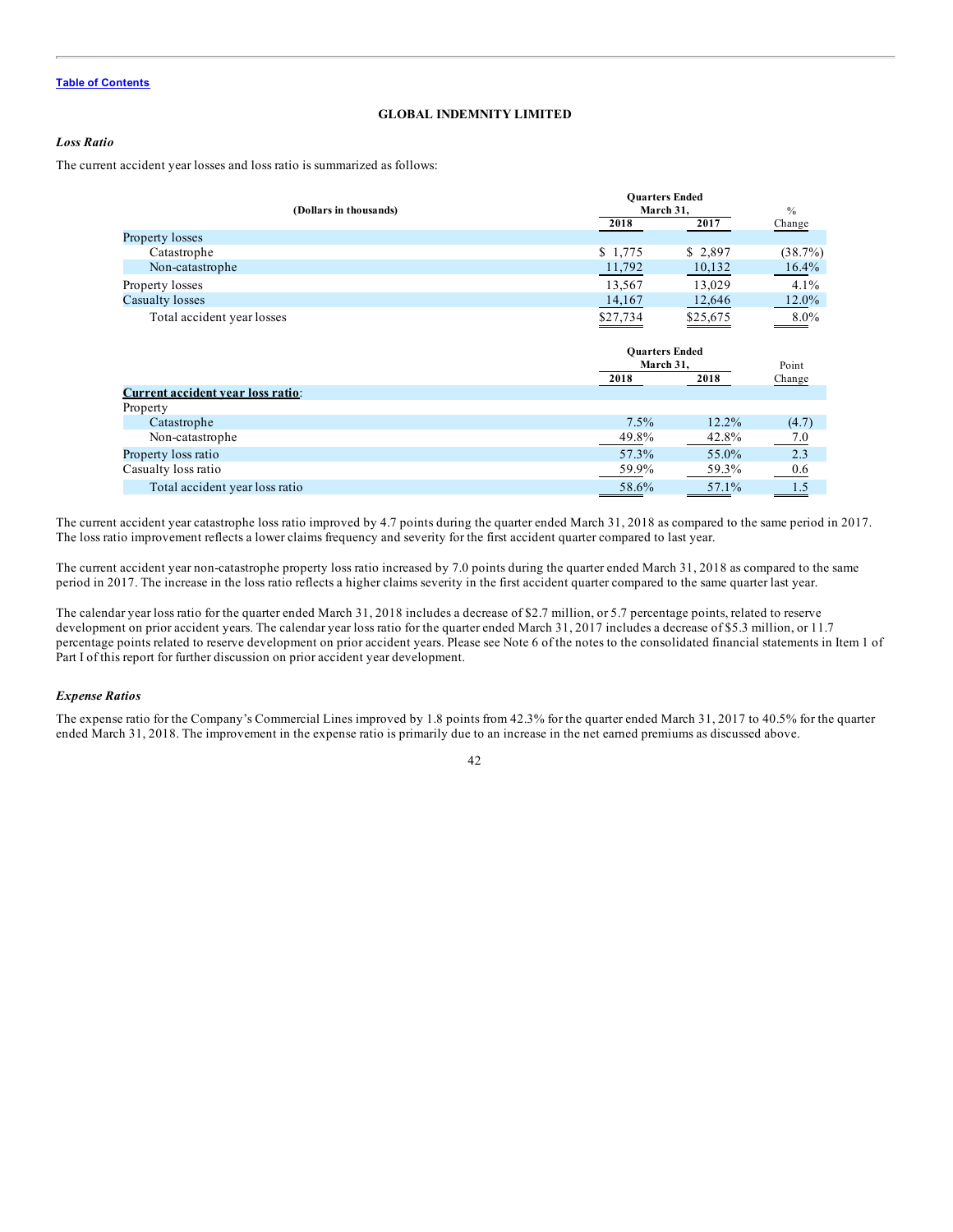# **GLOBAL INDEMNITY LIMITED**

# *Personal Lines*

The components of income and loss from the Company's Personal Lines segment and corresponding underwriting ratios are as follows:

| (Dollars in thousands)                                |          | <b>Ouarters Ended</b><br>March 31, |            |
|-------------------------------------------------------|----------|------------------------------------|------------|
|                                                       | 2018(3)  | 2017(3)                            | Change     |
| Gross premiums written $(1)$                          | \$60,165 | \$62,017                           | $(3.0\%)$  |
| Net premiums written                                  | \$49,255 | \$54,583                           | $(9.8\%)$  |
| Net premiums earned                                   | \$50,612 | \$58,663                           | $(13.7\%)$ |
| Other income                                          | 503      | 1,281                              | $(60.7\%)$ |
| Total revenues                                        | 51,115   | 59,944                             | $(14.7\%)$ |
| Losses and expenses:                                  |          |                                    |            |
| Net losses and loss adjustment expenses               | 27,621   | 38,715                             | (28.7%)    |
| Acquisition costs and other underwriting expenses (2) | 22,179   | 24,534                             | $(9.6\%)$  |
| Underwriting income (loss)                            | \$1,315  | \$ (3,305)                         | 139.8%     |

|                             |           | <b>Ouarters Ended</b><br>March 31, |                 |
|-----------------------------|-----------|------------------------------------|-----------------|
|                             | 2018      | 2017                               | Change          |
| <b>Underwriting Ratios:</b> |           |                                    |                 |
| Loss ratio:                 |           |                                    |                 |
| Current accident year       | 56.7%     | 71.5%                              | (14.8)          |
| Prior accident year         | $(2.1\%)$ | $(5.5\%)$                          | $\frac{3.4}{2}$ |
| Calendar year loss ratio    | 54.6%     | 66.0%                              | (11.4)          |
| Expense ratio               | 43.8%     | 41.8%                              | 2.0             |
| Combined ratio              | 98.4%     | 107.8%                             | (9.4)           |

(1) Includes business written by American Reliable that is ceded to insurance companies owned by Assurant under a 100% quota share reinsurance agreement of (\$867) and \$1,051 during the quarters ended March 31, 2018 and 2017, respectively.

(2) Includes excise tax related to cessions from the Company's Personal Lines to its Reinsurance Operations of \$206 and \$293 for the quarters ended March 31, 2018 and 2017, respectively.

(3) Includes business ceded to the Company's Reinsurance Operations.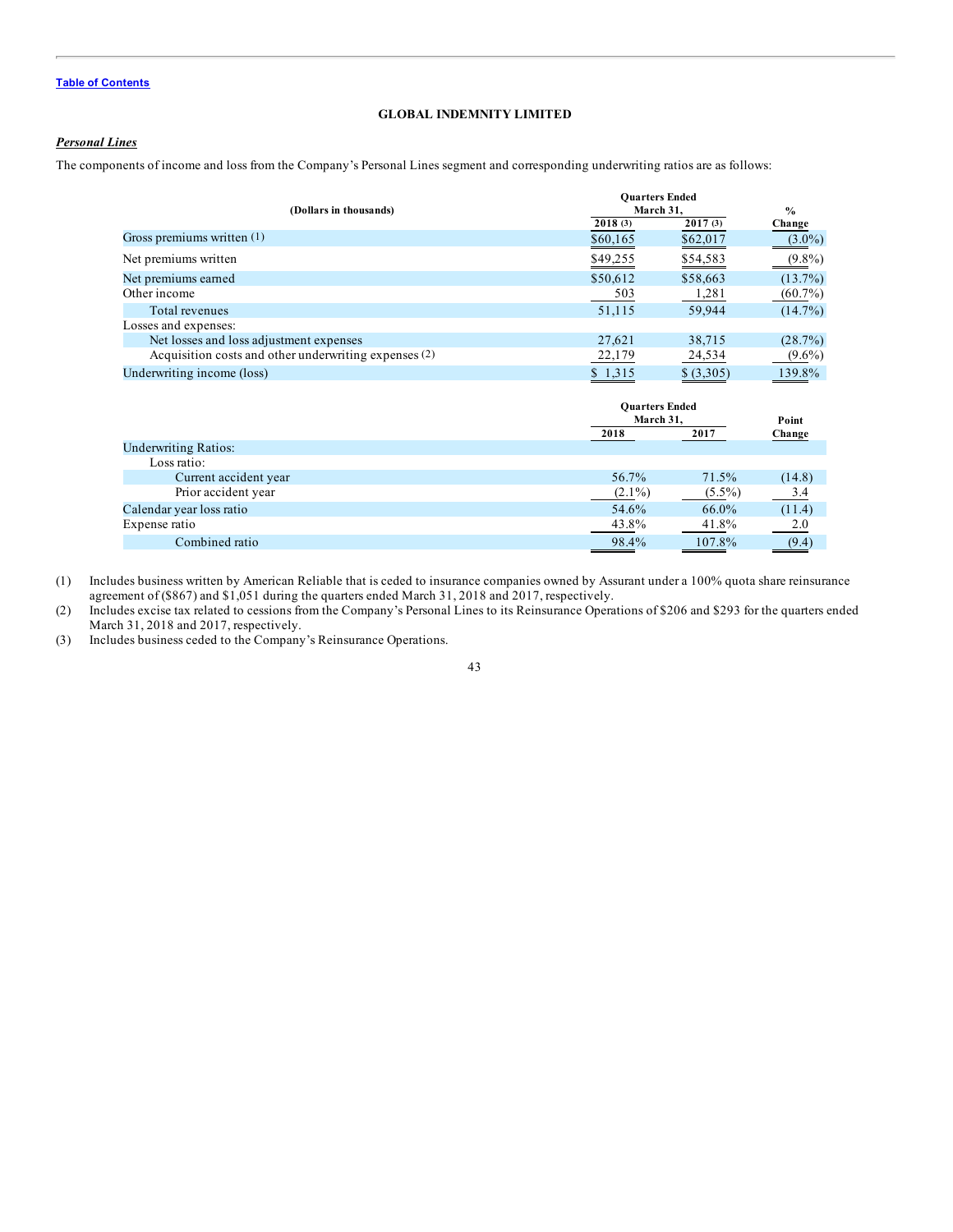#### **GLOBAL INDEMNITY LIMITED**

## *Reconciliation of non-GAAP financial measures and ratios*

The table below reconciles the non-GAAP measures or ratios, which excludes the impact of prior accident year adjustments, to its most directly comparable GAAP measure or ratio. The Company believes the non-GAAP measures or ratios are useful to investors when evaluating the Company's underwriting performance as trends in the Company's Personal Lines may be obscured by prior accident year adjustments. These non-GAAP measures or ratios should not be considered as a substitute for its most directly comparable GAAP measure or ratio and does not reflect the overall underwriting profitability of the Company.

|                                                                                                                          | Quarters Ended March 31, |                         |                  |                    |
|--------------------------------------------------------------------------------------------------------------------------|--------------------------|-------------------------|------------------|--------------------|
|                                                                                                                          | 2018                     |                         | 2017             |                    |
|                                                                                                                          |                          | Loss                    |                  | Loss               |
|                                                                                                                          | Losses \$                | Ratio                   | <b>Losses \$</b> | Ratio              |
| <b>Property</b>                                                                                                          |                          |                         |                  |                    |
| Non catastrophe property losses and ratio excluding the effect of prior accident year $(1)$                              | \$19,786                 | 46.4%                   | \$24,655         | 49.1%              |
| Effect of prior accident year                                                                                            | (459)                    | $(1.1\%)$               | (2,683)          | $(5.3\%)$          |
| Non catastrophe property losses and ratio (2)                                                                            | \$19,327                 | $\frac{45.3\%}{45.3\%}$ | \$21,972         | $\frac{43.8\%}{2}$ |
| Catastrophe losses and ratio excluding the effect of prior accident year $(1)$                                           | \$5,230                  | 12.2%                   | \$11,552         | 23.0%              |
| Effect of prior accident year                                                                                            | (486)                    | $(1.1\%)$               |                  | $\equiv$           |
| Catastrophe losses and ratio $(2)$                                                                                       | \$4,744                  | 11.1%                   | \$11,552         | 23.0%              |
| Total property losses and ratio excluding the effect of prior accident year $(1)$                                        | \$25,016                 | 58.6%                   | \$36,207         | 72.1%              |
| Effect of prior accident year                                                                                            | (945)                    | $(2.2\%)$               | (2,683)          | $(5.3\%)$          |
| Total property losses and ratio (2)                                                                                      | \$24,071                 | 56.4%                   | \$33,524         | $66.8\%$           |
| Casualty                                                                                                                 |                          |                         |                  |                    |
| Total Casualty losses and ratio excluding the effect of prior accident year $(1)$                                        | \$ 3,684                 | 46.6%                   | \$5,716          | 67.9%              |
| Effect of prior accident year                                                                                            | (134)                    | $(1.7\%)$               | (525)            | $(6.2\%)$          |
| Total Casualty losses and ratio (2)                                                                                      | \$3,550                  | 44.9%                   | \$5,191          | $61.7\%$           |
| <b>Total</b>                                                                                                             |                          |                         |                  |                    |
| Total net losses and loss adjustment expense and total loss ratio excluding the effect of prior<br>$accident$ vear $(1)$ | \$28,700                 | 56.7%                   | \$41,923         | 71.5%              |
| Effect of prior accident year                                                                                            | (1,079)                  | $(2.1\%)$               | (3,208)          | $(5.5\%)$          |
| Total net losses and loss adjustment expense and total loss ratio (2)                                                    | \$27,621                 | 54.6%                   | \$38,715         | 66.0%              |

(1) Non-GAAP measure / ratio

(2) Most directly comparable GAAP measure / ratio

#### *Premiums*

See "Result of Operations" above for a discussion on consolidated premiums.

#### *Other Income*

Other income was \$0.5 million and \$1.3 million for the quarters ended March 31, 2018 and 2017, respectively. In 2018, other income is primarily comprised of fee income. In 2017, other income is primarily comprised of fee income, commission income and accrued interest on the anticipated indemnification of unpaid loss and loss adjustment expense reserves. In accordance with a dispute resolution agreement between Global Indemnity Group, Inc. and American Bankers Group, Inc., any variance paid related to the loss indemnification will be subject to interest of 5% compounded semi-annually. The reduction in other income is primarily due to the Company settling its final reserve calculation with American Bankers Group, Inc. with an effective date of December 31, 2017 resulting in no interest on the loss indemnification being accrued in the first quarter of 2018.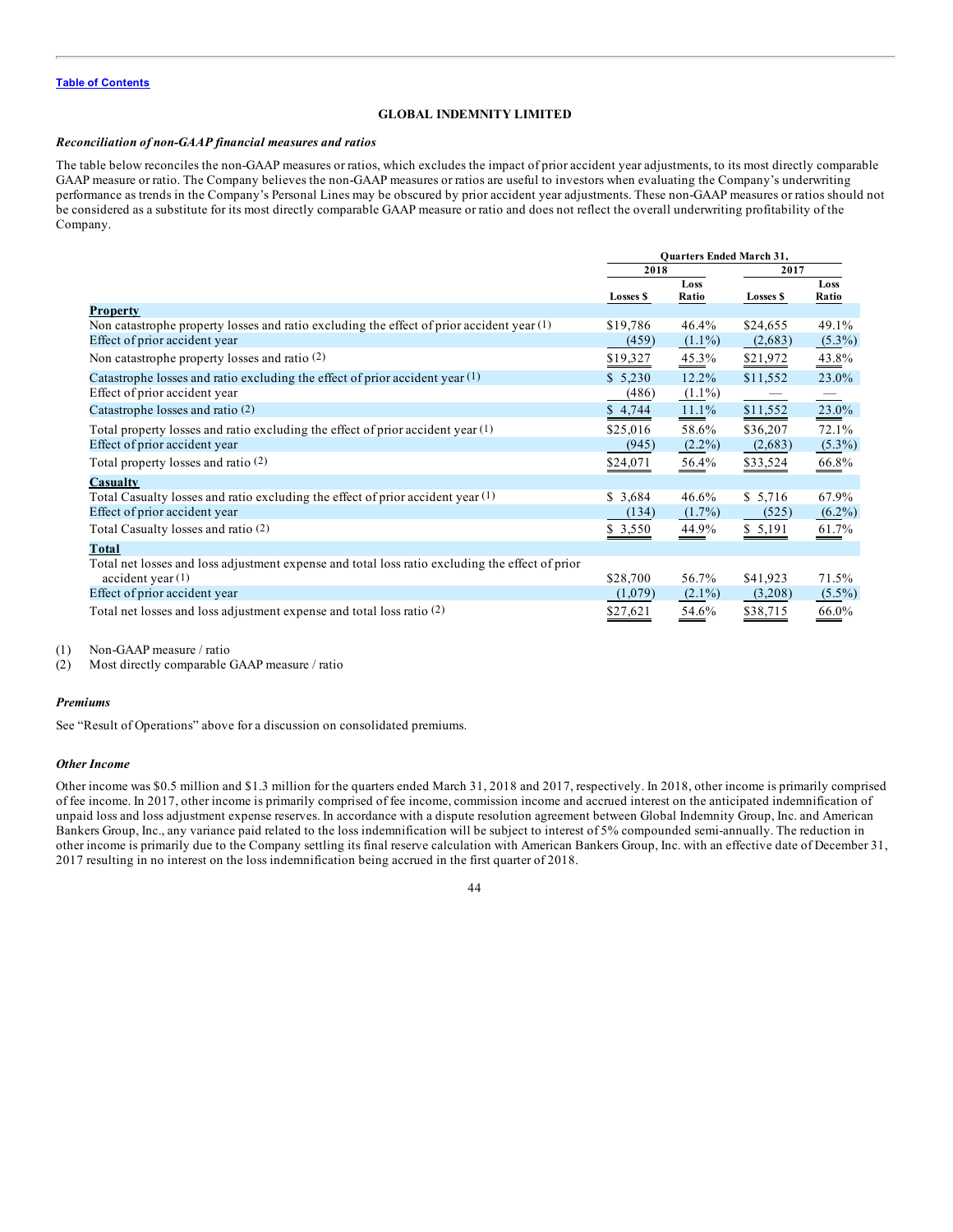#### **GLOBAL INDEMNITY LIMITED**

# *Loss Ratio*

The current accident year losses and loss ratio is summarized as follows:

| (Dollars in thousands)            | <b>Ouarters Ended</b><br>March 31, |          | $\%$       |
|-----------------------------------|------------------------------------|----------|------------|
|                                   | 2018                               | 2017     | Change     |
| Property losses                   |                                    |          |            |
| Catastrophe                       | \$5,230                            | \$11,552 | $(54.7\%)$ |
| Non-catastrophe                   | 19,786                             | 24,655   | $(19.7\%)$ |
| Property losses                   | 25,016                             | 36,207   | $(30.9\%)$ |
| Casualty losses                   | 3,684                              | 5,716    | $(35.5\%)$ |
| Total accident year losses        | \$28,700                           | \$41,923 | $(31.5\%)$ |
|                                   |                                    |          |            |
|                                   |                                    |          |            |
|                                   | <b>Quarters Ended</b>              |          |            |
|                                   | March 31,                          |          | Point      |
|                                   | 2018                               | 2017     | Change     |
| Current accident year loss ratio: |                                    |          |            |
| Property                          |                                    |          |            |
| Catastrophe                       | 12.2%                              | 23.0%    | (10.8)     |
| Non-catastrophe                   | 46.4%                              | 49.1%    | (2.7)      |
| Property loss ratio               | 58.6%                              | 72.1%    | (13.5)     |
| Casualty loss ratio               | 46.6%                              | 67.9%    | (21.3)     |

The current accident year catastrophe loss ratio improved by 10.8 points during the quarter ended March 31, 2018 as compared to the same period in 2017 primarily due to lower claims frequency during the first quarter. Much of the loss ratio improvement was experienced in the agriculture reserve category.

The current accident year non-catastrophe property loss ratio improved by 2.7 points during the quarter ended March 31, 2018 as compared to the same period in 2017. The decrease in the loss ratio is driven primarily by a lower claims frequency in the first accident quarter compared to the same accident quarter last year.

The current accident year casualty loss ratio improved by 21.3 points during the quarter ended March 31, 2018 as compared to the same period in 2017. The loss ratio improvement reflects a decrease in claims frequency and severity in the first accident quarter.

The calendar year loss ratio for the quarter ended March 31, 2018 includes a decrease of \$1.1 million, or 2.1 percentage points, related to reserve development on prior accident years. The calendar year loss ratio for the quarter ended March 31, 2017 includes a decrease of \$3.2 million, or 5.5 percentage points, related to reserve development on prior accident years. Please see Note 6 of the notes to the consolidated financial statements in Item 1 of Part I of this report for further discussion on prior accident year development.

#### *Expense Ratios*

The expense ratio for the Company's Personal Lines increased 2.0 points from 41.8% for the quarter ended March 31, 2017 to 43.8% for the quarter ended March 31, 2018. The increase in the expense ratio is primarily due to a reduction in net earned premiums which is the result of a decline in gross premiums written as well as additional premiums being ceded due to the Property Catastrophe Quota Share Treaty that became effective on April 15, 2017.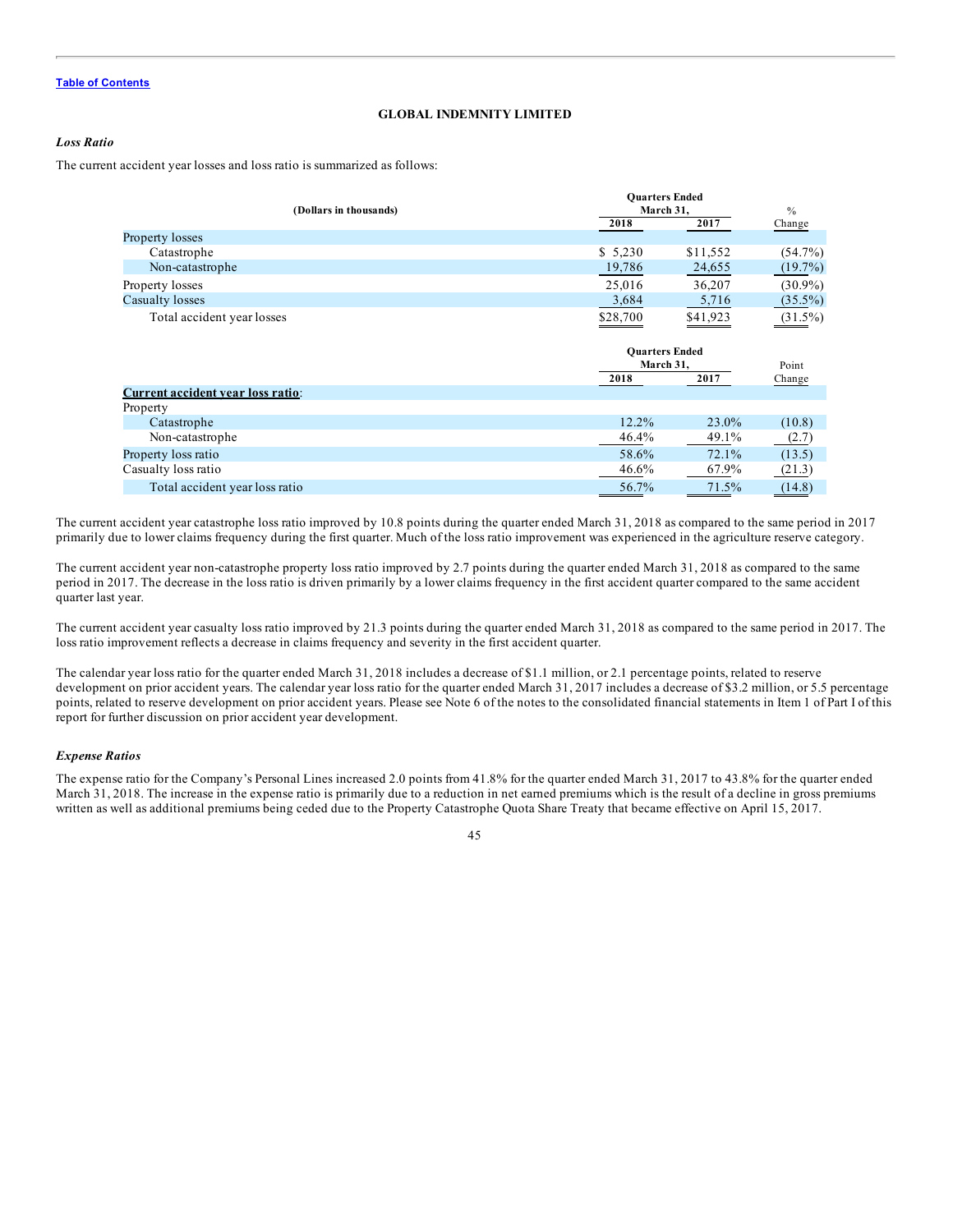#### **GLOBAL INDEMNITY LIMITED**

# *Reinsurance Operations*

The components of income from the Company's Reinsurance Operations segment and corresponding underwriting ratios are as follows:

| (Dollars in thousands)                            |          | <b>Ouarters Ended</b><br>March 31. |            |
|---------------------------------------------------|----------|------------------------------------|------------|
|                                                   | 2018(1)  | 2017(1)                            | Change     |
| Gross premiums written                            | \$10,309 | \$15,823                           | $(34.8\%)$ |
| Net premiums written                              | \$10,309 | \$15,808                           | $(34.8\%)$ |
| Net premiums earned                               | \$10,028 | \$9,471                            | $5.9\%$    |
| Other income                                      | 51       | 87                                 | $(41.4\%)$ |
| Total revenues                                    | 10,079   | 9,558                              | $5.5\%$    |
| Losses and expenses:                              |          |                                    |            |
| Net losses and loss adjustment expenses           | 3,422    | 3,422                              | $0.0\%$    |
| Acquisition costs and other underwriting expenses | 3,619    | 2,998                              | 20.7%      |
| Underwriting income                               | \$3,038  | \$3.138                            | $(3.2\%)$  |

|                             |            | <b>Ouarters Ended</b><br>March 31, |                 |
|-----------------------------|------------|------------------------------------|-----------------|
|                             | 2018       | 2017                               | Point<br>Change |
| <b>Underwriting Ratios:</b> |            |                                    |                 |
| Loss ratio:                 |            |                                    |                 |
| Current accident year       | 55.5%      | 53.8%                              | 1.7             |
| Prior accident year         | $(21.4\%)$ | $(17.6\%)$                         | (3.8)           |
| Calendar year loss ratio    | 34.1%      | 36.2%                              | (2.1)           |
| Expense ratio               | 36.1%      | 31.7%                              | $-4.4$          |
| Combined ratio              | 70.2%      | 67.9%                              | 2.3             |

(1) External business only, excluding business assumed from affiliates.

#### *Reconciliation of non-GAAP financial measures and ratios*

The table below reconciles the non-GAAP measures or ratios, which excludes the impact of prior accident year adjustments, to its most directly comparable GAAP measure or ratio. The Company believes the non-GAAP measures or ratios are useful to investors when evaluating the Company's underwriting performance as trends in the Company's Reinsurance Operations may be obscured by prior accident year adjustments. These non-GAAP measures or ratios should not be considered as a substitute for its most directly comparable GAAP measure or ratio and does not reflect the overall underwriting profitability of the Company.

|                                                              | <b>Ouarters Ended</b><br>March 31. |            |
|--------------------------------------------------------------|------------------------------------|------------|
|                                                              | 2018                               | 2017       |
| Loss ratio excluding the effect of prior accident year $(1)$ | 55.5%                              | 53.8%      |
| Effect of prior accident year                                | $(21.4\%)$                         | $(17.6\%)$ |
| Loss ratio $(2)$                                             | 34.1%                              | $36.2\%$   |

(1) Non-GAAP measure / ratio

(2) Most directly comparable GAAP measure / ratio

#### *Premiums*

See "Result of Operations" above for a discussion on premiums.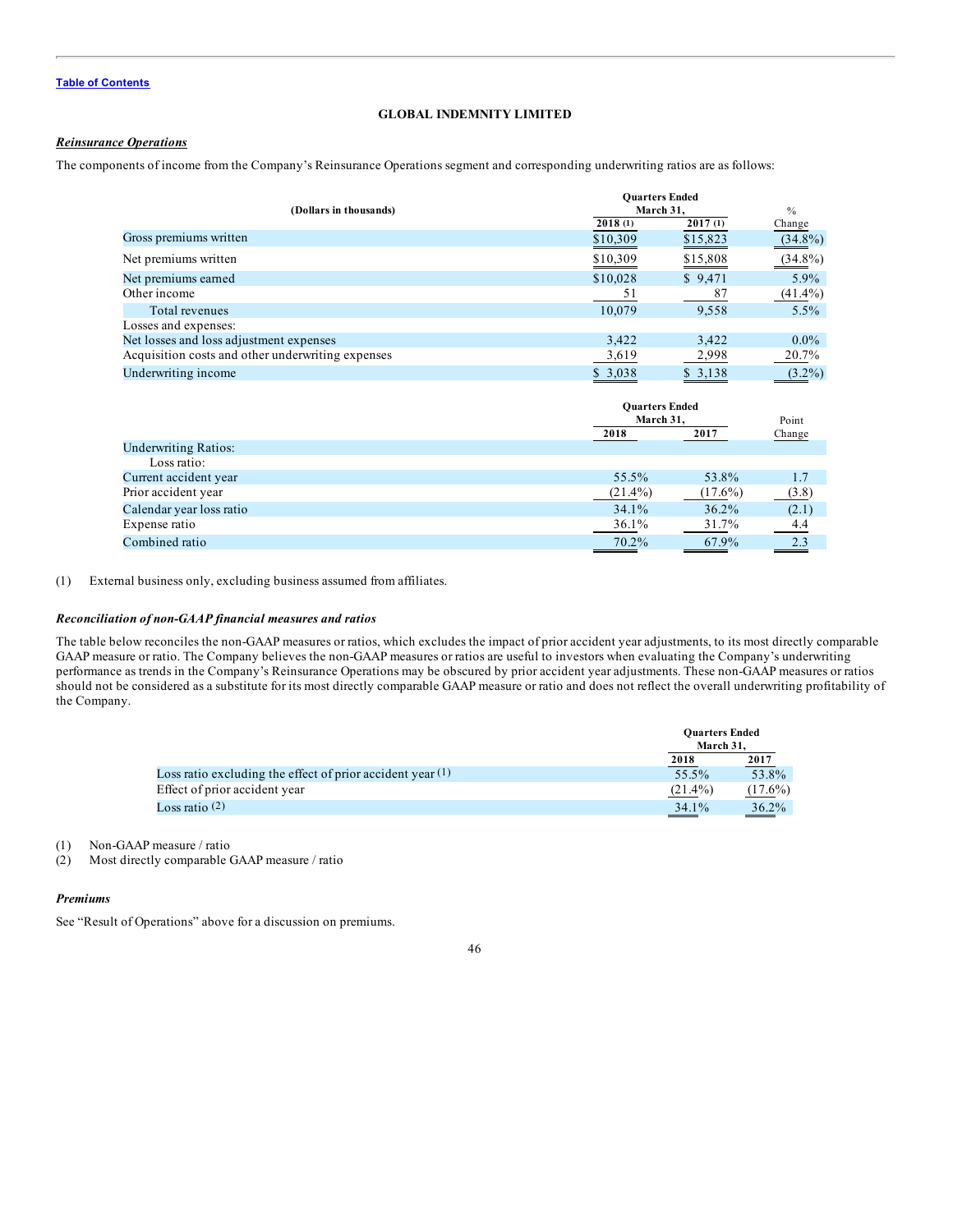#### **GLOBAL INDEMNITY LIMITED**

# *Other Income*

The Company recognized income of \$0.1 million in each of the quarters ended March 31, 2018 and 2017. Other income is comprised of foreign exchange gains and losses.

# *Loss Ratio*

The current accident year loss ratio increased by 1.7 points during the quarter ended March 31, 2018 as compared to the same period in 2017. This increase was mainly attributable to higher loss ratios in the property contracts excluding catastrophes.

The calendar year loss ratio for the quarter ended March 31, 2018 includes a decrease of \$2.1 million, or 21.4 percentage points, related to reserve development on prior accident years. The calendar year loss ratio for the quarter ended March 31, 2017 includes a decrease of \$1.7 million, or 17.6 percentage points, related to reserve development on prior accident years. Please see Note 6 of the notes to the consolidated financial statements in Item 1 of Part I of this report for further discussion on prior accident year development.

# *Expense Ratio*

The expense ratio for the Company's Reinsurance Operations increased by 4.4 points from 31.7% for the quarter ended March 31, 2017 to 36.1% for the quarter ended March 31, 2018. This was primarily due to the expense ratio for 2017 being lower than otherwise would have been due to receiving a federal excise tax refund related to prior years of \$0.4 million.

# **Unallocated Corporate Items**

The Company's investments are managed distinctly according to assets supporting future insurance obligations and assets in excess of those supporting future insurance obligations. Assets supporting insurance obligations are referred to as the Insurance Obligations Portfolio. The Insurance Obligations Portfolio consists of cash and high-quality fixed income investments. Assets in excess of insurance obligations are referred to as the Surplus Portfolio. The Surplus Portfolio targets higher returns and is comprised of cash, fixed income, common stocks, and alternative investments.

The Insurance Obligations Portfolio has a market value of \$809.5 million and the fixed income securities within have a credit quality of AA- and duration of 3.1 years. The Surplus Reserve Portfolio has a market value of \$732.4 million and the fixed income securities within have a credit quality of A- and duration of 3.5 years.

The Insurance Obligations Portfolio returned (2.8%) for the three months ended March 31, 2018 with net investment income of \$4.8 million, offset by realized losses of \$0.1 million and unrealized losses of \$10.2 million. The Surplus Portfolio returned (2.9%) for the three months ended March 31, 2018 with net investment income of \$6.6 million, offset by realized losses of \$4.4 million and unrealized losses of \$7.4 million.

#### *Net Investment Income*

|                               | <b>Ouarters Ended</b> |         |               |
|-------------------------------|-----------------------|---------|---------------|
| (Dollars in thousands)        | March 31.             |         | $\frac{0}{0}$ |
|                               | 2018                  | 2017    | Change        |
| Gross investment income $(1)$ | \$12.114              | \$9,444 | 28.3%         |
| Investment expenses           | (710)                 | (800)   | $(11.3\%)$    |
| Net investment income         | \$11.404              | \$8,644 | 31.9%         |

#### (1) Excludes realized gains and losses

Gross investment income increased by 28.3% for the quarter ended March 31, 2018, as compared with the quarter ended March 31, 2017. The increase was primarily due to an increase in yield within the fixed maturities portfolio due to extending duration in 2017.

Investment expenses decreased by 11.3% for the quarter ended March 31, 2018, as compared with the quarter ended March 31, 2017. The decrease is primarily due to reduced fees related to the custody of the Company's investment portfolio during 2018.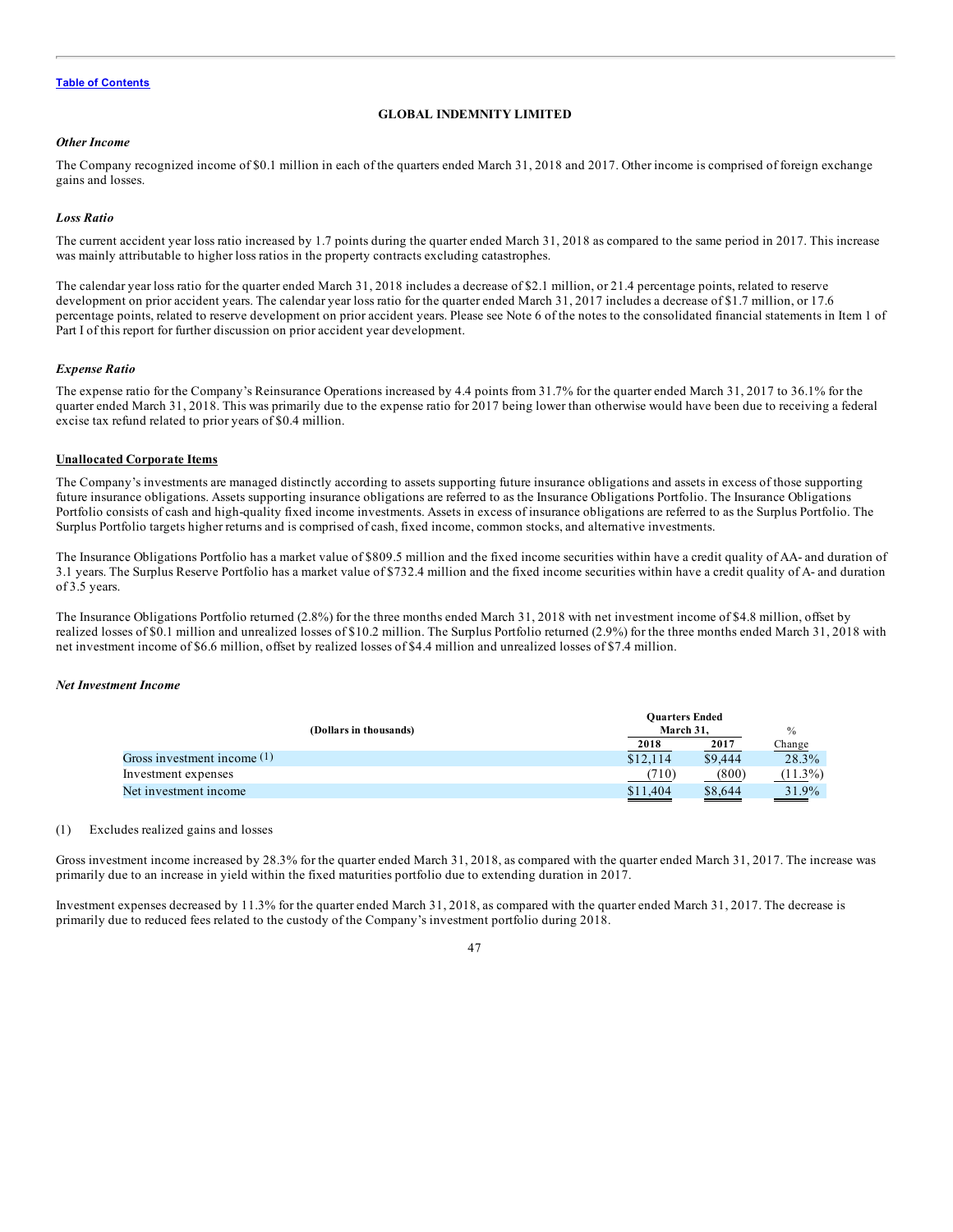At March 31, 2018, the Company held agency mortgage-backed securities with a market value of \$77.9 million. Excluding the agency mortgage-backed securities, the average duration of the Company's fixed maturities portfolio was 3.2 years as of March 31, 2018, compared with 2.2 years as of March 31, 2017. Including cash and short-term investments, the average duration of the Company's fixed maturities portfolio, excluding agency mortgage-backed securities, was 3.0 years as of March 31, 2018, compared with 2.0 years as of March 31, 2017. Changes in interest rates can cause principal payments on certain investments to extend or shorten which can impact duration. At March 31, 2018 and March 31, 2017, the Company's embedded book yield on its fixed maturities, not including cash, was 2.8%, compared with 2.2% at March 31, 2017. The embedded book yield on the \$95.4 million of municipal bonds in the Company's portfolio, which includes \$94.3 million of taxable municipal bonds, was 3.1 % at March 31, 2018, compared to an embedded book yield of 2.8% on the Company's municipal bond portfolio of \$165.6 million at March 31, 2017.

# *Net Realized Investment Gains (Losses)*

The components of net realized investment gains (losses) for the quarters ended March 31, 2018 and 2017 were as follows:

|                                        | <b>Ouarters Ended</b> |                       |
|----------------------------------------|-----------------------|-----------------------|
| (Dollars in thousands)                 | March 31.             |                       |
|                                        | 2018                  |                       |
| Common stock                           | \$(4,374)             | $\frac{2017}{\$ 575}$ |
| Fixed maturities                       | (93)                  | 137                   |
| Interest rate swap                     | 4.151                 | 173                   |
| Other than temporary impairment losses |                       | (110)                 |
| Net realized investment gains (losses) | (316)<br>Ъ            | \$775                 |

See Note 2 of the notes to the consolidated financial statements in Item 1 of Part I of this report for an analysis of total investment return on a pre-tax basis for the quarters ended March 31, 2017 and 2016.

#### *Corporate and Other Operating Expenses*

Corporate and other operating expenses consist of outside legal fees, other professional fees, directors' fees, management fees & advisory fees, salaries and benefits for holding company personnel, development costs for new products, and taxes incurred which are not directly related to operations. Corporate and other operating expenses were \$9.3 million and \$3.1 during the quarters ended March 31, 2018 and 2017, respectively. The increase is primarily due to incurring a \$6.3 million advisory fee related to the co-obligor transaction. For additional information on the co-obligor transaction, see Note 14 of the notes to the consolidated financial statements in Item 1 of Part I of this report.

#### *Interest Expense*

Interest expense increased 97.0% during the quarter ended March 31, 2018 as compared to the same period in 2017. This increase is primarily due to the Company's \$130 million debt offering in March, 2017.

#### *Income Tax Benefit*

The income tax benefit was \$1.3 million for the quarter ended March 31, 2018 compared with income tax benefit of \$3.0 million for the quarter ended March 31, 2017. The decrease in the income tax benefit is primarily due to the change in the U.S. statutory tax rate from 35% to 21% effective January 1, 2018 and the Base Erosion Anti-Abuse Tax that became effective upon the passage of the Tax Cuts and Jobs Act.

See Note 5 of the notes to the consolidated financial statements in Item 1 of Part I of this report for a comparison of income tax between periods.

#### *Net Income (Loss)*

The factors described above resulted in a net income of \$5.7 million and \$12.3 million for the quarters ended March 31, 2018 and 2017, respectively.

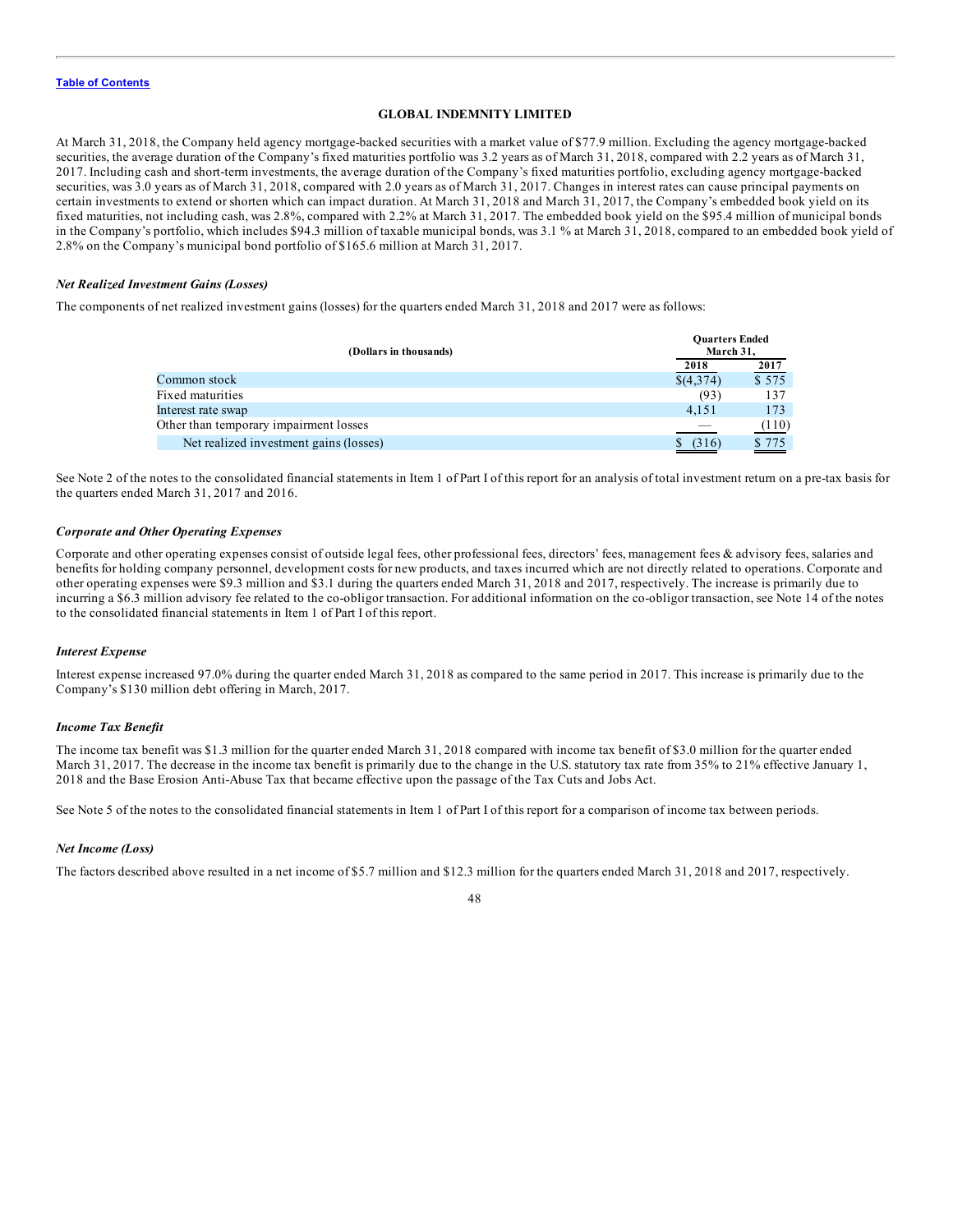# **Liquidity and Capital Resources**

#### *Sources and Uses of Funds*

Global Indemnity is a holding company. Its principal asset is its ownership of the shares of its direct and indirect subsidiaries, including those of its U.S. insurance companies: United National Insurance Company, Diamond State Insurance Company, Penn-America Insurance Company, Penn-Star Insurance Company, Penn-Patriot Insurance Company, and American Reliable Insurance Company; and its Reinsurance Operations: Global Indemnity Reinsurance.

Global Indemnity's short term and long term liquidity needs include the payment of corporate expenses, debt service payments, dividend payments to shareholders, and share repurchases. In order to meet their short term and long term needs, the Company's principal sources of cash includes dividends from subsidiaries, other permitted disbursements from its direct and indirect subsidiaries, reimbursement for equity awards granted to employees and intercompany borrowings. The principal sources of funds at these direct and indirect subsidiaries include underwriting operations, investment income, and proceeds from sales and redemptions of investments. Funds are used principally by these operating subsidiaries to pay claims and operating expenses, to make debt payments, fund margin requirements on interest rate swap agreements, to purchase investments, and to make dividend payments. In addition, the Company periodically reviews opportunities related to business acquisitions and as a result, liquidity may be needed in the future.

As of March 31, 2018, the Company also had future funding commitments of \$48.7 million related to investments. The timing of commitments related to investments is uncertain.

The future liquidity of Global Indemnity is dependent on the ability of its subsidiaries to pay dividends. Global Indemnity's U.S. insurance companies are restricted by statute as to the amount of dividends that they may pay without the prior approval of regulatory authorities. The dividend limitations imposed by state laws are based on the statutory financial results of each insurance company within the Insurance Operations that are determined by using statutory accounting practices that differ in various respects from accounting principles used in financial statements prepared in conformity with GAAP. See "Regulation – Statutory Accounting Principles" in Item 1 of Part I of the Company's 2017 Annual Report on Form 10-K. Key differences relate to, among other items, deferred acquisition costs, limitations on deferred income taxes, reserve calculation assumptions and surplus notes. See Note 19 of the notes to the consolidated financial statements in Item 8 of Part II of the Company's 2017 Annual Report on Form 10-K for further information on dividend limitations related to the U.S. Insurance Companies. The U.S. Insurance Companies did not declare or pay any dividends during the quarter ended March 31, 2018.

For 2018, the Company believes that Global Indemnity Reinsurance, including distributions it could receive from its subsidiaries, should have sufficient liquidity and solvency to pay dividends. Global Indemnity Reinsurance is prohibited, without the approval of the Bermuda Monetary Authority ("BMA"), from reducing by 15% or more its total statutory capital as set out in its previous year's statutory financial statements, and any application for such approval must include such information as the BMA may require. See "Regulation – Bermuda Insurance Regulation" in Item 1 of Part I of the Company's 2017 Annual Report on Form 10-K. During the quarter ended March 31, 2018, Global Indemnity Reinsurance paid a \$20.0 million dividend, which was previously declared in 2017, to its parent company, Global Indemnity Limited.

# *Cash Flows*

Sources of operating funds consist primarily of net premiums written and investment income. Funds are used primarily to pay claims and operating expenses and to purchase investments.

The Company's reconciliation of net income to cash used for operations is generally influenced by the following:

- the fact that the Company collects premiums, net of commissions, in advance of losses paid;
- the timing of the Company's settlements with its reinsurers; and
- the timing of the Company's loss payments.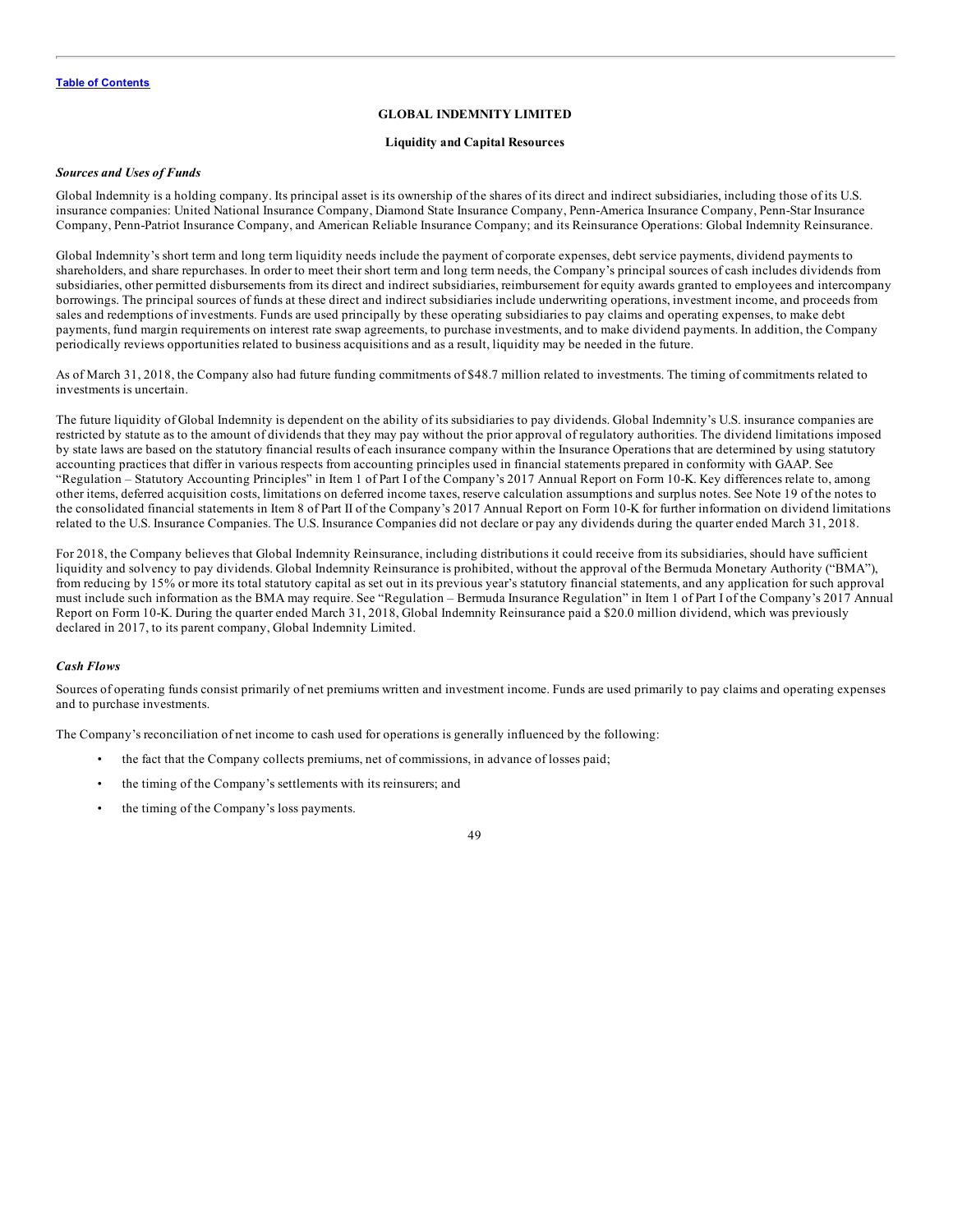#### **GLOBAL INDEMNITY LIMITED**

Net cash provided by (used for) operating activities was \$41.2 million and (\$15.3) million for the quarters ended March 31, 2018 and 2017, respectively. The increase in operating cash flows of approximately \$56.5 million from the prior year was primarily a net result of the following items:

| (Dollars in thousands)                                     |           | <b>Ouarters Ended</b><br>March 31, |          |
|------------------------------------------------------------|-----------|------------------------------------|----------|
|                                                            | 2018      | 2017                               | Change   |
| Net premiums collected                                     | \$112,573 | \$97,499                           | \$15,074 |
| Net losses paid                                            | (68, 198) | (54, 173)                          | (14,025) |
| Underwriting and corporate expenses                        | (61, 633) | (64, 664)                          | 3,031    |
| Recovery on loss indemnification (1)                       | 45,045    |                                    | 45,045   |
| Net investment income                                      | 18.803    | 8.340                              | 10.463   |
| Net federal income taxes paid                              | (570)     | (96)                               | (474)    |
| Interest paid                                              | (4,793)   | (2,200)                            | (2, 593) |
| Net cash provided by (used for) operating activities $(1)$ | \$41.227  | \$(15,294)                         | \$56.521 |

(1) Excludes a \$3.5 million payment related to a purchase price adjustment for American Reliable. This payment is included in the net cash used in investing activities on the Company's Consolidated Statement of Cash Flows. The recovery on loss indemnification, net of the purchase price adjustment, is \$41.5 million. For additional information on the loss indemnification, please see Note 6 of the notes to the consolidated financial statements in Item 1 of Part I of this report.

See the consolidated statement of cash flows in the consolidated financial statements in Item 1 of Part I of this report for details concerning the Company's investing and financing activities.

#### *Liquidity*

On March 4, 2018, the Company's Board of Directors approved a dividend payment of \$0.25 per ordinary share to all shareholders of record on the close of business on March 21, 2018. On March 29, 2018, dividends totaling \$3.5 million were paid to shareholders. Accrued dividends on unvested shares were \$0.05 million as of March 31, 2018.

On March 8, 2018, the Company settled its final reserve calculation which resulted in the recovery of \$41.5 million in accordance with the Stock Purchase Agreement between Global Indemnity Group, Inc. and American Bankers Insurance Group, Inc. for the purchase of American Reliable.

Other than the items discussed in the preceding paragraphs, there have been no material changes to the Company's liquidity during the quarter ended March 31, 2018. Please see Item 7 of Part II in the Company's 2017 Annual Report on Form 10-K for information regarding the Company's liquidity.

#### *Capital Resources*

On April 25, 2018 the Company and Global Indemnity Group, Inc., an indirect wholly owned subsidiary of the Company, entered into an agreement pursuant to which Global Indemnity Group, Inc. agreed to become a subordinated co-obligor with respect to the 7.75% subordinated notes due 2045 and the 7.875% subordinated notes due 2047. Global Indemnity Group, Inc. has agreed to pay all amounts due and payable in respect of the subordinated note obligations, including, without limitation, the payment of principal of and interest on each series of notes. In consideration for becoming a subordinated co-obligor on the subordinated notes, Global Indemnity Group, Inc. received a promissory note from the Company with a principal amount of \$230 million at an interest rate of 7.825% per annum and due on April 15, 2047. Global Indemnity Group, Inc. assigned the \$230 million promissory note from the Company to U.A.I. (Luxembourg) Investment S.à.r.l. as payment on \$230 million of the outstanding debt owed to U.A.I. (Luxembourg) Investment S.à.r.l. by Global Indemnity Group, Inc.

Other than the items discussed in the preceding paragraph, there have been no material changes to the Company's capital resources during the quarter ended March 31, 2018. Please see Item 7 of Part II in the Company's 2017 Annual Report on Form 10-K for information regarding the Company's capital resources.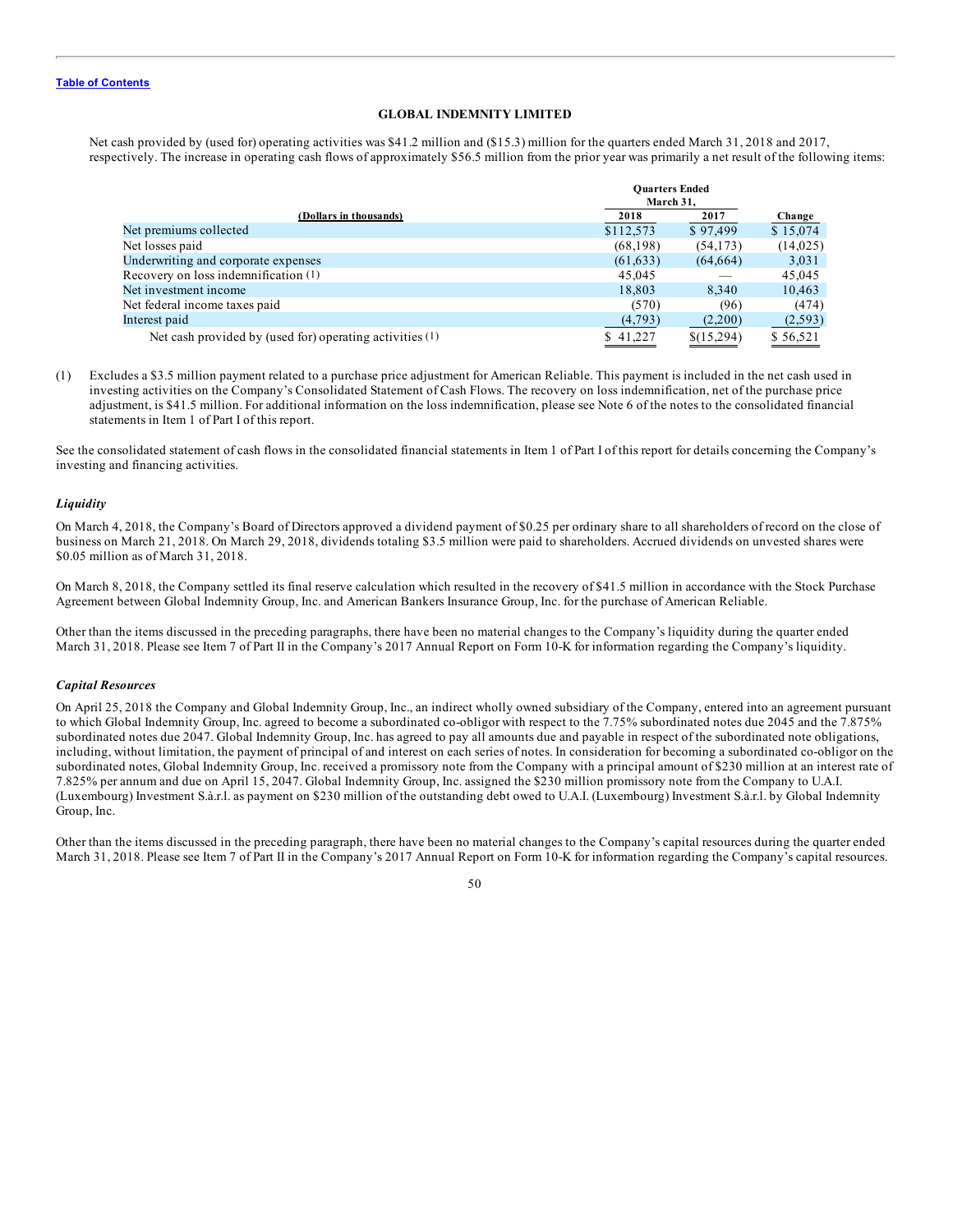# **Off Balance Sheet Arrangements**

<span id="page-51-0"></span>The Company has no off balance sheet arrangements.

#### **Cautionary Note Regarding Forward-Looking Statements**

Some of the statements under "Management's Discussion and Analysis of Financial Condition and Results of Operations" and elsewhere in this report may include forward-looking statements within the meaning of Section 21E of the Security Exchange Act of 1934, as amended, that reflect the Company's current views with respect to future events and financial performance. Forward-looking statements are statements that are not historical facts. These statements can be identified by the use of forward-looking terminology such as "believe," "expect," "may," "will," "should," "project," "plan," "seek," "intend," or "anticipate" or the negative thereof or comparable terminology, and include discussions of strategy, financial projections and estimates and their underlying assumptions, statements regarding plans, objectives, expectations or consequences of identified transactions or natural disasters, and statements about the future performance, operations, products and services of the companies.

The Company's business and operations are and will be subject to a variety of risks, uncertainties and other factors. Consequently, actual results and experience may materially differ from those contained in any forward-looking statements. See "Risk Factors" in Item 1A of Part I in the Company's 2017 Annual Report on Form 10-K for risks, uncertainties and other factors that could cause actual results and experience to differ from those projected. The Company's forward-looking statements speak only as of the date of this report or as of the date they were made. The Company undertakes no obligation to publicly update or review any forward-looking statement, whether as a result of new information, future developments or otherwise.

## **Item 3. QUANTITATIVE AND QUALITATIVE DISCLOSURES ABOUT MARKET RISK**

For the quarter ending March 31, 2018, global equities registered their first quarterly loss in eight quarters. A sharp correction in global markets and a large spike in volatility were initially triggered by concerns about escalating inflation risks in the US. Fears of a global trade war further unsettled financial markets after US President Donald Trump imposed stiff tariffs on steel and aluminum and announced plans to implement tariffs on Chinese imports, while also enacting tighter restrictions on acquisitions and technology transfers. The European Central Bank (ECB) kept interest rates unchanged but signaled that it will begin to normalize monetary policy. The US Federal Reserve (Fed) increased the benchmark federal funds rate by 25 basis points (bps), noting that the US economic outlook had strengthened in recent months. Tensions in Asia appeared to ease after North Korea's leader Kim Jong Un pledged his commitment to denuclearization and agreed to meet with US officials. Within the S&P 500 Index, nine of the 11 sectors posted negative results for the quarter. The two outperforming sectors, information technology and consumer discretionary, were aided by recent tax reform and high-profile earnings results.

Global fixed income markets posted flat returns in USD terms during the first quarter, while the US fixed income market posted negative returns. Global monetary policy continued along a less accommodative path during the period. The Fed raised interest rates in March and projected two additional hikes in 2018. The ECB adjusted its forward guidance to remove its official easing bias and is expected to cease asset purchases by September. Sovereign yield curves continued to flatten to varying degrees across most developed markets amid shifts to more normalized monetary policy. Short-term yields in the UK and US increased sharply on expectations of more aggressive monetary policy tightening. Longer-term yields declined in the major developed markets where inflation remained tame.

The Company's investment grade fixed income portfolio continues to maintain high quality with an A+ average rating and a duration of 3.1 years. The Insurance Obligations Portfolio has a credit quality of AA- and duration of 3.0 years. The portion of the Surplus Portfolio comprised of cash and fixed income securities has a credit quality of A and duration of 3.3 years. Portfolio purchases were focused within Agency MBS, U.S. corporate bonds and CMBS. These purchases were funded primarily through sales of ABS and U.S. credit, as well as maturities and paydowns. During the first quarter, the portfolio's allocation to Agency MBS and CMBS increased and cash and equivalents decreased.

There have been no other material changes to the Company's market risk since December 31, 2017. Please see Item 7A of Part II in the Company's 2017 Annual Report on Form 10-K for information regarding the Company's market risk.

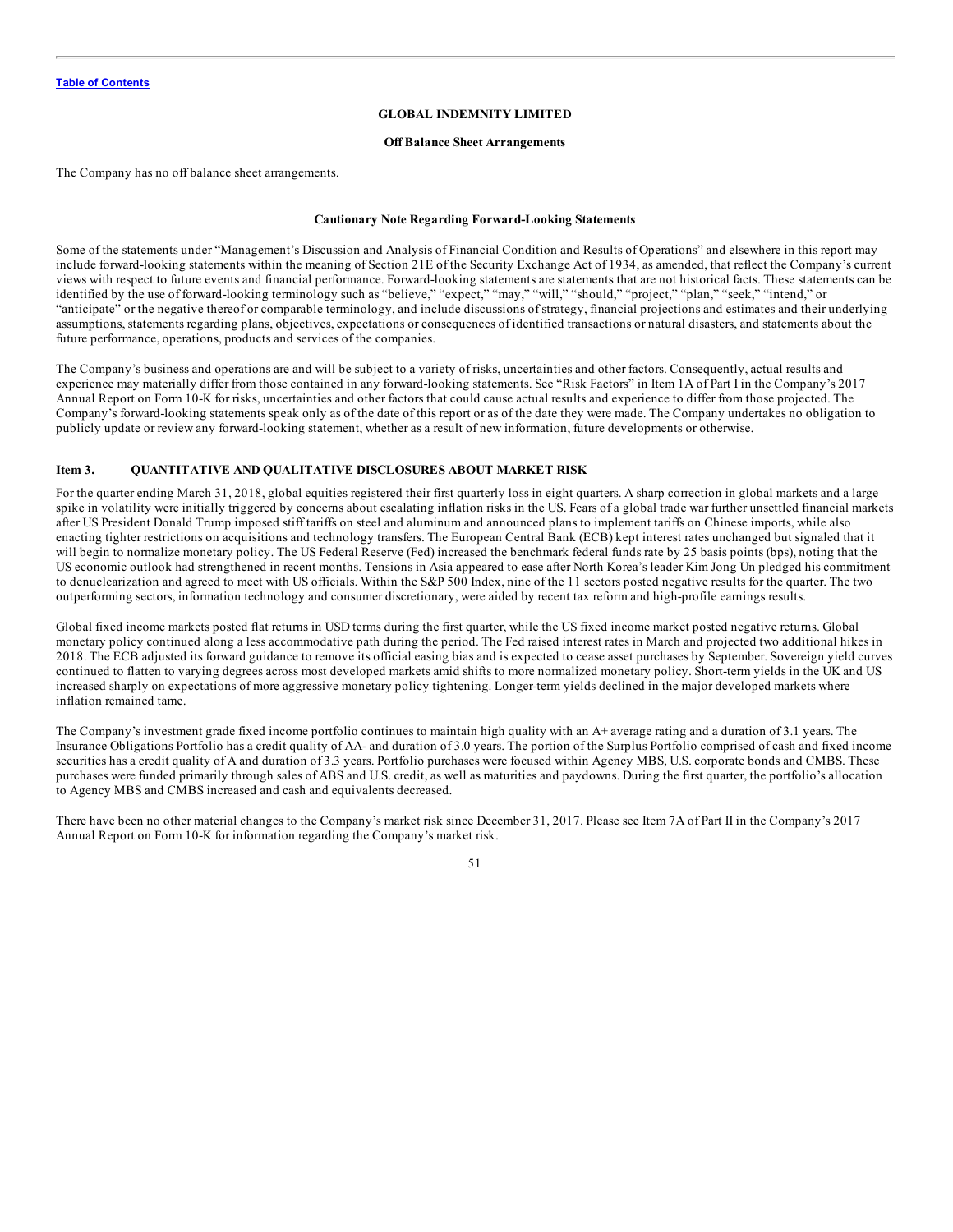# <span id="page-52-0"></span>**Item 4. CONTROLS AND PROCEDURES**

#### **Evaluation of Disclosure Controls and Procedures**

The Company maintains disclosure controls and procedures (as that term is defined in Rules 13a-15(e) and 15d-15(e) under the Securities Exchange Act of 1934, as amended (the "Exchange Act")) that are designed to ensure that information required to be disclosed in the Company's reports under the Exchange Act is recorded, processed, summarized and reported within the time periods specified in the Securities and Exchange Commission's rules and forms, and that such information is accumulated and communicated to the Company's management, including its Chief Executive Officer and Chief Financial Officer, as appropriate, to allow timely decisions regarding required disclosures. Any controls and procedures, no matter how well designed and operated, can provide only reasonable assurance of achieving the desired control objectives. The Company's management, with the participation of the Company's Chief Executive Officer and Chief Financial Officer, has evaluated the effectiveness of the design and operation of the Company's disclosure controls and procedures as of March 31, 2018. Based upon that evaluation, and subject to the foregoing, the Company's Chief Executive Officer and Chief Financial Officer concluded that, as of March 31, 2018, the design and operation of the Company's disclosure controls and procedures were effective to accomplish their objectives at the reasonable assurance level.

#### **Changes in Internal Control over Financial Reporting**

There have been no changes in the Company's internal controls over financial reporting that occurred during the quarter ended March 31, 2018 that have materially affected, or are reasonably likely to materially affect, the Company's internal controls over financial reporting.

#### **PART II – OTHER INFORMATION**

#### **Item 1. Legal Proceedings**

The Company is, from time to time, involved in various legal proceedings in the ordinary course of business. The Company maintains insurance and reinsurance coverage for risks in amounts that it considers adequate. However, there can be no assurance that the insurance and reinsurance coverage that the Company maintains is sufficient or will be available in adequate amounts or at a reasonable cost. The Company does not believe that the resolution of any currently pending legal proceedings, either individually or taken as a whole, will have a material adverse effect on its business, results of operations, cash flows, or financial condition.

There is a greater potential for disputes with reinsurers who are in runoff. Some of the Company's reinsurers' have operations that are in runoff, and therefore, the Company closely monitors those relationships. The Company anticipates that, similar to the rest of the insurance and reinsurance industry, it will continue to be subject to litigation and arbitration proceedings in the ordinary course of business.

# **Item 1A. Risk Factors**

The Company's results of operations and financial condition are subject to numerous risks and uncertainties described in Item 1A of Part I in the Company's 2017 Annual Report on Form 10-K, filed with the SEC on March 9, 2018. The risk factors identified therein have not materially changed.

#### **Item 2. Unregistered Sales of Equity Securities and Use of Proceeds**

The Company's Share Incentive Plan allows employees to surrender the Company's A ordinary shares as payment for the tax liability incurred upon the vesting of restricted stock. There were 45,233 shares surrendered by the Company's employees during the quarter ended March 31, 2018. All A ordinary shares surrendered by the employees by the Company are held as treasury stock and recorded at cost until formally retired.

#### **Item 3. Defaults upon Senior Securities**

None.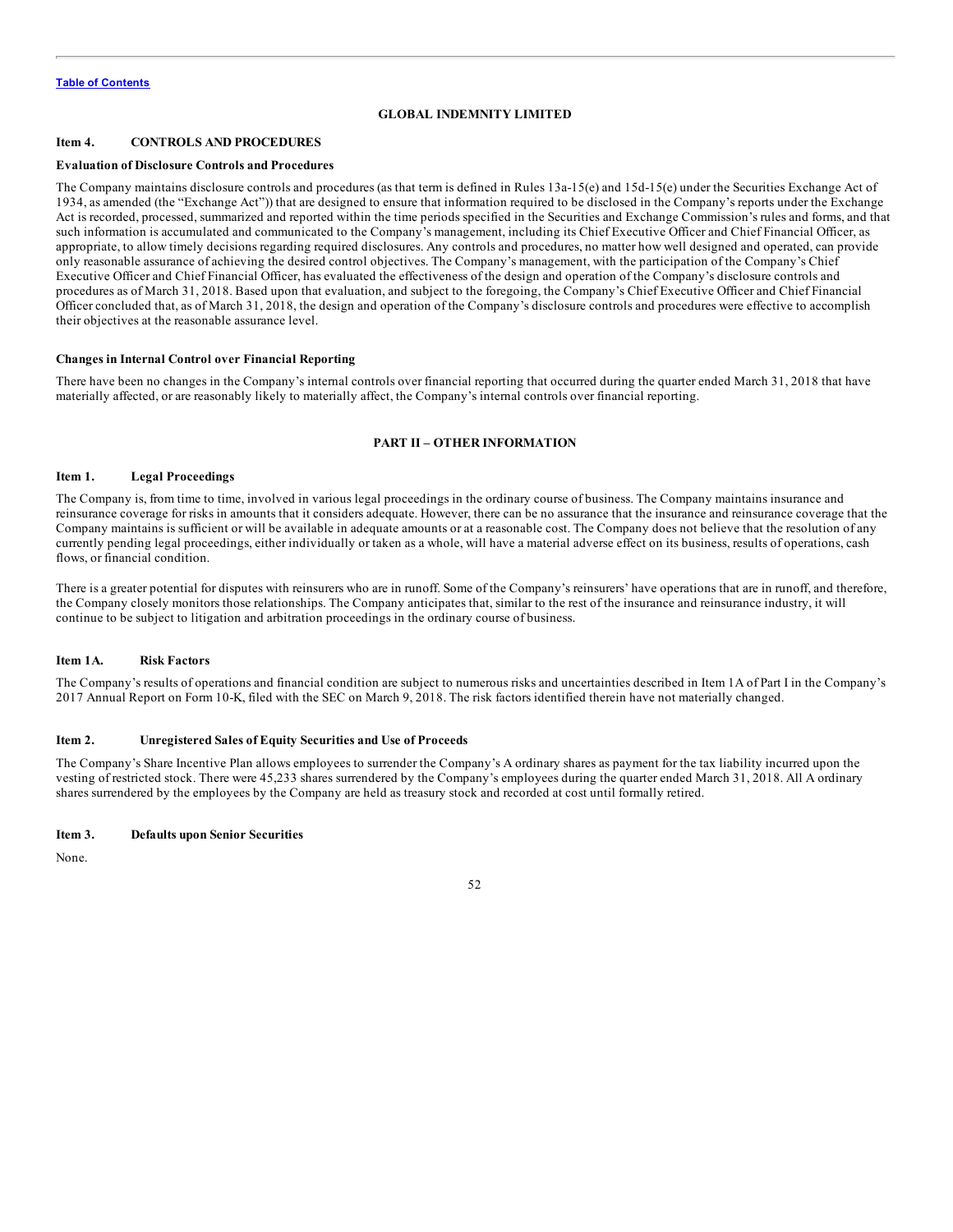### **GLOBAL INDEMNITY LIMITED**

<span id="page-53-0"></span>**Item 4. Mine Safety Disclosures**

None.

**Item 5. Other Information**

None

| <b>Exhibits</b> |
|-----------------|
|                 |

- 4.1 Third [Supplemental](http://www.sec.gov/Archives/edgar/data/1494904/000119312518146668/d546563dex41.htm) Indenture, dated as of April 25, 2018, by and among the Company, Wells Fargo Bank, National Association, and U.S. Bank National Association (incorporated by reference to Exhibit 4.1 of the Company's Current Report on Form 8-K dated April 25, 2018 (File No. 001-34809)).
- 31.1+ Certification of Chief Executive Officer pursuant to Rule 13a-14 (a) / 15d-14 (a) of the Securities Exchange Act of 1934, as amended, as adopted pursuant to Section 302 of the [Sarbanes-Oxley](#page-55-0) Act of 2002.
- 31.2+ Certification of Chief Financial Officer pursuant to Rule 13a-14 (a) / 15d-14 (a) of the Securities Exchange Act of 1934, as amended, as adopted pursuant to Section 302 of the [Sarbanes-Oxley](#page-56-0) Act of 2002.
- 32.1+ Certification of Chief Executive Officer pursuant to 18 U.S.C. Section 1350, as adopted pursuant to Section 906 of the [Sarbanes-Oxley](#page-57-0) Act of 2002.
- 32.2+ Certification of Chief Financial Officer pursuant to 18 U.S.C. Section 1350, as adopted pursuant to Section 906 of the [Sarbanes-Oxley](#page-58-0) Act of 2002.
- 101.1+ The following financial information from Global Indemnity Limited's Quarterly Report on Form 10-Q for the quarter ended March 31, 2018 formatted in XBRL: (i) Consolidated Balance Sheets as of March 31, 2018 and December 31, 2017; (ii) Consolidated Statements of Operations for the quarters ended March 31, 2018 and 2017; (iii) Consolidated Statements of Comprehensive Income for the quarters ended March 31, 2018 and 2017; (iv) Consolidated Statements of Changes in Shareholders' Equity for the quarter ended March 31, 2018 and the year ended December 31, 2017; (v) Consolidated Statements of Cash Flows for the quarters ended March 31, 2018 and 2017; and (vi) Notes to Consolidated Financial Statements.

+ Filed or furnished herewith, as applicable.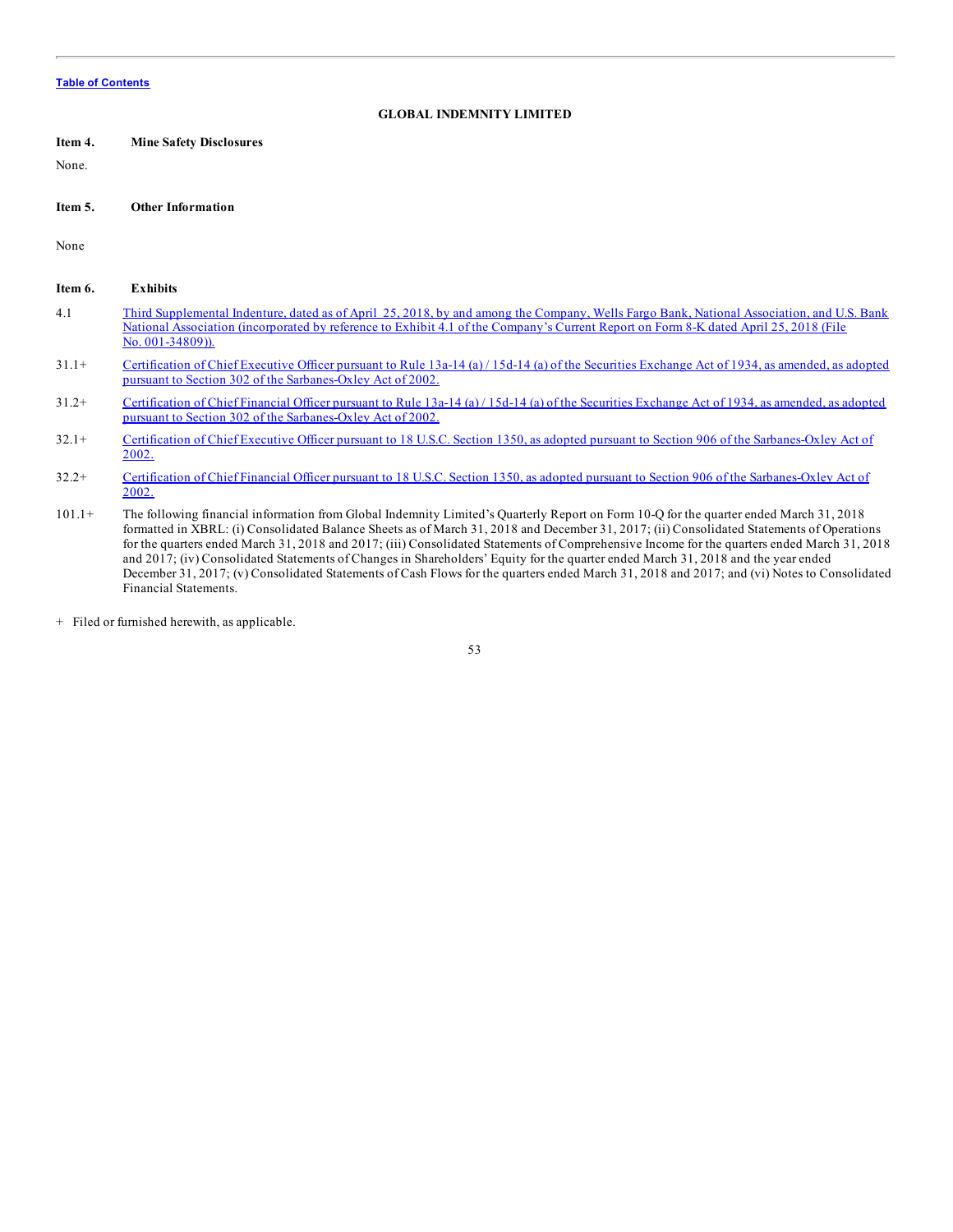# **SIGNATURE**

<span id="page-54-0"></span>Pursuant to the requirements of the Securities Exchange Act of 1934, the registrant has duly caused this report to be signed on its behalf by the undersigned, thereunto duly authorized.

> GLOBAL INDEMNITY LIMITED Registrant

May 10, 2018 By: /s/ Thomas M. McGeehan Bate: May 10, 2018 By: /s/ Thomas M. McGeehan

Thomas M. McGeehan Chief Financial Officer (Authorized Signatory and Principal Financial and Accounting Officer)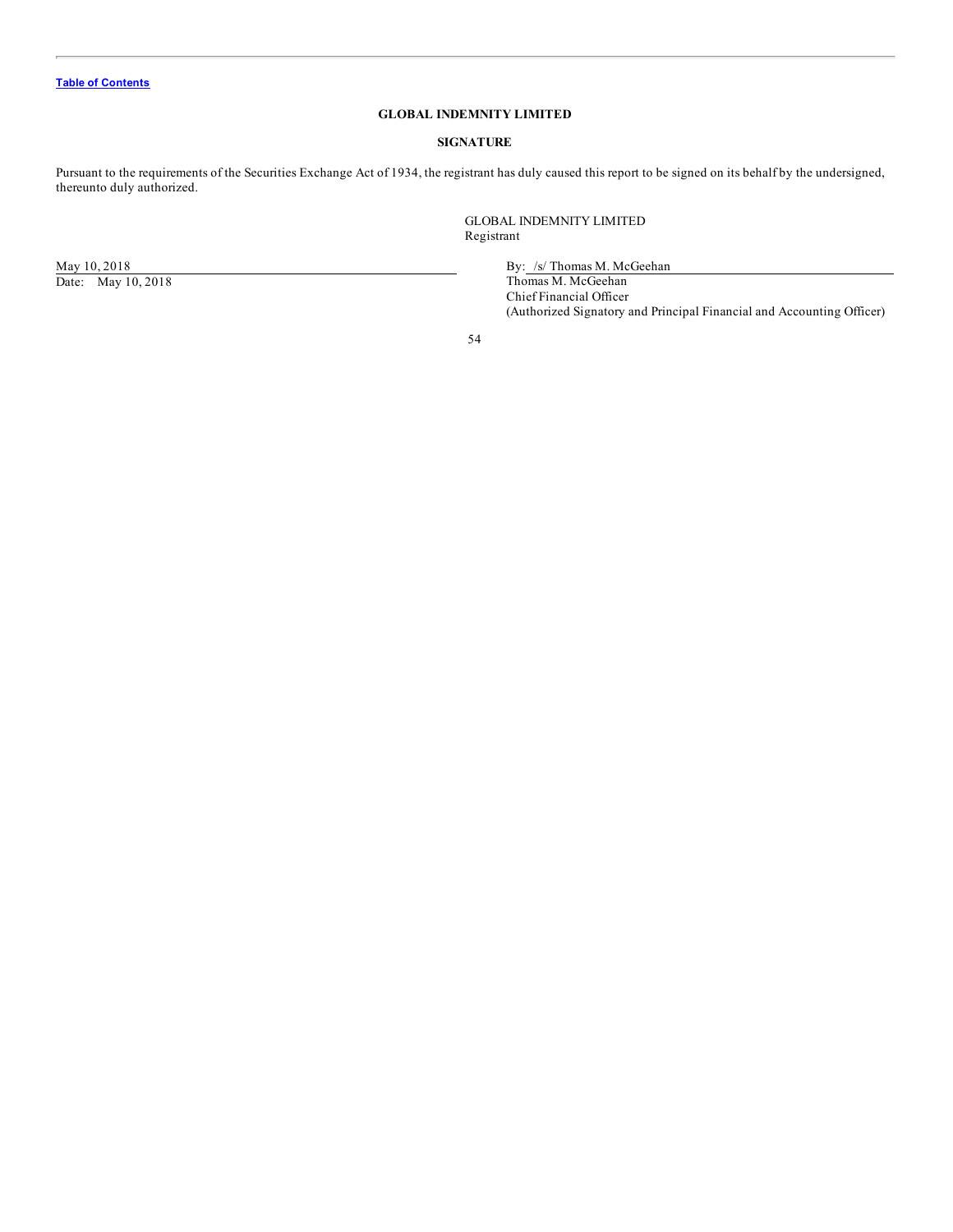# **CERTIFICATION PURSUANT TO RULE 13a-14(a)/15d-14(a), AS ADOPTED PURSUANT TO SECTION 302 OF THE SARBANES-OXLEY ACT OF 2002**

<span id="page-55-0"></span>I, Cynthia Y. Valko, certify that:

- 1. I have reviewed this Quarterly Report on Form 10-Q of Global Indemnity Limited;
- 2. Based on my knowledge, this Quarterly Report does not contain any untrue statement of a material fact or omit to state a material fact necessary to make the statements made, in light of the circumstances under which such statements were made, not misleading with respect to the period covered by this Quarterly Report;
- 3. Based on my knowledge, the financial statements, and other financial information included in this Quarterly Report, fairly present in all material respects the financial condition, results of operations and cash flows of the registrant as of, and for, the periods presented in this Quarterly Report;
- 4. The registrant's other certifying officers and I are responsible for establishing and maintaining disclosure controls and procedures (as defined in Exchange Act Rules 13a-15(e) and 15d-15(e)) and internal control over financial reporting (as defined in Exchange Act Rules 13a-15(f) and 15d-15(f)) for the registrant and have:
	- a) Designed such disclosure controls and procedures, or caused such disclosure controls and procedures to be designed under our supervision, to ensure that material information relating to the registrant, including its consolidated subsidiaries, is made known to us by others within those entities, particularly during the period in which this Quarterly Report is being prepared;
	- b) Designed such internal control over financial reporting, or caused such internal control over financial reporting to be designed under our supervision, to provide reasonable assurance regarding the reliability of financial reporting and the preparation of financial statements for external purposes in accordance with generally accepted accounting principles;
	- c) Evaluated the effectiveness of the registrant's disclosure controls and procedures and presented in this report our conclusions about the effectiveness of the disclosure controls and procedures, as of the end of the period covered by this Quarterly Report based on such evaluation; and
	- d) Disclosed in this Quarterly Report any change in the registrant's internal control over financial reporting that occurred during the registrant's most recent fiscal quarter (the registrant's fourth fiscal quarter in the case of an annual report) that has materially affected, or is reasonably likely to materially affect, the registrant's internal control over financial reporting; and

5. The registrant's other certifying officers and I have disclosed, based on our most recent evaluation of internal control over financial reporting, to the registrant's independent registered public accounting firm and the audit committee of the registrant's board of directors (or persons performing the equivalent functions):

- a) All significant deficiencies and material weaknesses in the design or operation of internal control over financial reporting which are reasonably likely to adversely affect the registrant's ability to record, process, summarize and report financial information; and
- b) Any fraud, whether or not material, that involves management or other employees who have a significant role in the registrant's internal control over financial reporting.

Dated: May 10, 2018

/s/ Cynthia Y. Valko

Cynthia Y. Valko Chief Executive Officer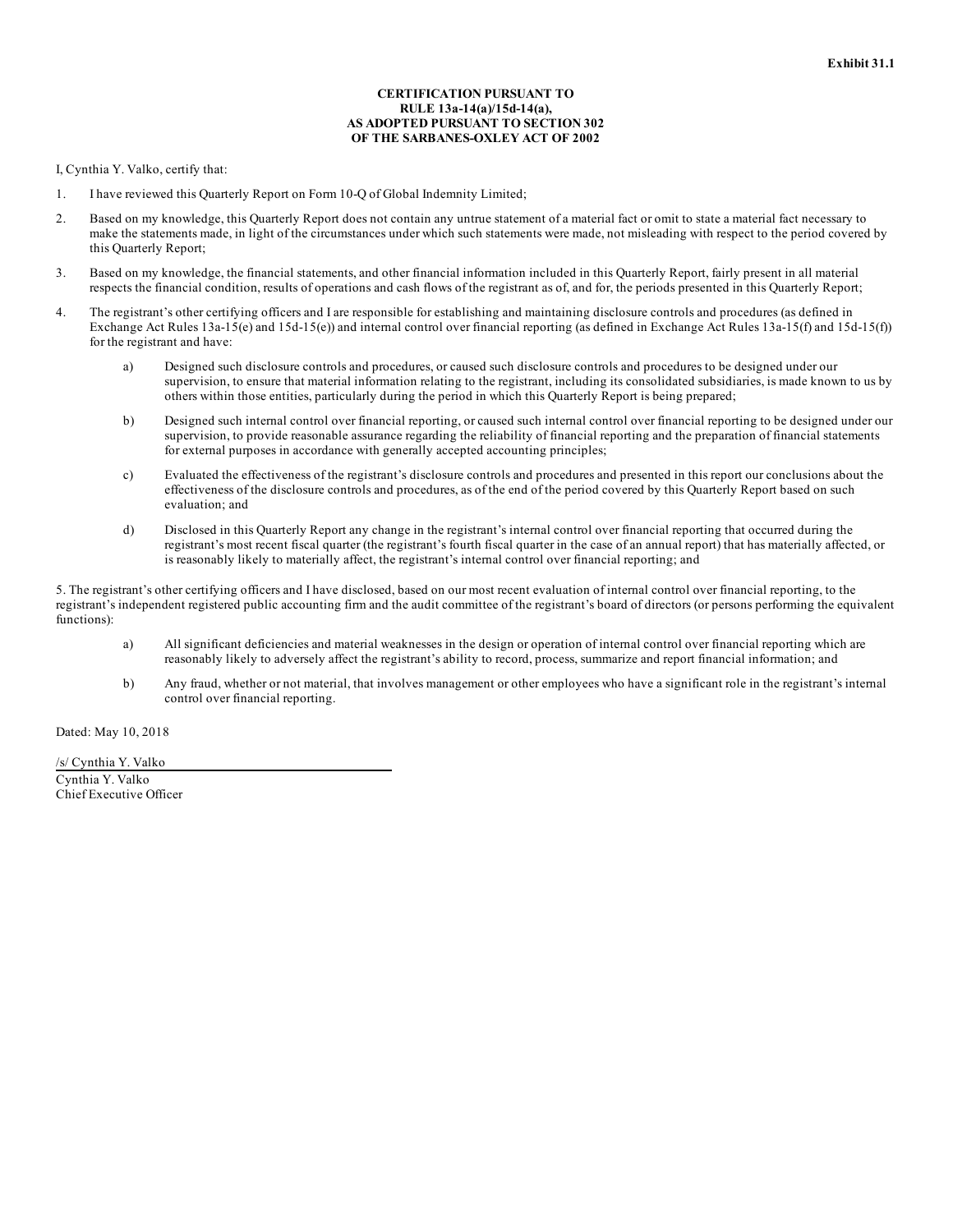# **CERTIFICATION PURSUANT TO RULE 13a-14(a)/15d-14(a), AS ADOPTED PURSUANT TO SECTION 302 OF THE SARBANES-OXLEY ACT OF 2002**

<span id="page-56-0"></span>I, Thomas M. McGeehan, certify that:

- 1. I have reviewed this Quarterly Report on Form 10-Q of Global Indemnity Limited;
- 2. Based on my knowledge, this Quarterly Report does not contain any untrue statement of a material fact or omit to state a material fact necessary to make the statements made, in light of the circumstances under which such statements were made, not misleading with respect to the period covered by this Quarterly Report;
- 3. Based on my knowledge, the financial statements, and other financial information included in this Quarterly Report, fairly present in all material respects the financial condition, results of operations and cash flows of the registrant as of, and for, the periods presented in this Quarterly Report;
- 4. The registrant's other certifying officers and I are responsible for establishing and maintaining disclosure controls and procedures (as defined in Exchange Act Rules 13a-15(e) and 15d-15(e)) and internal control over financial reporting (as defined in Exchange Act Rules 13a-15(f) and 15d-15(f)) for the registrant and have:
	- a) Designed such disclosure controls and procedures, or caused such disclosure controls and procedures to be designed under our supervision, to ensure that material information relating to the registrant, including its consolidated subsidiaries, is made known to us by others within those entities, particularly during the period in which this Quarterly Report is being prepared;
	- b) Designed such internal control over financial reporting, or caused such internal control over financial reporting to be designed under our supervision, to provide reasonable assurance regarding the reliability of financial reporting and the preparation of financial statements for external purposes in accordance with generally accepted accounting principles;
	- c) Evaluated the effectiveness of the registrant's disclosure controls and procedures and presented in this report our conclusions about the effectiveness of the disclosure controls and procedures, as of the end of the period covered by this Quarterly Report based on such evaluation; and
	- d) Disclosed in this Quarterly Report any change in the registrant's internal control over financial reporting that occurred during the registrant's most recent fiscal quarter (the registrant's fourth fiscal quarter in the case of an annual report) that has materially affected, or is reasonably likely to materially affect, the registrant's internal control over financial reporting; and

5. The registrant's other certifying officers and I have disclosed, based on our most recent evaluation of internal control over financial reporting, to the registrant's independent registered public accounting firm and the audit committee of the registrant's board of directors (or persons performing the equivalent functions):

- a) All significant deficiencies and material weaknesses in the design or operation of internal control over financial reporting which are reasonably likely to adversely affect the registrant's ability to record, process, summarize and report financial information; and
- b) Any fraud, whether or not material, that involves management or other employees who have a significant role in the registrant's internal control over financial reporting.

Dated: May 10, 2018

/s/ Thomas M. McGeehan

Thomas M. McGeehan Chief Financial Officer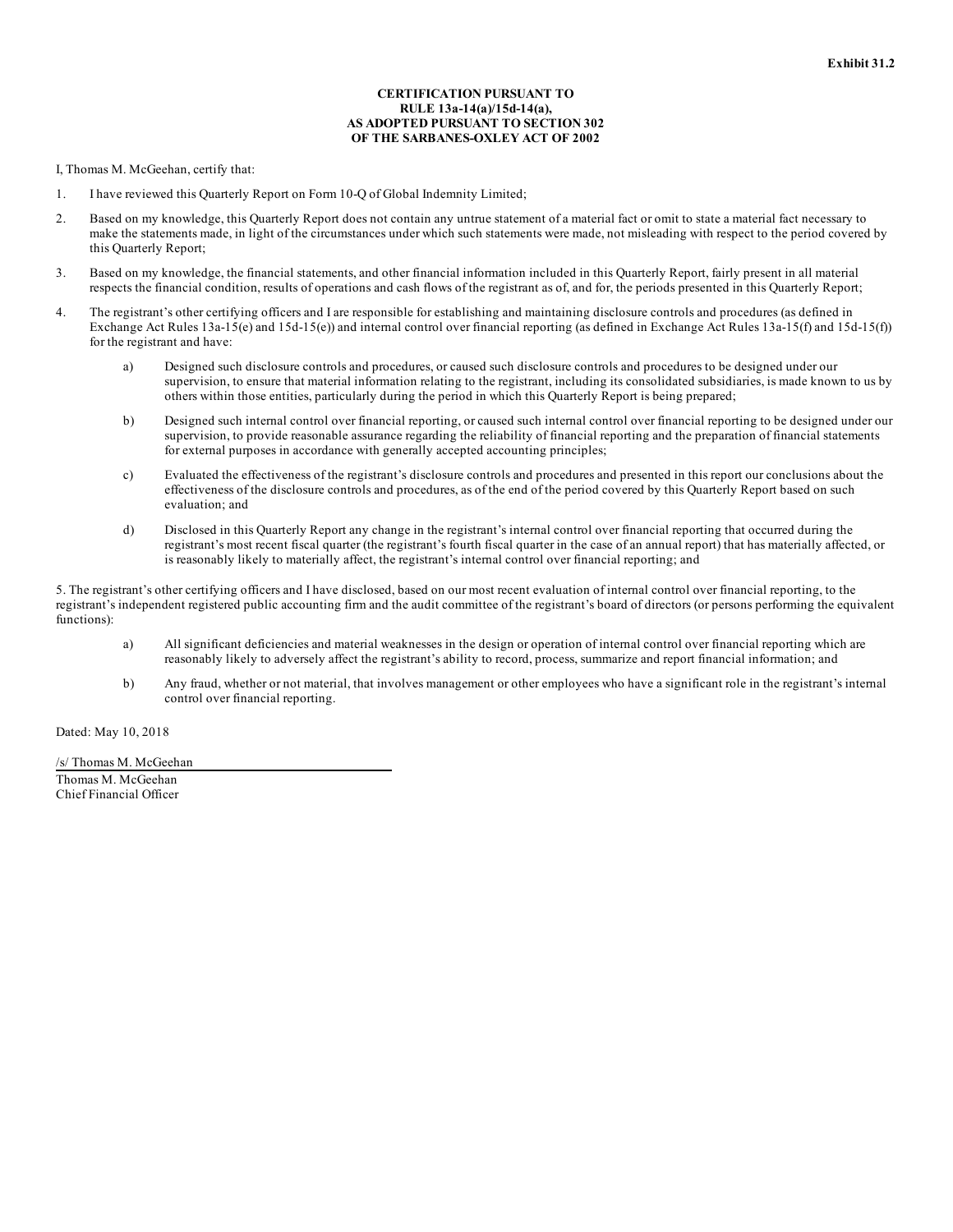# **CERTIFICATION PURSUANT TO 18 U.S.C. SECTION 1350, AS ADOPTED PURSUANT TO SECTION 906 OF THE SARBANES-OXLEY ACT OF 2002**

<span id="page-57-0"></span>In connection with the Quarterly Report of Global Indemnity Limited (the "Company") on Form 10-Q for the quarterly period ended March 31, 2018, as filed with the Securities and Exchange Commission on the date hereof (the "Report"), I, Cynthia Y. Valko, certify, pursuant to 18 U.S.C. section 1350, as adopted pursuant to section 906 of the Sarbanes-Oxley Act of 2002, that to the best of my knowledge:

(1) The Report fully complies with the requirements of Section 13(a) or 15(d) of the Securities Exchange Act of 1934; and

(2) The information contained in the Report fairly presents, in all material respects, the financial condition and results of operations of the Company.

Dated: May 10, 2018

/s/ Cynthia Y. Valko Cynthia Y. Valko Chief Executive Officer